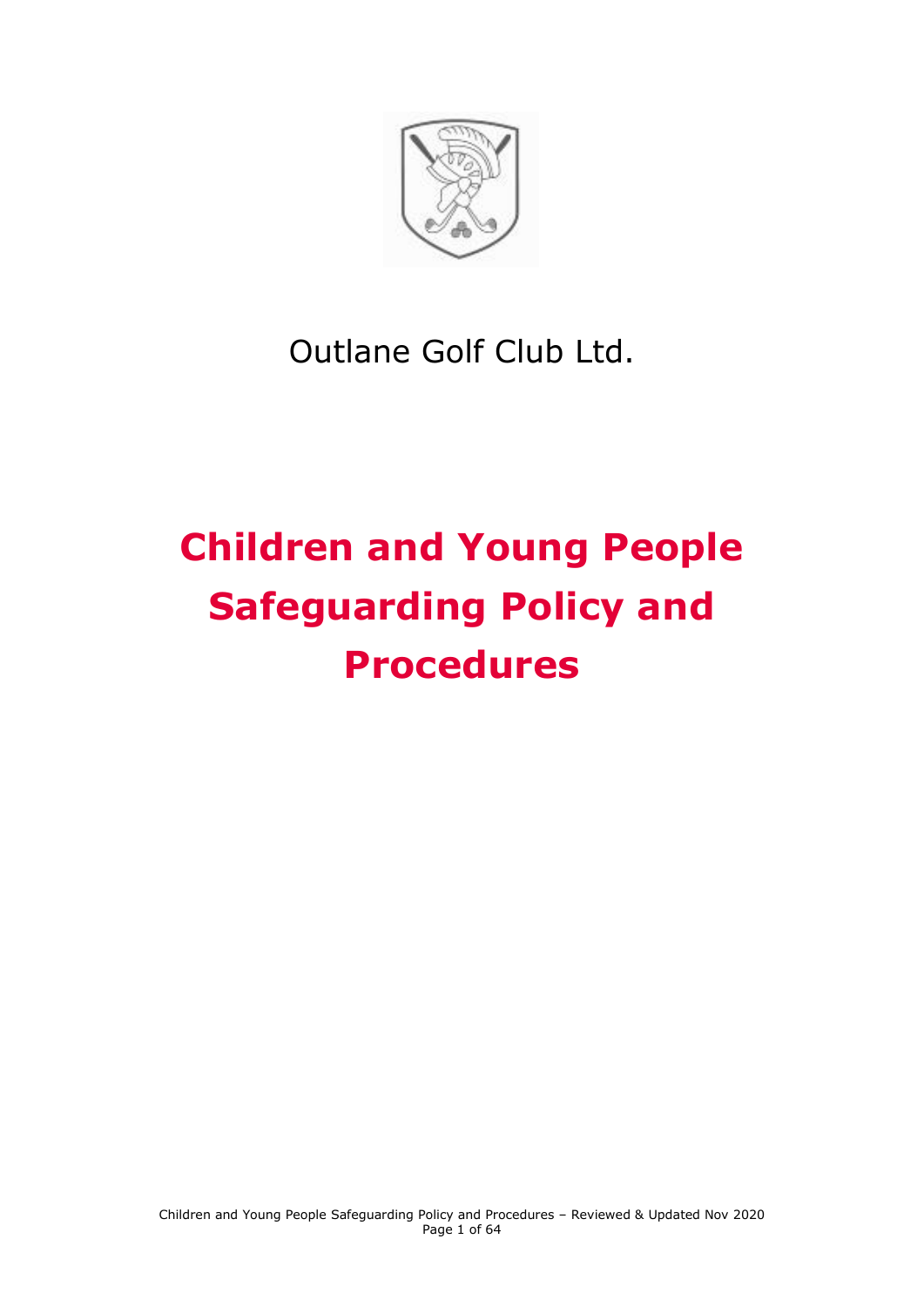## **Contents**

| Safeguarding Policy Statement                                  |                |
|----------------------------------------------------------------|----------------|
| Procedures:                                                    |                |
| 1. Recruitment and training                                    | $\overline{5}$ |
| 2. Complaints, concerns and allegations                        | 6              |
| 3. Flow Charts                                                 | 8              |
| 4. Emergencies and incidents                                   | 10             |
| 5. Supervision                                                 | 11             |
| 6. Good Practice Guidelines                                    | 11             |
| 7. Useful Contacts                                             | 15             |
| <b>Supporting Documents</b>                                    |                |
| 1. Volunteer/Staff Job Application form                        | <b>View</b>    |
| 2. Self-disclosure                                             | <b>View</b>    |
| $\overline{3}$ . References                                    | <b>View</b>    |
| 4. Code of Conduct for coaches and volunteers                  | <b>View</b>    |
| 5. Code of Conduct for Young Golfers                           | <b>View</b>    |
| 6. Code of Conduct for Parents/Carers                          | <b>View</b>    |
| 7. Managing Challenging Behaviour                              | <b>View</b>    |
| 8. Incident Report Form                                        | <b>View</b>    |
| 9. Accident Report Form                                        | <b>View</b>    |
| 10.Junior Profile and Parental Consent Forms                   | <b>View</b>    |
| 11. Photography Consent                                        | <b>View</b>    |
| 12. Guidance for Parents                                       | <b>View</b>    |
| 13. Managing Young People on Away Trips                        | <b>View</b>    |
| 14. Social Media Guidance                                      | <b>View</b>    |
| 15. Whistleblowing Policy                                      | <b>View</b>    |
| 16. England Golf DBS Flowchart                                 | <b>View</b>    |
| 17. Categories of Child Abuse                                  | <b>View</b>    |
| 18. Club Welfare Officer Poster                                | <b>View</b>    |
| 19. Safeguarding Children and Young People - a short guide for | <b>View</b>    |
| club members                                                   |                |
| 20. Photography Policy                                         | <b>View</b>    |
| 21.Anti-Bullying Policy                                        | <b>View</b>    |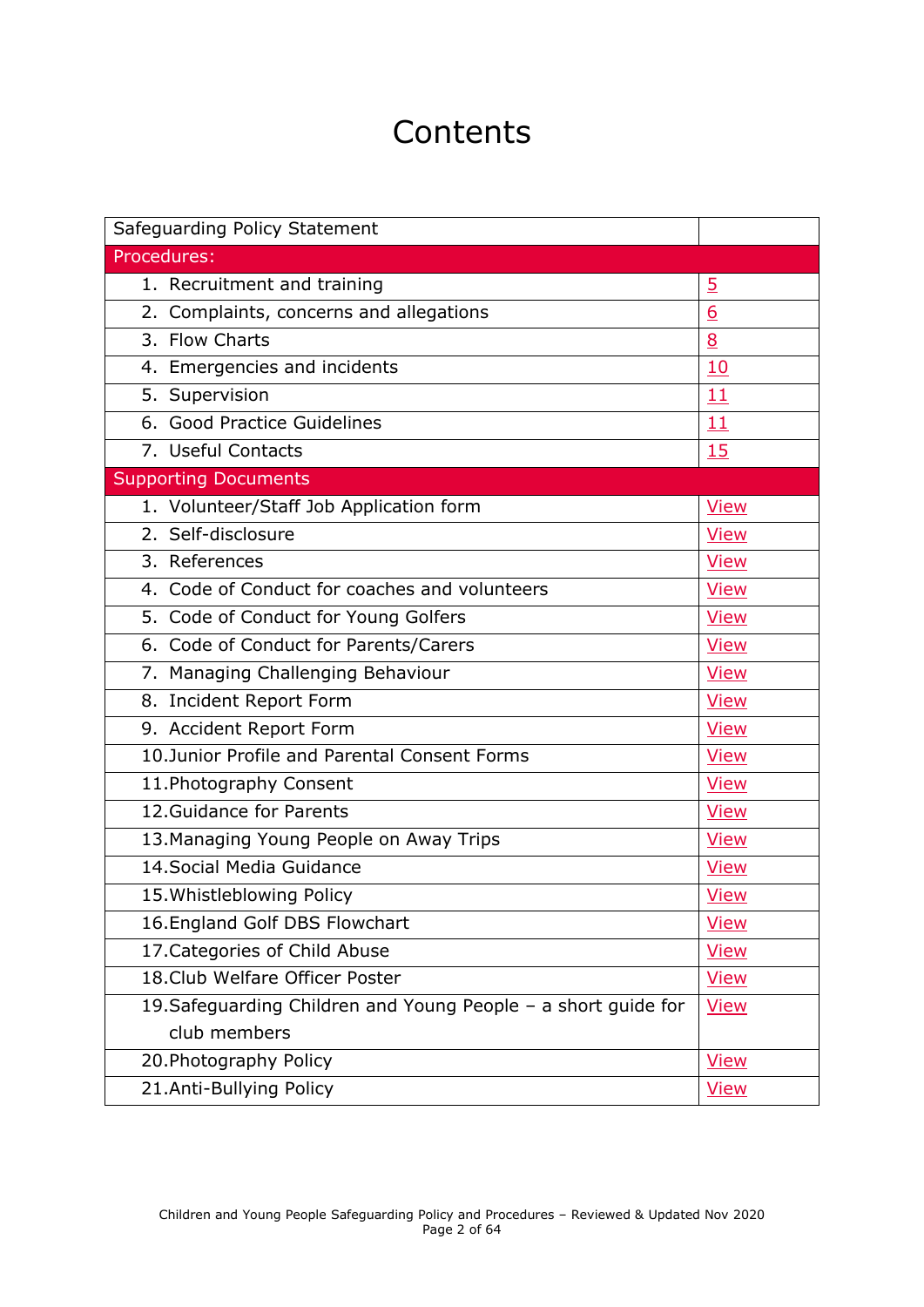### Children and Young People Safeguarding Policy

### Introduction

Everyone working with children and young people has a responsibility for keeping them safe, irrespective of their role, whether they are paid members of staff or volunteers.

England Golf is committed to ensure that the sport of golf is one within which all participants can thrive in a safe environment and that all children and young people have an enjoyable and positive experience when playing golf.

### Key principles

- The welfare of children is paramount.
- A child is defined by law in England and Wales as a person under the age of 18 years.
- All children, regardless of their Age, Race, Religion or Belief, Disability, Gender identity or Sexual Orientation, have the right to protection from abuse.
- All concerns and allegations of abuse and poor practice will be taken seriously and responded to swiftly and appropriately.
- All children have the right to be safe.
- All children have the right to be treated with dignity and respect.
- Outlane Golf Club will work with children, their parents/carers and external organisations to safeguard the welfare of children participating in golf.
- We recognise the authority of the statutory agencies and are committed to complying with Local Safeguarding Children Board Guidelines (LSCB), Working Together under the Children Act 2004, and any legislation and statutory guidance that supersedes these.
- Outlane Golf Club is committed to working in partnership with other key UK Golf Bodies to continually improve and to promote safeguarding initiatives across the sport.
- Outlane Golf Club owes a legal duty of care to children on their premises or engaged in their activities. That duty is to take reasonable care to ensure their reasonable safety and the duty is higher than it would be for adults.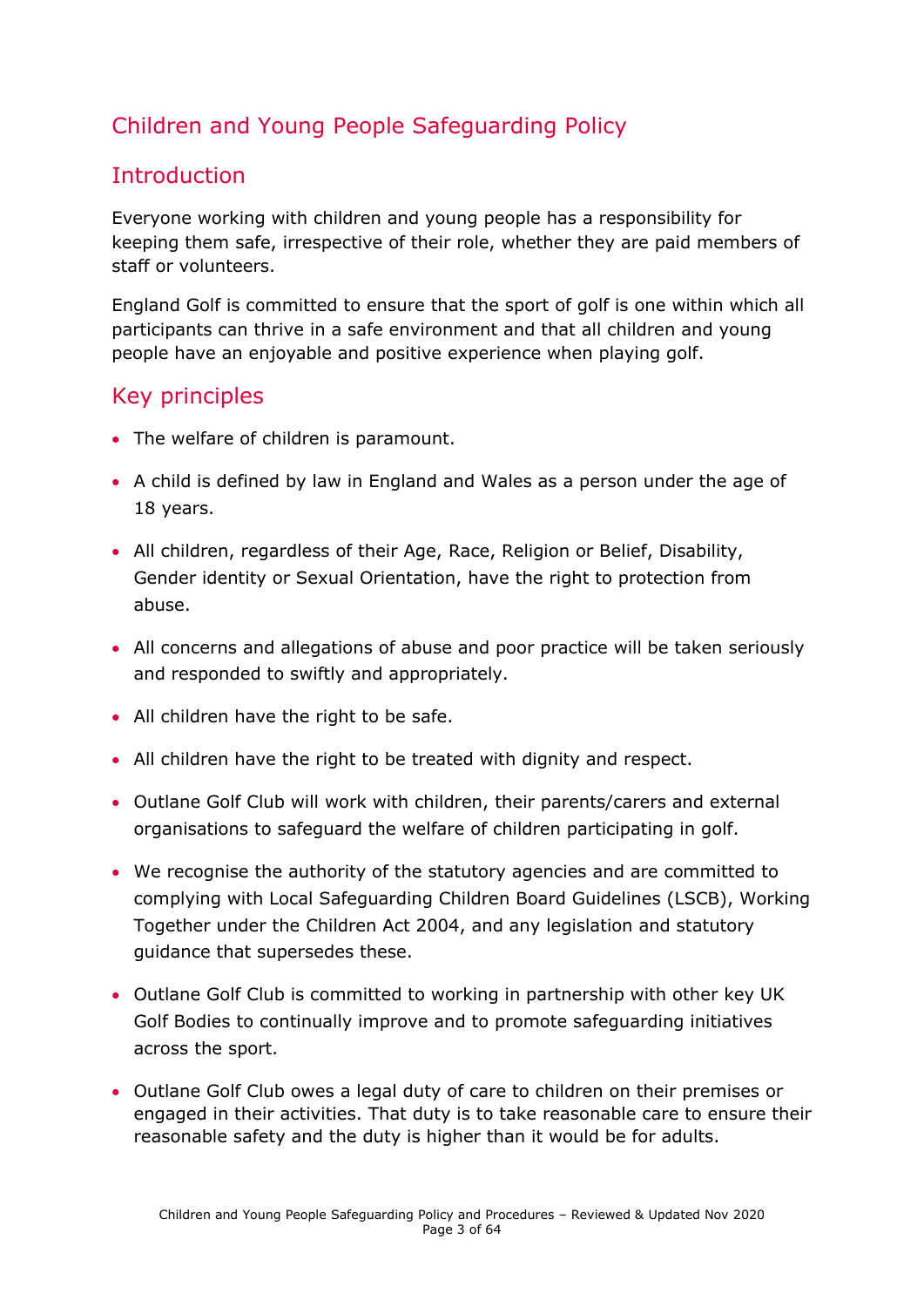### **Objectives**

Outlane Golf Club aims to:

- Provide a safe environment for children and young people participating in golfing activities and try to ensure that they enjoy the experience.
- Ensure robust systems are in place to manage any concerns or allegations.
- Support adults (staff, volunteers, PGA Professionals, coaches, members and visitors) to understand their roles and responsibilities with regard to their duty of care and protection of children.
- Provide appropriate level training, support and resources for staff, volunteers & coaches to make informed and confident responses to specific safeguarding issues and fulfill their role effectively.
- Ensure that children and their parents/carers are informed and consulted and, where appropriate, fully involved in decisions that affect them.
- Reassure parents and carers that all children and young people will receive the best care possible whilst participating in club activities and communicate Policy and Procedure to them through website/letter/consents.

### Responsibilities and implementation

Outlane Golf Club will seek to promote the principles of safeguarding children by:

- Reviewing their policy and procedures every three years or whenever there is a major change in legislation. Guidance from England Golf will be sought as part of the review process.
- Conducting a risk assessment of club activities with regard to safeguarding and take appropriate action to address the identified issues within suitable timescales.
- Using appropriate recruitment procedures to assess the suitability of volunteers and staff working with children and young people in line with guidance from England Golf.
- Following National Governing Body (NGB) procedures to report concerns and allegations about the behaviour of adults and ensuring that all staff, volunteers, parents and children are aware of these procedures.
- Directing staff, volunteers & coaches to appropriate safeguarding training and learning opportunities, where this is appropriate to their role.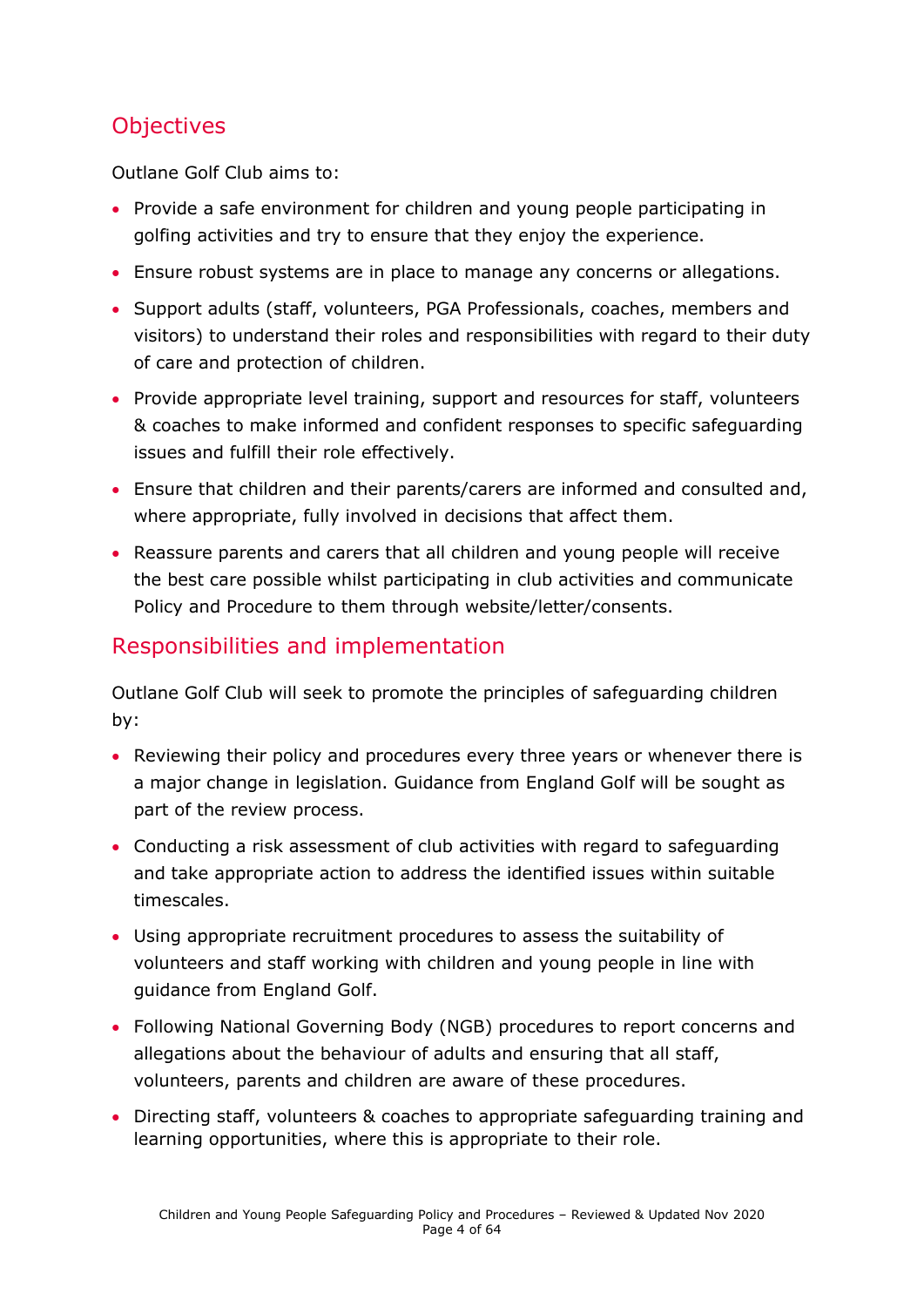### <span id="page-4-0"></span>1. Recruitment and training

Outlane Golf Club will endeavour to ensure that all volunteers and staff working with children and young people are appropriate and suitable to do so, and that they have all the information they require to undertake their job effectively and appropriately.

Each role which involves an element of responsibility with regard to children, particularly those involving the regular supervision of children, whether voluntary or paid, should be assessed by the recruiting body to establish which qualifications, checks and other requirements are necessary. These will include the following:

- An application form **(Appendix 1)**
- A self-disclosure form **(Appendix 2)**
- References from 2 people **(Appendix 3)**
- A signed Code of Conduct **(Appendix 4)**
- A Disclosure & Barring Service (DBS) check on people involved in 'regulated activity' with children **(Guidance on Regulated Activity & DBS- Appendix 16)**

Details of the requirements and the qualifications and checks of individuals will be recorded by the Club Welfare Officer/Secretary/Manager who will also hold copies of the necessary Safeguarding and Protecting Children (SPC) certificates. The nominated person will possess all relevant and appropriate contact details of all staff / volunteers and other relevant bodies.

All staff, volunteers & coaches will be offered access to appropriate child protection training. Outlane Golf Club recommends attendance at the UK Coaching Safeguarding and Protecting Children (SPC) workshop and will ensure that all volunteers and staff who have significant contact with children attend. An online UK Coaching refresher course should be completed and repeated every three years for those involved in "Regulated Activity."

All staff, volunteers & coaches working with children and young people will be asked to read and become familiar with Outlane Golf Club's Safeguarding Policy and Procedures.

All staff, volunteers & coaches involved with children and young people will be asked to read Outlane Golf Club's Code of Conduct relevant to their role, and sign to indicate their understanding and agreement to act in accordance with the code. The code is linked to Outlane Golf Club's Disciplinary Procedures. **(Codes of Conduct-Appendix 4,5,6).**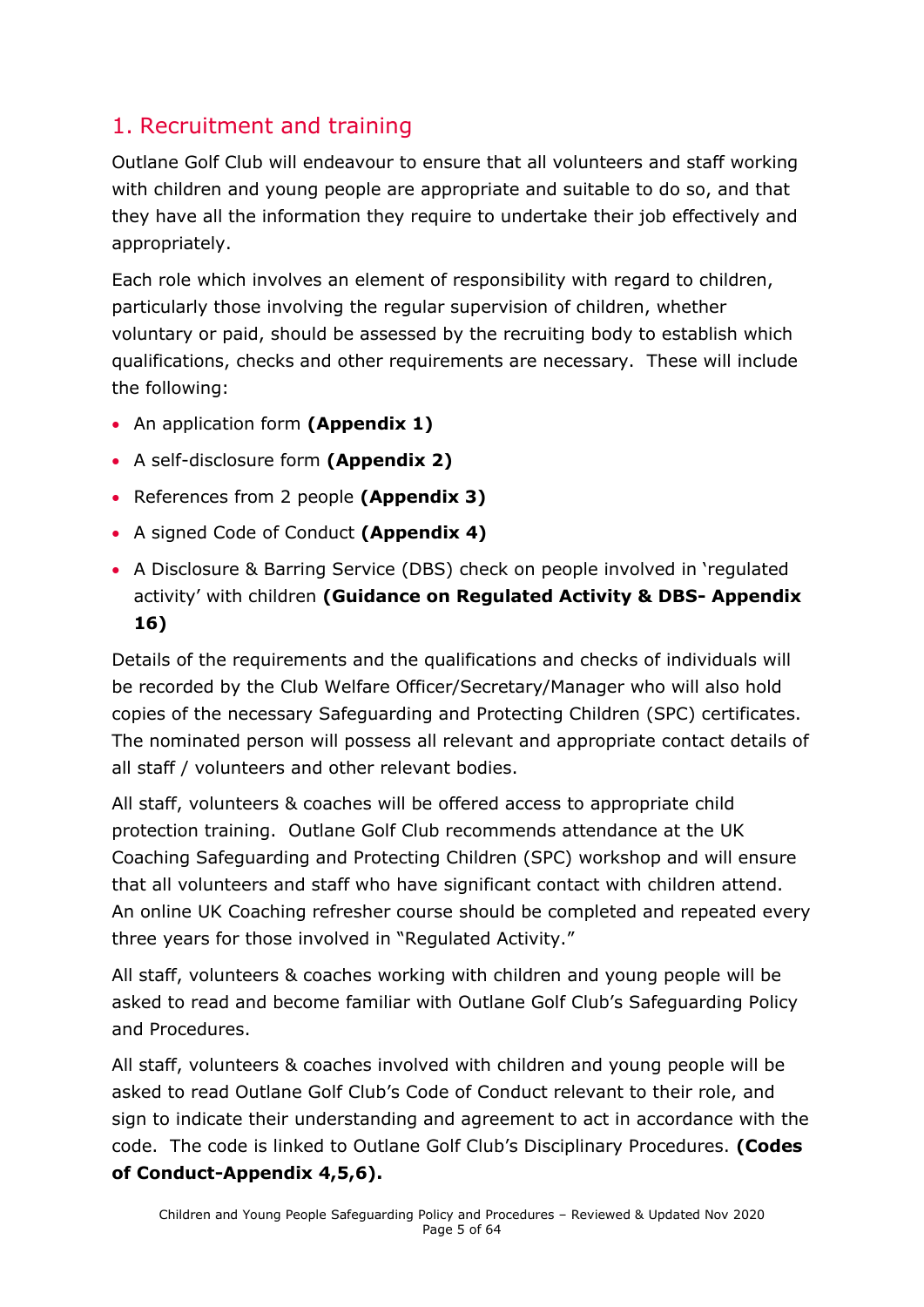Outlane Golf Club is committed to the fact that every child and participant in golf should be afforded the right to thrive through being involved in sporting activity for life, in an enjoyable, safe environment, and be protected from harm. Outlane Golf Club acknowledges the additional vulnerability of some groups of children (e.g. disabled, looked after children, those with communication differences). Outlane Golf Club will ensure that the environment is appropriate for the child, and tailored to their needs so that they have a positive experience of their sport without risk of harm.

### <span id="page-5-0"></span>2. Complaints, concerns and allegations

- **2.1** If a player, parent/carer, member of staff or volunteer has a concern about the welfare of a child, or the conduct of another child/young person or an adult (whether they are a parent, coach, member, or otherwise), these concerns should be brought to the attention of the Club Welfare Officer without delay. The person reporting the concern is not required to decide whether abuse has occurred, but simply has a duty to pass their concerns and any relevant information to the Welfare Officer. Please refer to Flowcharts 1 & 2 for further details (see below).
- **2.2** All concerns will be treated in confidence. Details should only be shared on a "need to know" basis with those who can help with the management of the concern.
- **2.3** Concerns will be recorded on an Incident Report Form and sent to the England Golf Lead Safeguarding Officer and retained confidentially within the club. The England Golf Lead Safeguarding Officer can assist with completion of this form if required, tel: 01526 351824. **(Incident Report Form-Appendix 8)**
- **2.4** Outlane Golf Club will work with England Golf and other external agencies to take appropriate action where concerns relate to potential abuse or serious poor practice. Outlane Golf Club disciplinary procedures will be applied and followed where possible.
- **2.5** In the event of a child making a disclosure of any type of abuse, the following guidance is given:
	- Reassure them that they have done the right thing to share the information
	- Listen carefully
	- Do not make promises that cannot be kept, such as promising not to tell anyone else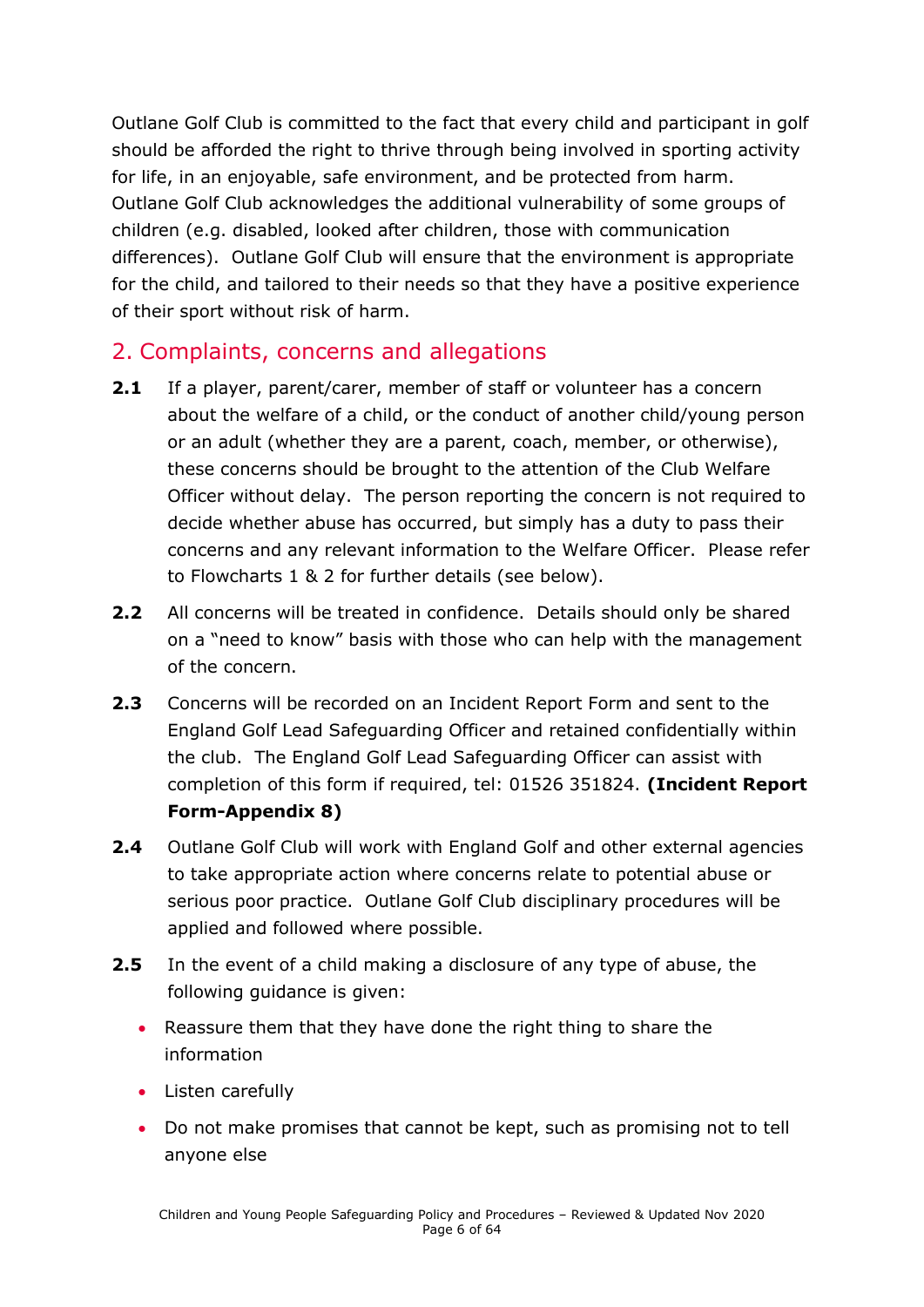- Do not seek to actively question the child or lead them in any way to disclose more information than they are comfortably able to: this may compromise any future action. Only ask questions to clarify your understanding where needed e.g. can you tell me what you mean by the word xxx?
- Record what the child has said as soon as possible on an incident report form.
- You should explain to children, young people and families at the outset, openly and honestly, what and how information will, or could be shared and why, and seek their agreement.
- Parents or Carers should be informed if the allegation does not involve them.
- **2.6** The NSPCC Helpline is available to discuss concerns regarding poor practice and abuse in confidence with members of the public who need support. Those with concerns are encouraged to use this service. The Helpline number is 0808 800 5000.
- **2.7** Safeguarding children and young people requires everyone to be committed to the highest possible standards of openness, integrity and accountability. Outlane Golf Club supports an environment where staff, volunteers, parents/carers and the public are encouraged to raise safeguarding and child protection concerns. Anyone who reported a legitimate concern to the organisation (even if their concerns subsequently appear to be unfounded) will be supported. All concerns will be taken seriously. **(Whistleblowing Policy-Appendix 15)**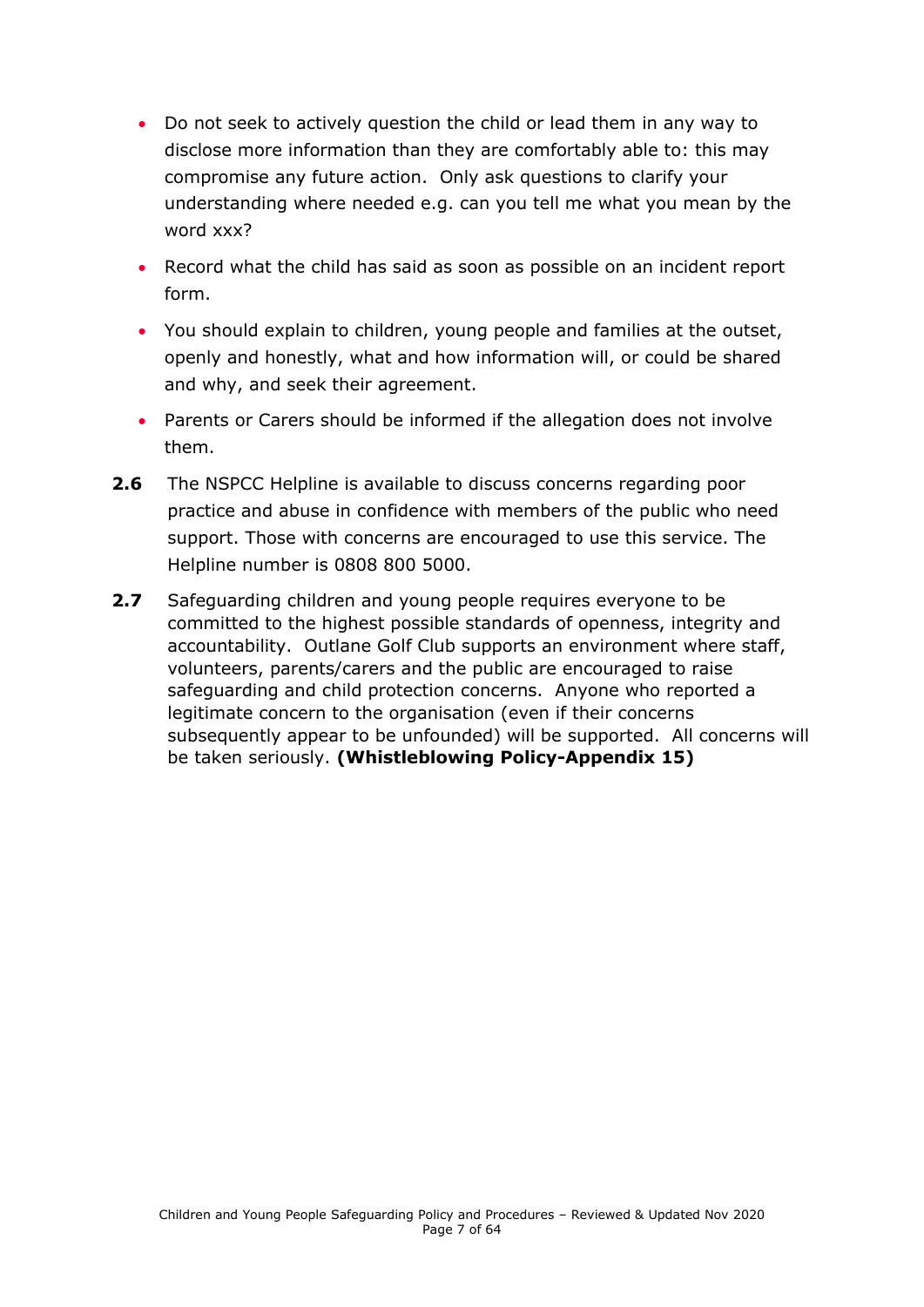### <span id="page-7-0"></span>3. FLOWCHART 1

#### **What to do if you are worried about what is happening to a child outside of the Club (but the concern is identified through the child's involvement in golf)**



\* If for any reason a Club Welfare Officer is not in post or is unavailable a principle of least delay is important. Please contact the England Golf Lead Safeguarding Officer 01526 351824 [safeguarding@englandgolf.org](mailto:safeguarding@englandgolf.org)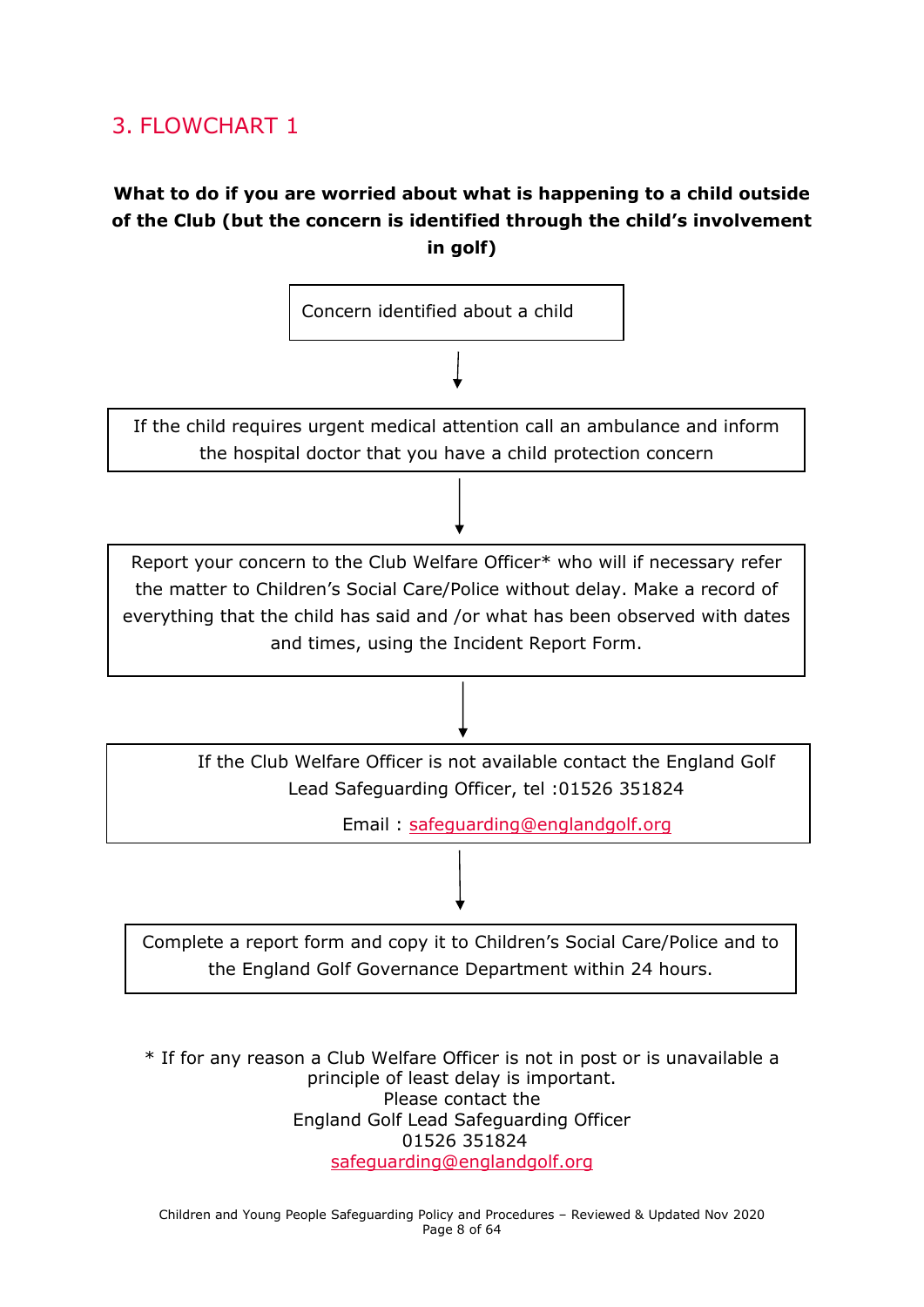### FLOW CHART 2

#### **What to do if you are worried about the behaviour of any member, parent/carer, volunteer, staff, Professional, coach or official in golf or affiliated organisations**

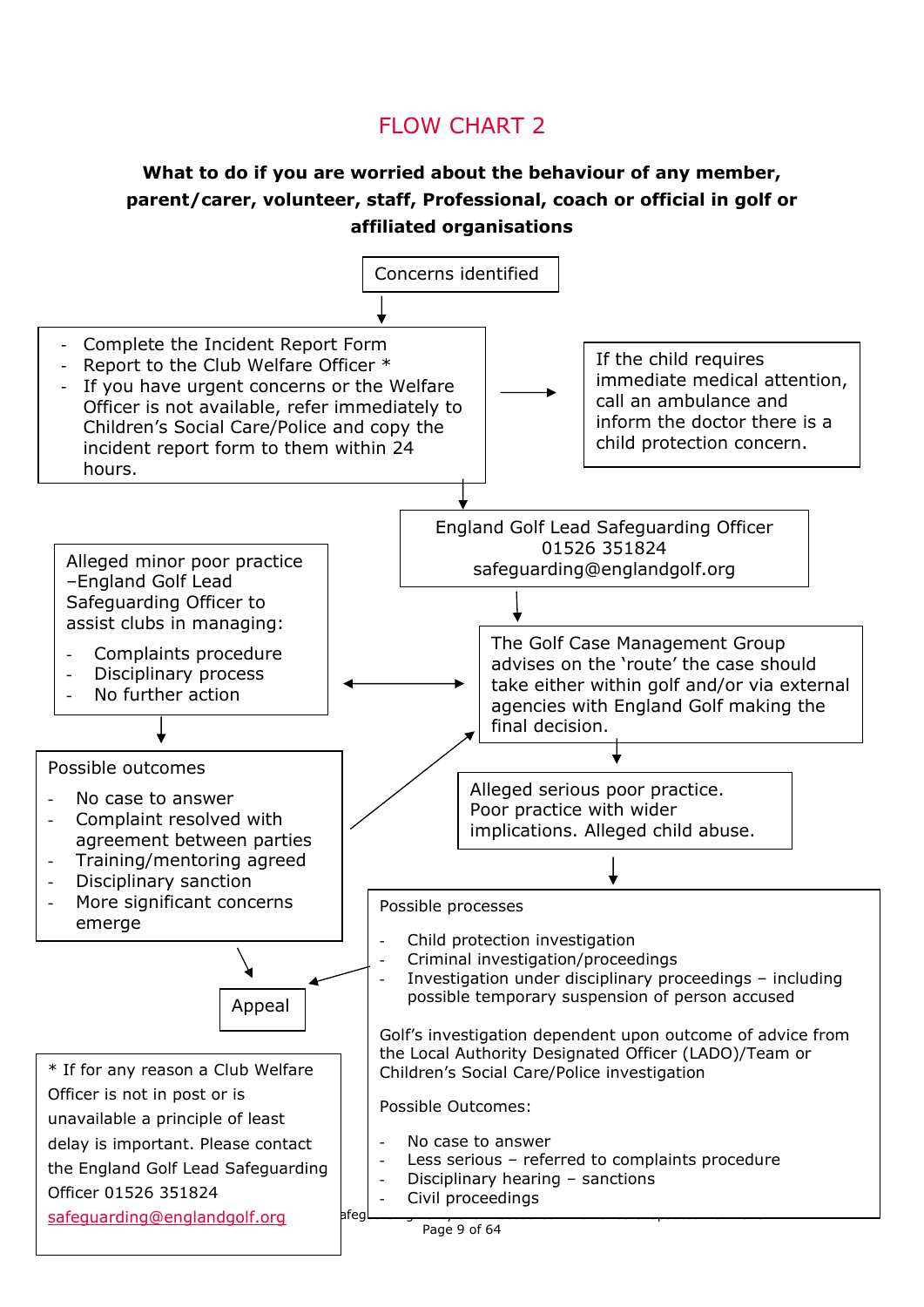### <span id="page-9-0"></span>4. Emergencies and incidents

- **4.1** Parental Consent Forms will be obtained and retained by Outlane Golf Club for all children who are participating in events or activities, or attending coaching organised by the club. These forms will be treated in confidence and only shared with those who require the information they contain to perform their role effectively. **(Junior Profile and Parental Consent Forms-Appendix 10)**
- **4.2** In the event of a child requiring medical attention:
	- The parents will be contacted immediately.
	- In the event of failure to contact parents, the alternative emergency contacts will be used.
	- The consent form will be consulted to establish whether parents have given their consent for a club representative to act in loco parentis.
	- An adult club representative will accompany the child to seek medical attention, if appropriate, ensuring that they take the consent form with them.
	- A record of the action taken will be made and retained by a club representative.
- **4.3** Where a parent is late in collecting their child the following procedure will apply:
	- Attempt to contact the parent/carer using the contact details on the Parental Consent Form
	- Attempt to contact the first, then the second emergency contact nominated on the Consent Form
	- Wait with the young person(s) at the venue with, wherever possible, other staff/volunteers or parents.
	- If no one is reachable, contact the Club's Welfare Officer for advice.
	- If all attempts to make contact fail, consideration should be given to contacting the police for their advice.
	- Staff, volunteers and coaches should try to avoid:
	- Taking the child home or to another location without consent.
	- Asking the child to wait in a vehicle or the club with them alone.
	- Sending the child home with another person without permission.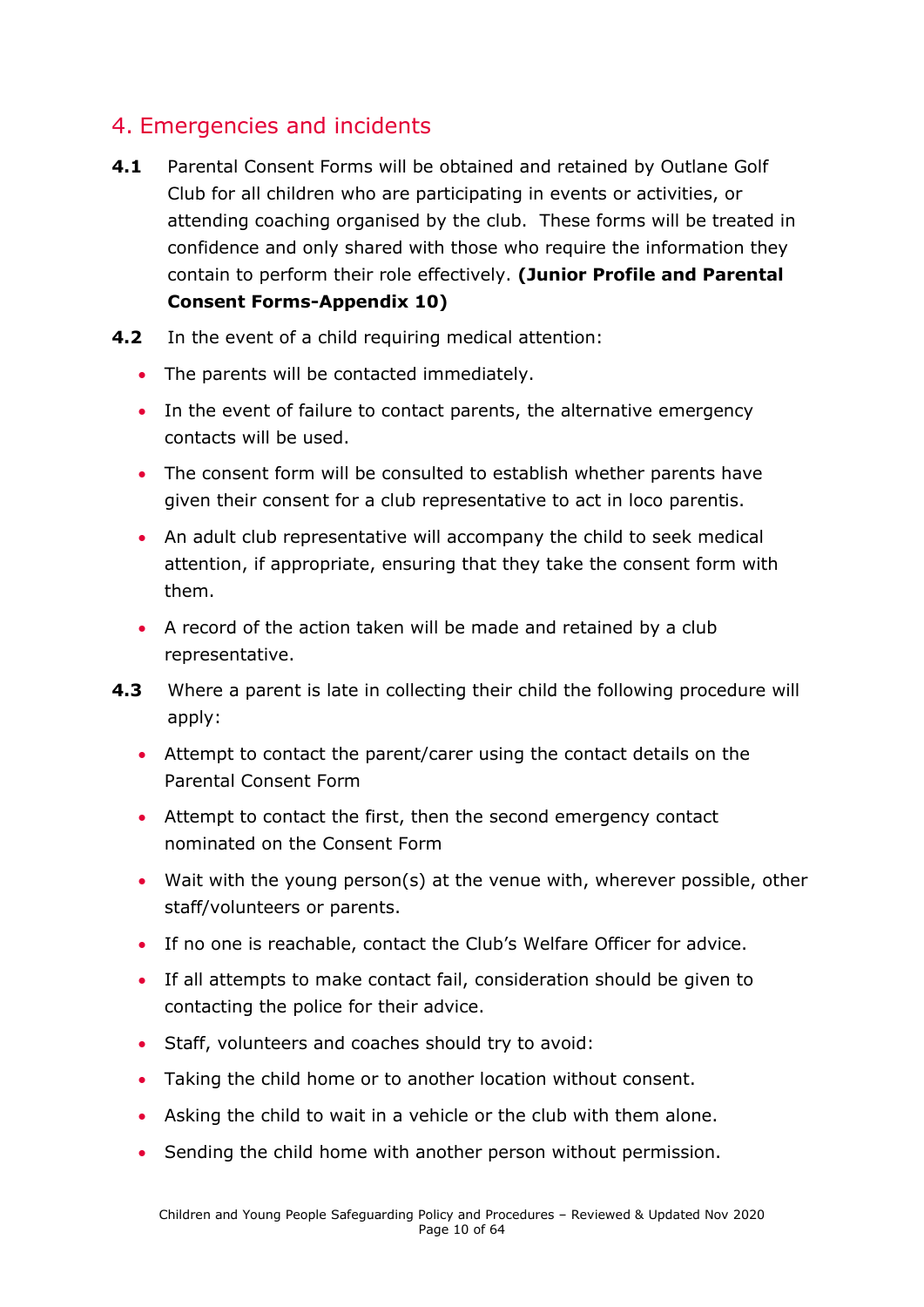### <span id="page-10-0"></span>5. Supervision

- **5.1** During coaching sessions, coaches should conduct a risk assessment to inform decision making about appropriate supervision levels. Regardless of the recommended ratio of adults to participants, it is recommended that a minimum of two adults should be present. This ensures at least basic cover in the event of something impacting on the availability of one of the adults during the activity.
- **5.2** Parents may be encouraged to stay for coaching/competitions & other events where their children are of an age where greater levels of parental supervision are required.
- **5.3** Wherever possible adults will avoid changing or showering at the same time as children but parents will be made aware that with limited changing room space there will be occasions when adults and children may need to share the facilities.
- **5.4** Parents should be aware that if children are left at a venue unsupervised, other than to attend specific coaching sessions, competitions, or other organised events, the club cannot accept supervisory responsibility.
- **5.5** Special arrangements will be made for away trips. Parents will receive full information about arrangements for any such trip and will be required to provide their consent for their child's participation. **(Managing Young People on Away Trips-Appendix 13)**

### 6. Good practice Guidelines

#### **6.1 Behaviour of adults and children**

- **6.1.1** Adults who work with children are placed in a position of trust in relation to children, and therefore it is important they behave appropriately and provide a strong positive role model for children, both to protect children and those working with children from false allegations of poor practice. Codes of conduct will be issued to junior members & adults working with them to promote good practice.
- **6.1.2** Outlane Golf Club requires that all staff and volunteers working with children and young people adhere to the standards set out in the Code of Conduct relevant to their role. Similarly, children are expected to follow their own Code of Conduct to ensure the enjoyment of all participants and assist the club in ensuring their welfare is safeguarded.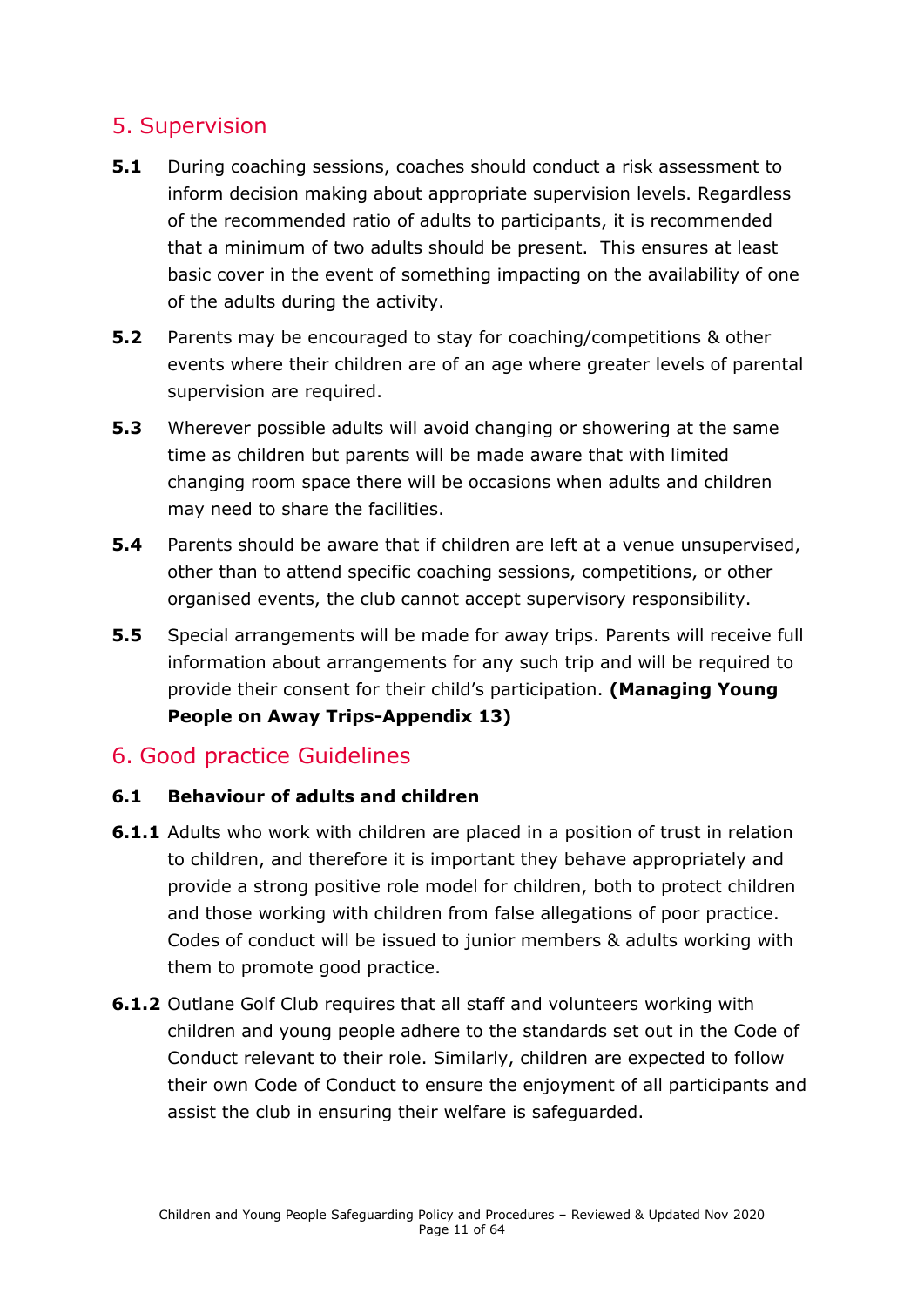- **6.1.3** Outlane Golf Club requires that all staff and volunteers working with children adhere to the guidelines on Managing Challenging Behaviour. **(Managing Challenging Behaviour-Appendix 7).**
- **6.1.4** Parents and carers should also work together with the club to ensure that the welfare of all children is safeguarded. A sheet on "Parental Guidance" is provided to assist them in understanding how they can best assist the club **(Parental Guidance-Appendix 12)**

#### **6.2 Adults and Children playing golf together**

One of the reasons for the popularity of golf is that the game is not restricted by ability, age or gender. Responsible interaction between adults and children helps bring mutual respect and understanding and will be encouraged as part of club activities. Adults should always be aware however that age related differences do exist and conduct themselves in a manner that both recognises this and prioritises the welfare of any children involved.

#### **6.3 Physical Contact**

Physical contact with children by coaches or volunteers should always be intended to meet the needs of the child and the sport, not the adult. That is, to develop golf technique, to protect the child from injury, to provide first aid or treat an injury. It should always take place in an open environment, and should not, as a general principle, be made gratuitously or unnecessarily.

#### **6.4 Transport**

- **6.4.1** The club believes it is primarily the responsibility of parents/carers to transport their child/children to and from events. It is not the responsibility of club volunteers or coaches to transport children and young people to and from events, activities, tournaments or matches.
- **6.4.2** The club may make arrangements for transport in exceptional circumstances, such as team events. Where this is the case, the written permission of the parents of the relevant children will be sought. The drivers used will be checked for their suitability to transport and supervise children (see Section 1 Recruitment and Training) and their insurance arrangements verified.
- **6.4.3** Children and young people are often involved in competition. When taking young people away from their home club, consideration and planning needs to be paramount to ensure the duty of care for the young people within the team is fulfilled.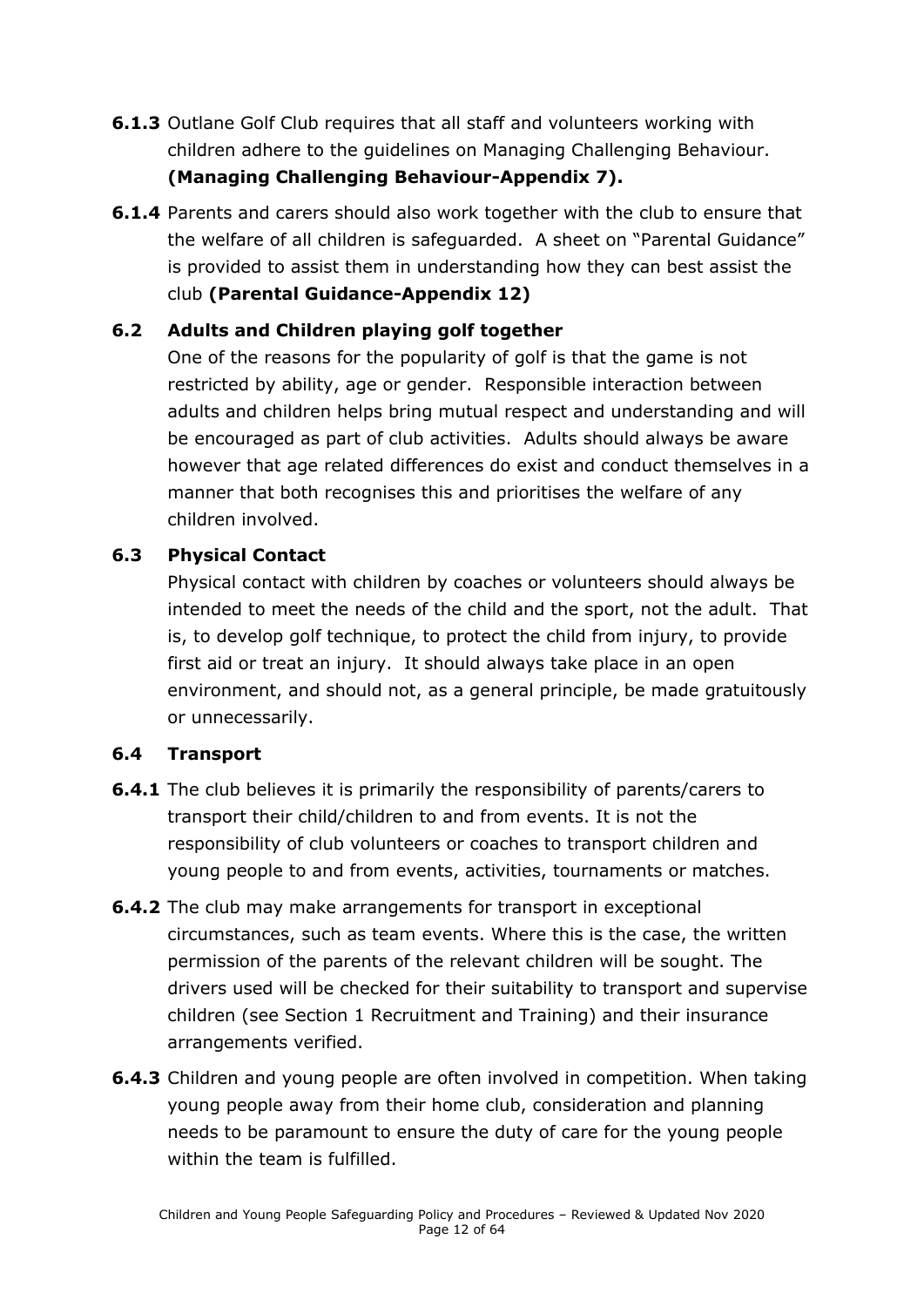#### **6.5 Photography/ Videoing**

- **6.5.1** Permission will be sought from parents prior to the publication or use of any video or photographic images of their child, for instance in newspapers, websites or for coaching purposes. The personal details of the child will not be used in any promotional material. **(Photography Consent-Appendix 11)**
- **6.5.2** Any press/official photographers attending events will be required to seek permission from the club before taking photographs and also permission of parents to use the images. **(Photography Policy – Appendix 20)**

#### **6.6 Social Media**

Social media provides unique opportunities for the club to engage and develop relationships with people in a creative and dynamic forum where users are active participants. It is important that all staff, volunteers, coaches, officials/referees, board members, or anyone working on behalf of the club are aware of the club Social Media policy **(Social Media Guidance–Appendix 14)**

#### **6.7 Anti-Bullying Procedures**

- **6.7.1** We believe that every effort must be made to eradicate bullying in all its forms. Bullying can be difficult to define and can take many forms which can be categorised as;
	- Physical hitting, kicking, theft
	- Verbal homophobic or racist remarks, threats, name calling
	- Emotional isolating an individual from activities or a group

All forms of bullying include;

- Deliberate hostility & aggression towards an individual(s)
- A victim who is weaker and less powerful than the bully or bullies
- An outcome which is always painful & distressing for the victim

Bullying behaviour may also include;

- Other forms of violence
- Sarcasm, spreading rumours, persistent teasing
- Tormenting, ridiculing, humiliation
- Racial taunts, graffiti, gestures
- Unwanted physical contact or abusive or offensive comments of a sexual nature.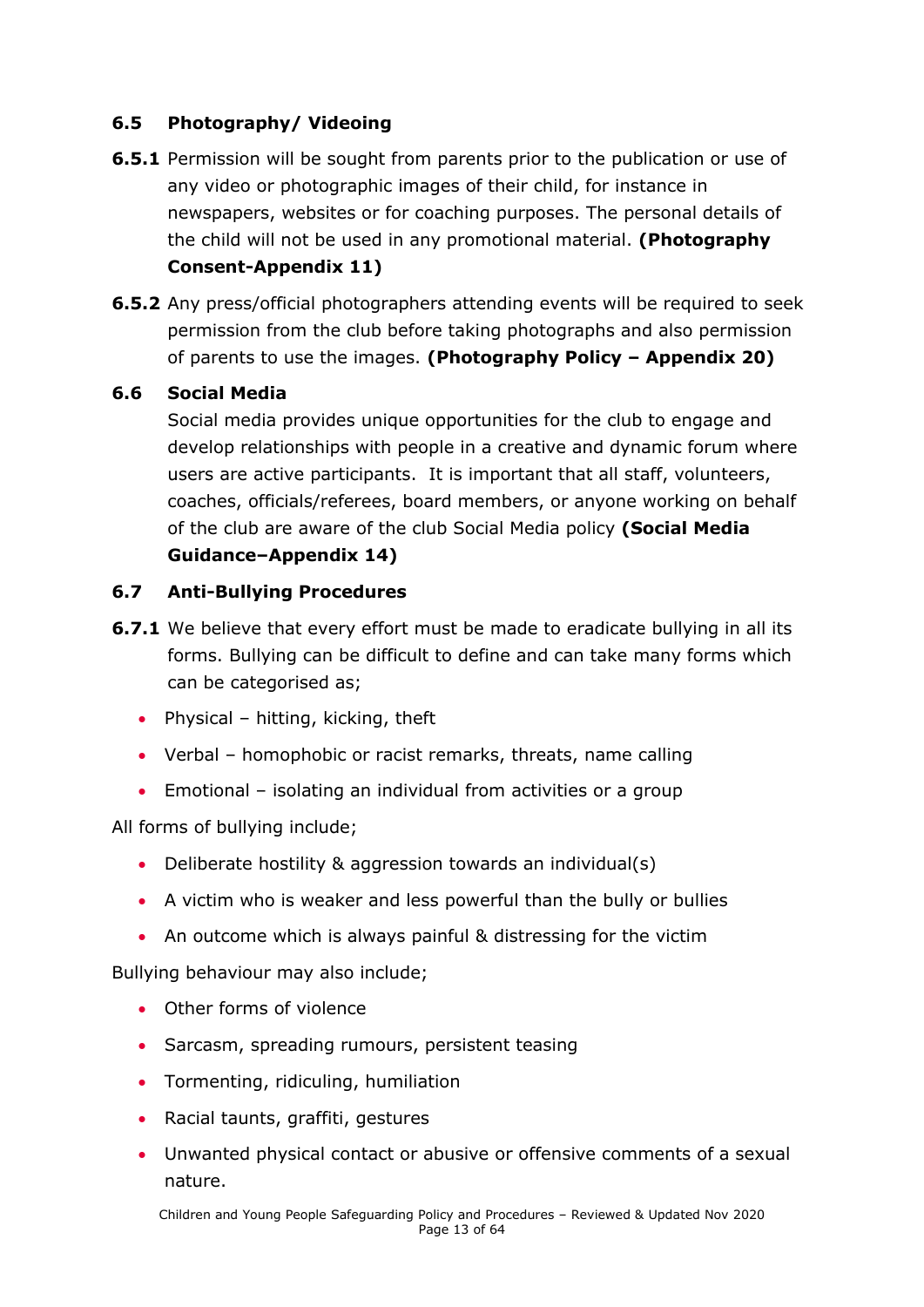The Club and its Staff, Volunteers & Coaches will not tolerate bullying in any of its forms during club matches, competitions, coaching or at any other time while at the club. **(Anti-Bullying Policy -Appendix 21)**

#### **6.7.2** We will:

- Provide a point of contact where those being bullied can report their concerns in confidence – The Club Welfare Officer.
- Take the problem seriously.
- Investigate any and all incidents and accusations of bullying.
- Talk to bullies and their victims separately along with their parents/carers.
- Impose sanctions where appropriate
- Keep a written record of all incidents referred to England Golf and the action taken.
- Have discussions about bullying and why it matters.

#### **6.8 Confidentiality**

- **6.8.1** Details of all juniors will be kept on file in the office and will not be shared with a third party without parent/carer consent.
- **6.8.2** All concerns/allegations will be dealt with confidentially by the club and information will only be shared on a need to know basis, either internally or externally depending on the nature/seriousness of the concern/ allegation.

#### **6.9 Changing rooms**

The changing rooms are used by all members & visitors. Juniors will only be supervised if needed at club organised events. Parents will be made aware that adults use the changing rooms throughout the day for changing & showering. Where a parent/carer does not consent to their child accessing the changing rooms, it is their responsibility to either supervise the child while in the changing rooms or ensure that they do not use them.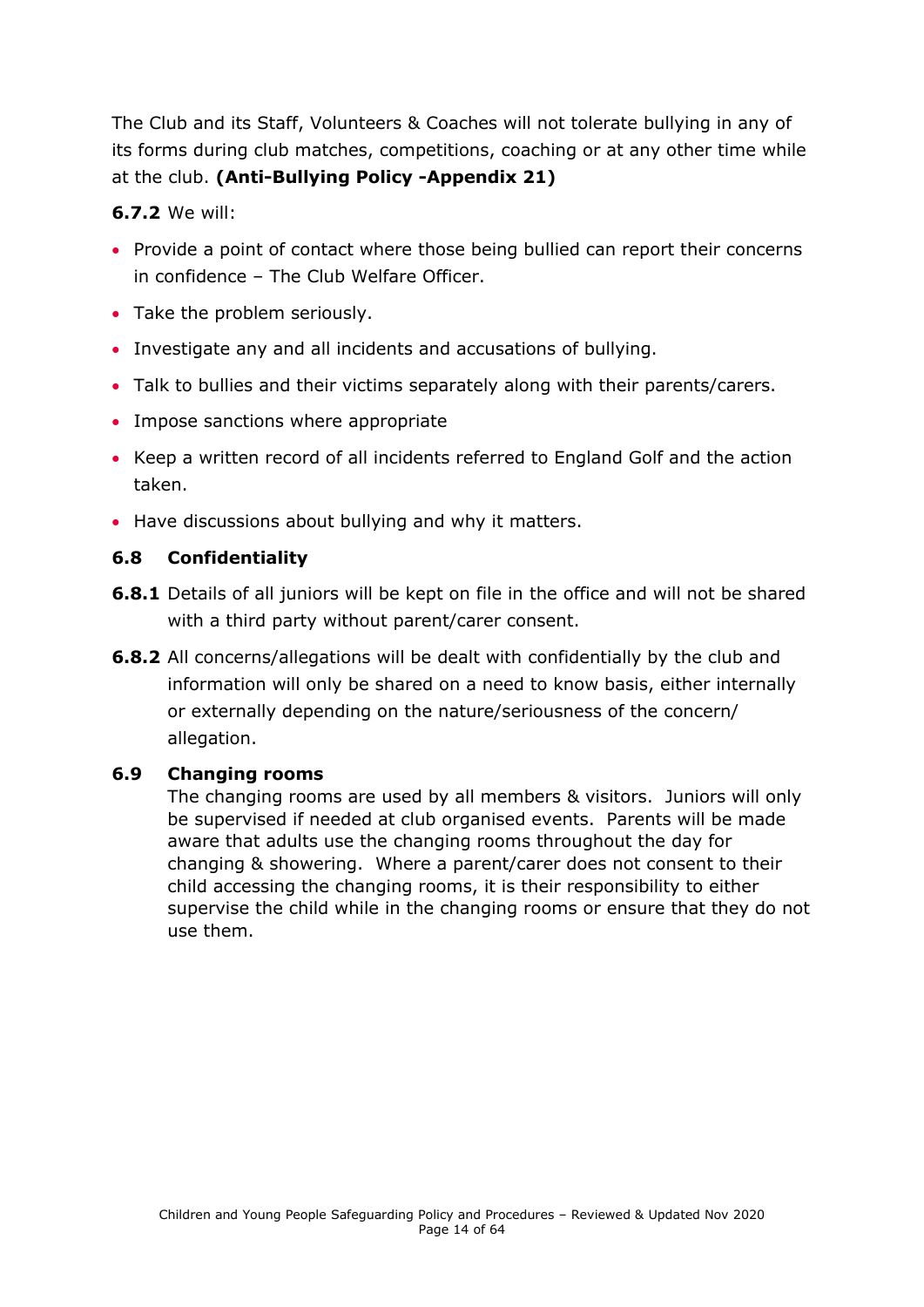### <span id="page-14-0"></span>7. Useful Contacts

| <b>Golf Contacts</b>     |                                 |                              |
|--------------------------|---------------------------------|------------------------------|
| Name                     | <b>Address</b>                  | Number                       |
| Club Welfare Officer -   | 4 College Street East, Crosland | 07710 496781                 |
| <b>Phil Turner</b>       | Moor, Huddersfield, HD4 5DN     | pnturner@hotmail.co.uk       |
| <b>England Golf Lead</b> | England Golf, National Golf     | 01526 351824                 |
| Safeguarding Officer     | Centre, The Broadway,           | safequarding@englandgolf.org |
|                          | Woodhall Spa, Lincolnshire,     |                              |
|                          | <b>LN10 6PU</b>                 |                              |

| <b>Local Contacts</b>                                                                                                                                                  |                                                                                                            |                                                                                                                                                     |
|------------------------------------------------------------------------------------------------------------------------------------------------------------------------|------------------------------------------------------------------------------------------------------------|-----------------------------------------------------------------------------------------------------------------------------------------------------|
| Local Children's Social<br>Care (including out of<br>office hours contact)<br>NB. In an emergency,<br>the Samaritans will hold<br>the Duty Officer's contact<br>number | Kirklees Children's Social Care<br>Duty & Advice see<br>https://www.kirkleessafeguardi<br>ngchildren.co.uk | For members of the public<br>(9am-5pm office hours):<br>01484 456848.<br>If you are a child: 01484<br>456848<br><b>OUT OF HOURS</b><br>01484 414933 |
| Local Authority<br>Designated Officer<br>(LADO)                                                                                                                        | Kirklees LADO online see<br>https://www.kirklees.gov.uk/b<br>eta/working-with-<br>children/lado.aspx       | 01484 221126                                                                                                                                        |
| Samaritans                                                                                                                                                             | www.samaritans.org                                                                                         | 08457 909090                                                                                                                                        |
| Local Police child<br>protection teams                                                                                                                                 | <b>Kirklees</b><br>kd.adultsafeguarding@westyorkshir<br>e.pnn.police.uk                                    | 01924 335073<br>In an emergency ring 999                                                                                                            |
| <b>NSPCC Freephone</b><br>24 hour Helpline                                                                                                                             |                                                                                                            | 0808 800 5000                                                                                                                                       |
| <b>NSPCC Whistleblowing</b><br>Helpline for Professionals                                                                                                              |                                                                                                            | 0808 028 0285                                                                                                                                       |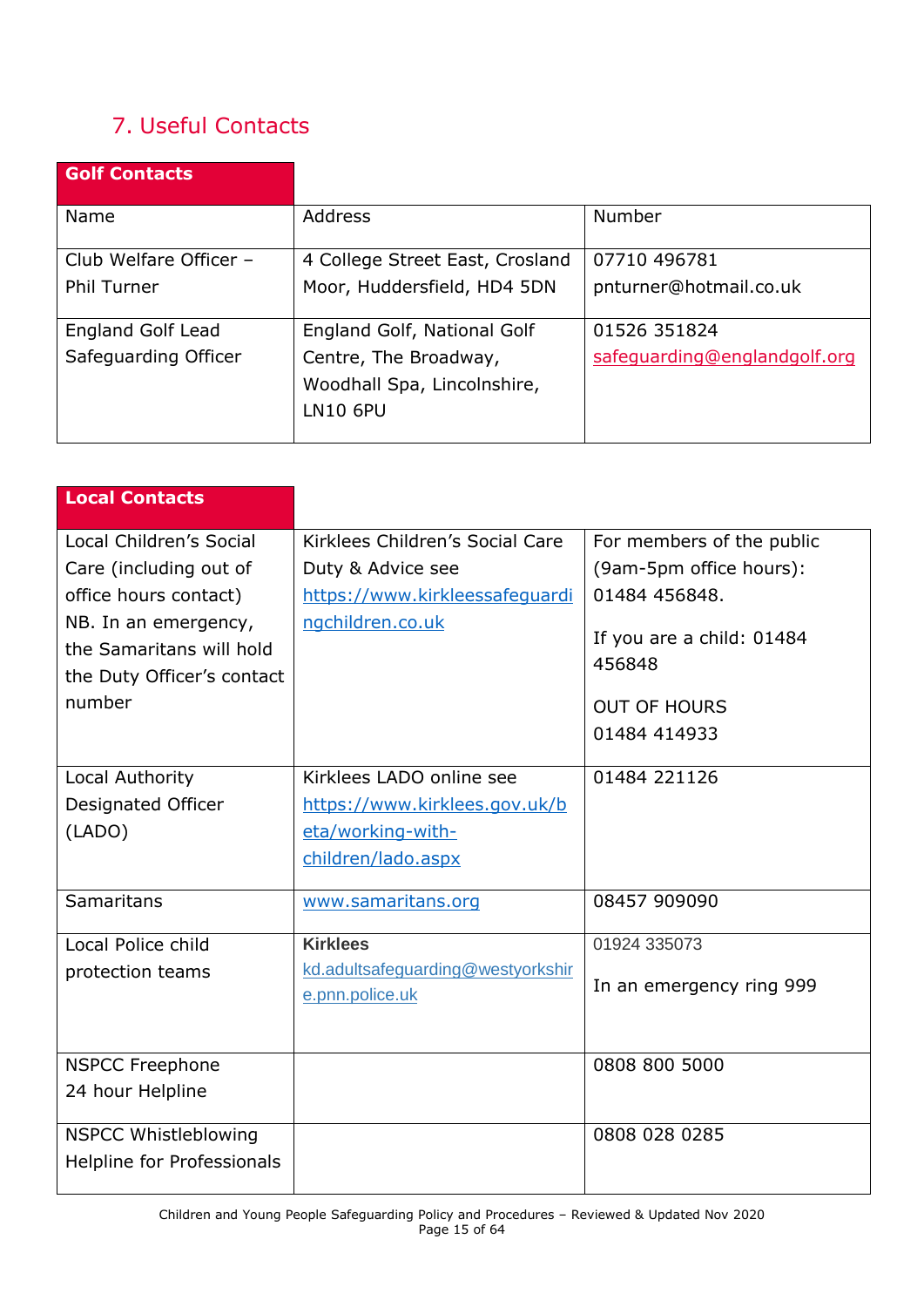<span id="page-15-0"></span>

| <b>National Contacts</b>  |                        |                    |
|---------------------------|------------------------|--------------------|
| The NSPCC                 | <b>National Centre</b> | Tel: 0808 800 5000 |
|                           | 42 Curtain Road        | help@nspcc.org.uk  |
|                           | London                 |                    |
|                           | EC2A 3NH               |                    |
|                           |                        |                    |
| Childline UK              | Freepost 1111          | Tel: 0800 1111     |
|                           | London N1 0BR          |                    |
|                           |                        |                    |
| NI Childline              | 74 Duke Street         | Tel: 028 90 327773 |
|                           | Londonderry            |                    |
|                           |                        |                    |
| NSPCC Child Protection in | 3 Gilmour Close        | Tel: 0116 234 7278 |
| Sport Unit                | <b>Beaumont Leys</b>   | cpsu@nspcc.org.uk  |
|                           | Leicester              |                    |
|                           | LE4 1EZ                |                    |
|                           |                        |                    |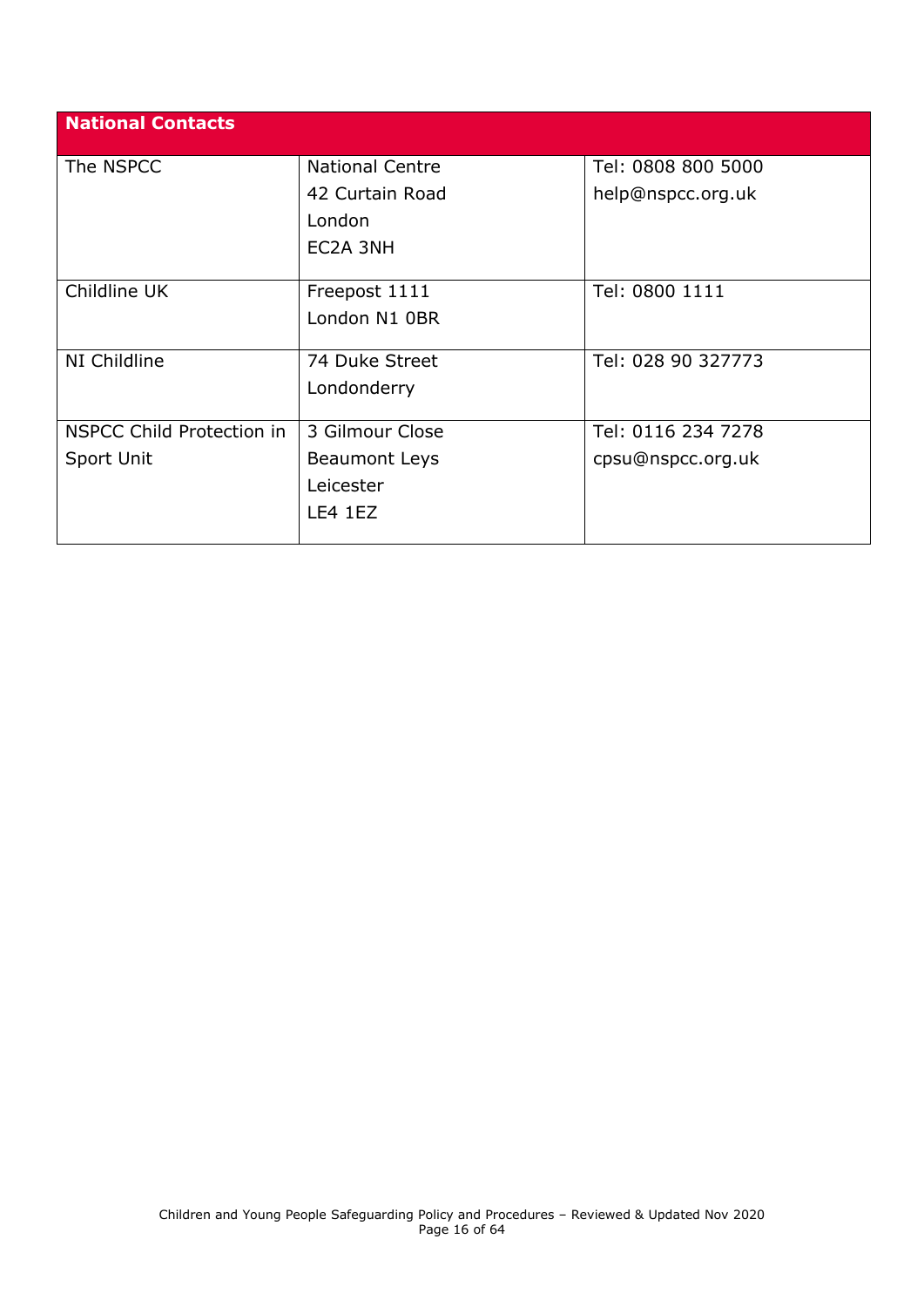Volunteer / Staff Job Application Form – Outlane Golf Club

| <b>Position Applied for:</b>                                                                        |
|-----------------------------------------------------------------------------------------------------|
| <b>Personal Details</b>                                                                             |
| Title: Mr/Mrs/Miss/Dr/Other (please specify) ___________________________________                    |
|                                                                                                     |
|                                                                                                     |
|                                                                                                     |
|                                                                                                     |
| <u> 1990 - Jan James Barnett, fransk politik (d. 1980)</u>                                          |
|                                                                                                     |
|                                                                                                     |
|                                                                                                     |
|                                                                                                     |
|                                                                                                     |
|                                                                                                     |
| Role:                                                                                               |
|                                                                                                     |
| Relevant Experience including any previous experience of working with<br>children and young people: |
|                                                                                                     |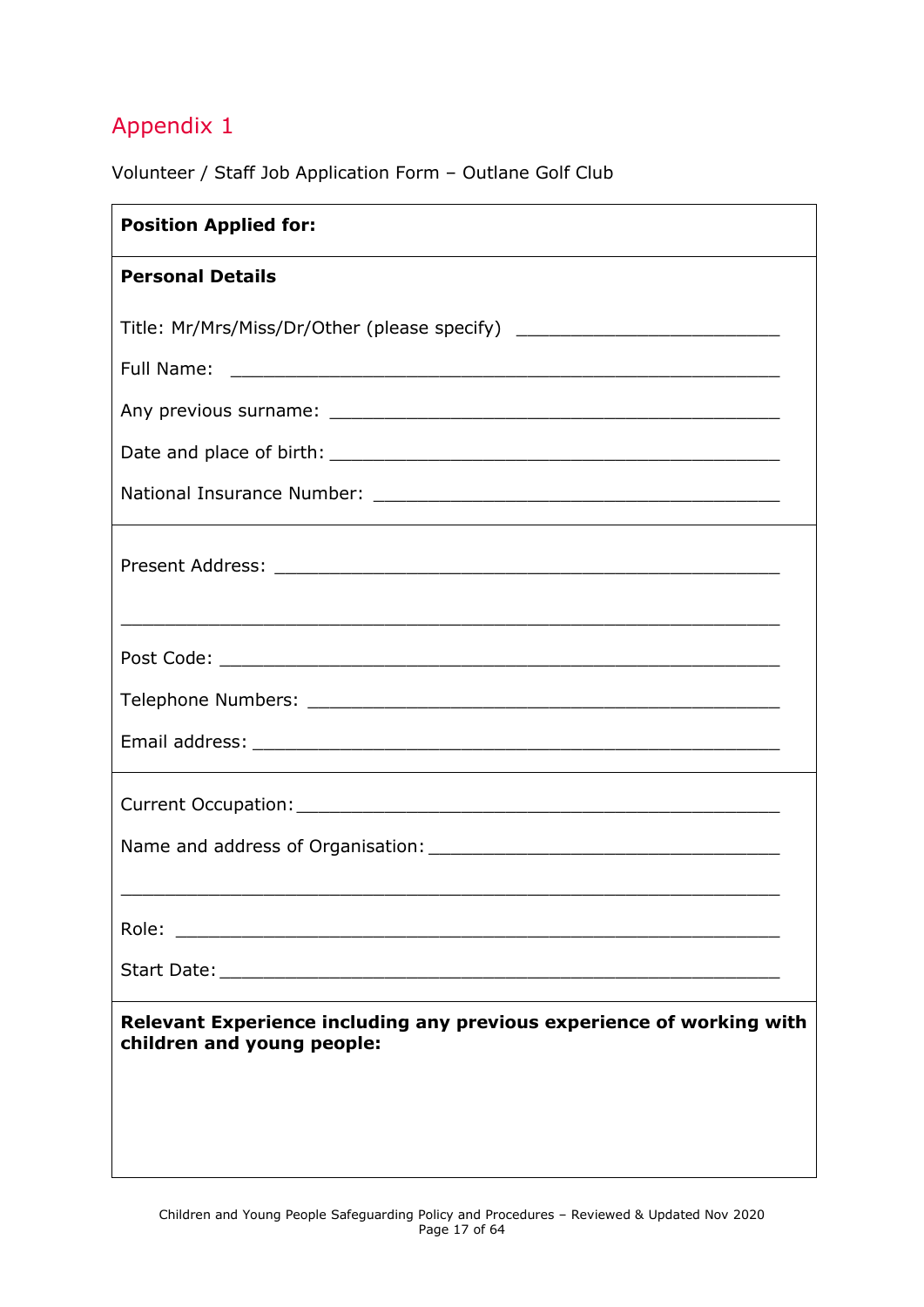#### **Reasons for applying:**

#### **References:**

Please provide the names and addresses of two people who know you well (one personal, one professional – current or previous employer, who are not related to you) whom we can contact to obtain a reference:

| Name:                    | Name:                    |
|--------------------------|--------------------------|
| <b>Address:</b>          | <b>Address:</b>          |
| <b>Telephone Number:</b> | <b>Telephone Number:</b> |

#### **Data Protection Notification:**

Information you have provided in completing this form will be used to process your application. Outlane Golf Club will keep the information you have supplied confidential and will not divulge it to third parties, except where required by law, or where we have retained the services of a third party representative to act on yout/our behalf.

#### **Authorisation:**

I have read the Data Protection notification and understand and agree to the use of my personal data in accordance with the Data Protection Act 2018, GDPR and all relevant data protection legislation.

| Signed:                                                                                                                                                                         | Date: |
|---------------------------------------------------------------------------------------------------------------------------------------------------------------------------------|-------|
| <b>Declaration:</b><br>I confirm that the information I have provided is correct and that any false or<br>misleading information may lead to the termination of my appointment. |       |

**Signed: Date:**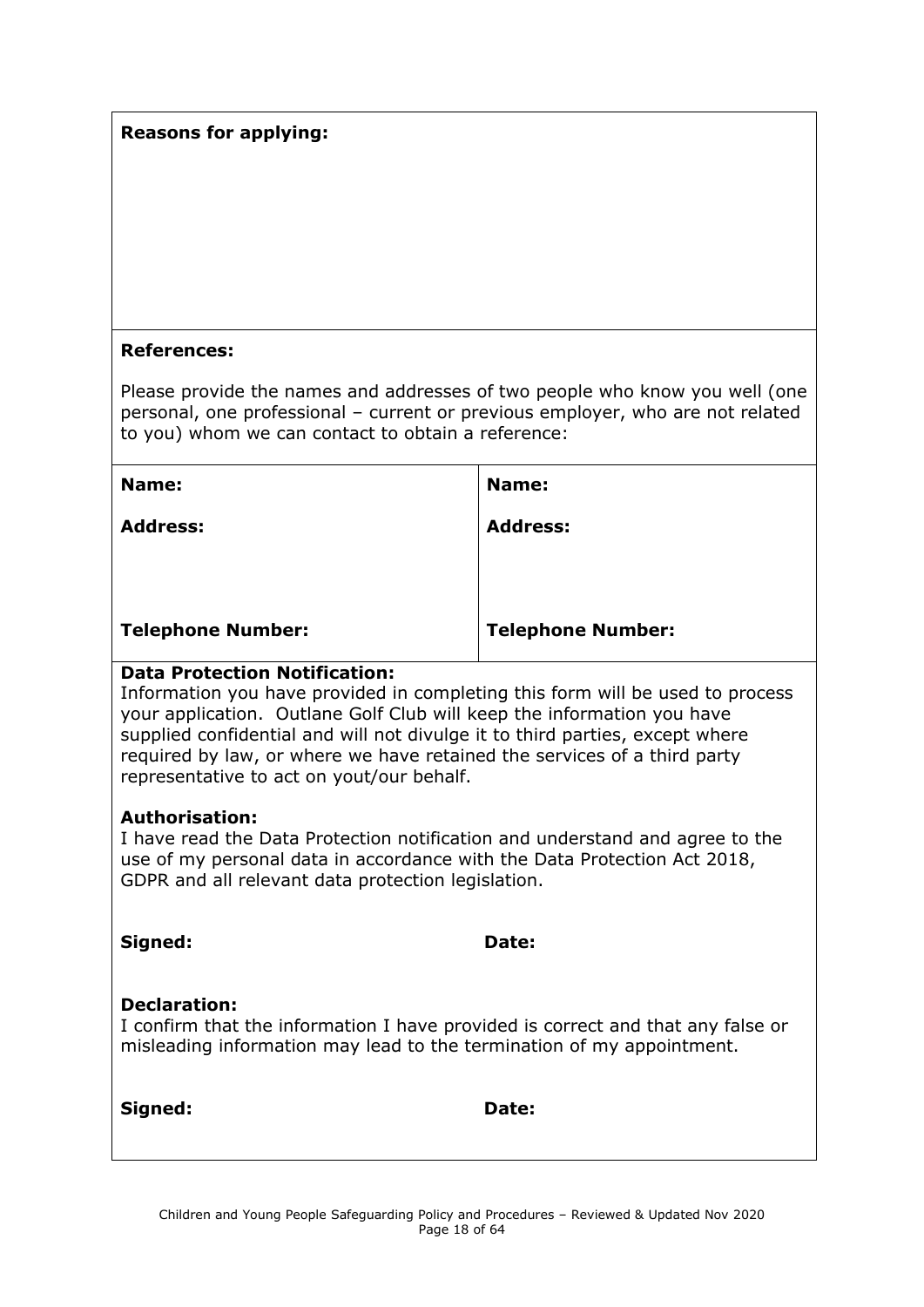#### <span id="page-18-0"></span>**Self-Disclosure Form – Outlane Golf Club**

To be completed at the same time as the application form:

PRIVATE AND CONFIDENTIAL

For roles involving contact with children (under 18 year olds).

All information will be treated as confidential and managed in accordance with relevant data protection legislation and guidance. You have a right of access to information held on you under the Data Protection Act 2018.

#### **Part One**

| For completion by the organisation:                                                                                                |             |          |  |
|------------------------------------------------------------------------------------------------------------------------------------|-------------|----------|--|
| Name:                                                                                                                              |             |          |  |
| <b>Address and</b>                                                                                                                 |             |          |  |
| <b>Postcode:</b>                                                                                                                   |             |          |  |
|                                                                                                                                    |             |          |  |
|                                                                                                                                    |             |          |  |
|                                                                                                                                    |             |          |  |
| <b>Telephone/Mobile No:</b>                                                                                                        |             |          |  |
|                                                                                                                                    |             |          |  |
| <b>Date of Birth:</b>                                                                                                              |             |          |  |
| Gender:                                                                                                                            | <b>Male</b> | / Female |  |
| Identification (tick box below):                                                                                                   |             |          |  |
|                                                                                                                                    |             |          |  |
| I confirm that I have seen identification documents relating to<br>this person, and I confirm to the best of my ability that these |             |          |  |
| are accurate.                                                                                                                      |             |          |  |
| <b>Either</b>                                                                                                                      |             |          |  |
| <b>UK Passport Number and Issuing</b>                                                                                              |             |          |  |
| <b>Office</b>                                                                                                                      |             |          |  |
|                                                                                                                                    |             |          |  |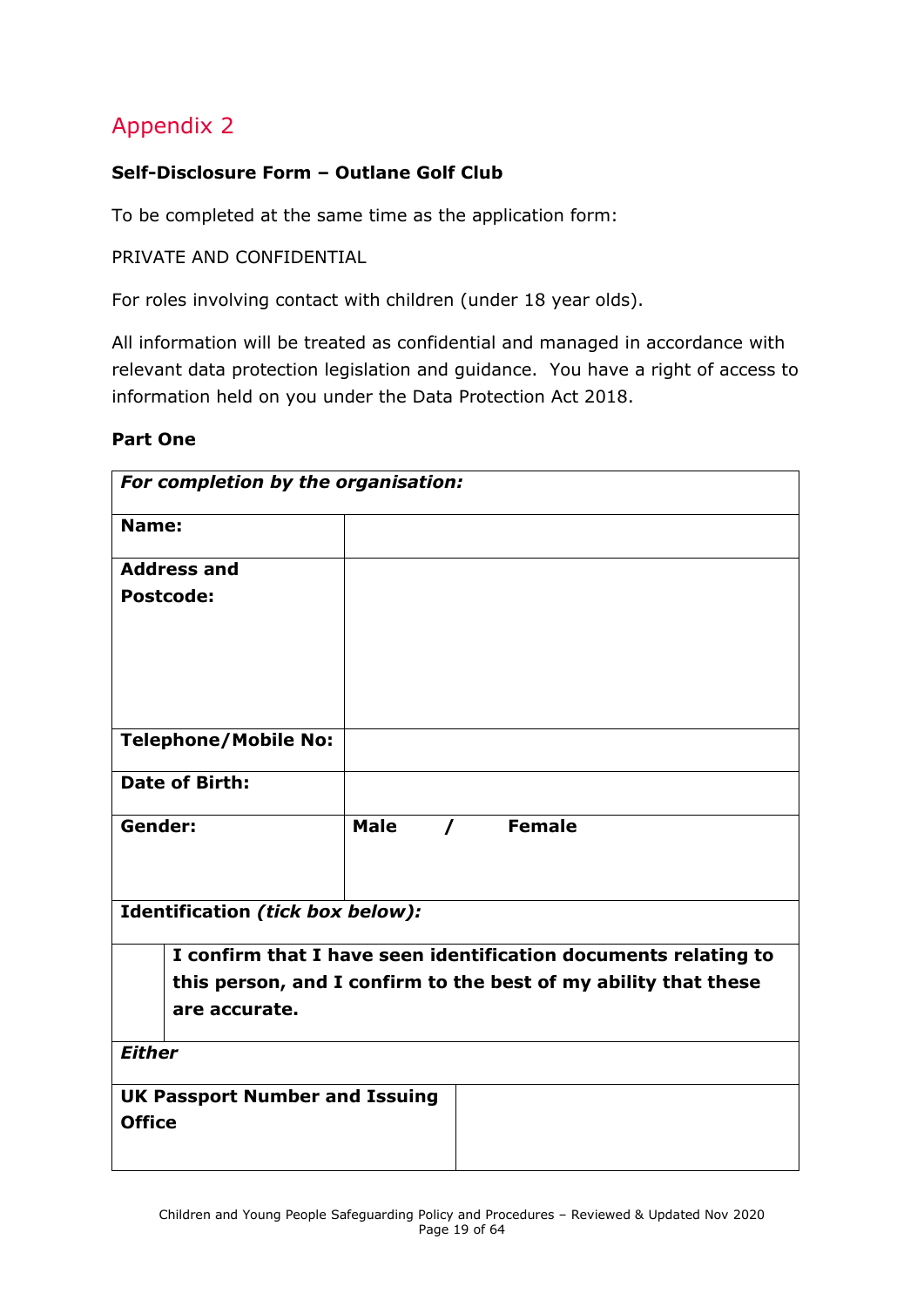| <b>UK Driving Licence Number (with</b><br>picture) |  |
|----------------------------------------------------|--|
| <b>Plus</b>                                        |  |
| <b>National Insurance Card or</b>                  |  |
| <b>current Work Permit Number</b>                  |  |
| <b>Signature of authorised</b>                     |  |
| <b>Employing Officer:</b>                          |  |
| <b>Print name:</b>                                 |  |
| Date:                                              |  |

#### **Part Two**

**NOTE:** If the role you have applied for involves frequent or regular contact with or responsibility for children you will also be required to provide a valid DBS (Disclosure and Barring Service) certificate which will provide details of criminal convictions; this may also include a Barring List check depending on the nature of the role (see organisational guidance about eligibility for DBS checks).

| For completion by the individual (named in Part one):                                                                                                        |                                                                                      |
|--------------------------------------------------------------------------------------------------------------------------------------------------------------|--------------------------------------------------------------------------------------|
| Have you ever been known to any Children's Services<br>department as being a risk or potential risk to children?                                             | <b>YES</b><br><b>NO</b><br>(if Yes, please provide<br>further information<br>below): |
|                                                                                                                                                              |                                                                                      |
| Have you been the subject of any disciplinary investigation<br>and/or sanction by any organisation due to concerns about<br>your behaviour towards children? | <b>YES</b><br><b>NO</b><br>(if Yes, please provide<br>further information)           |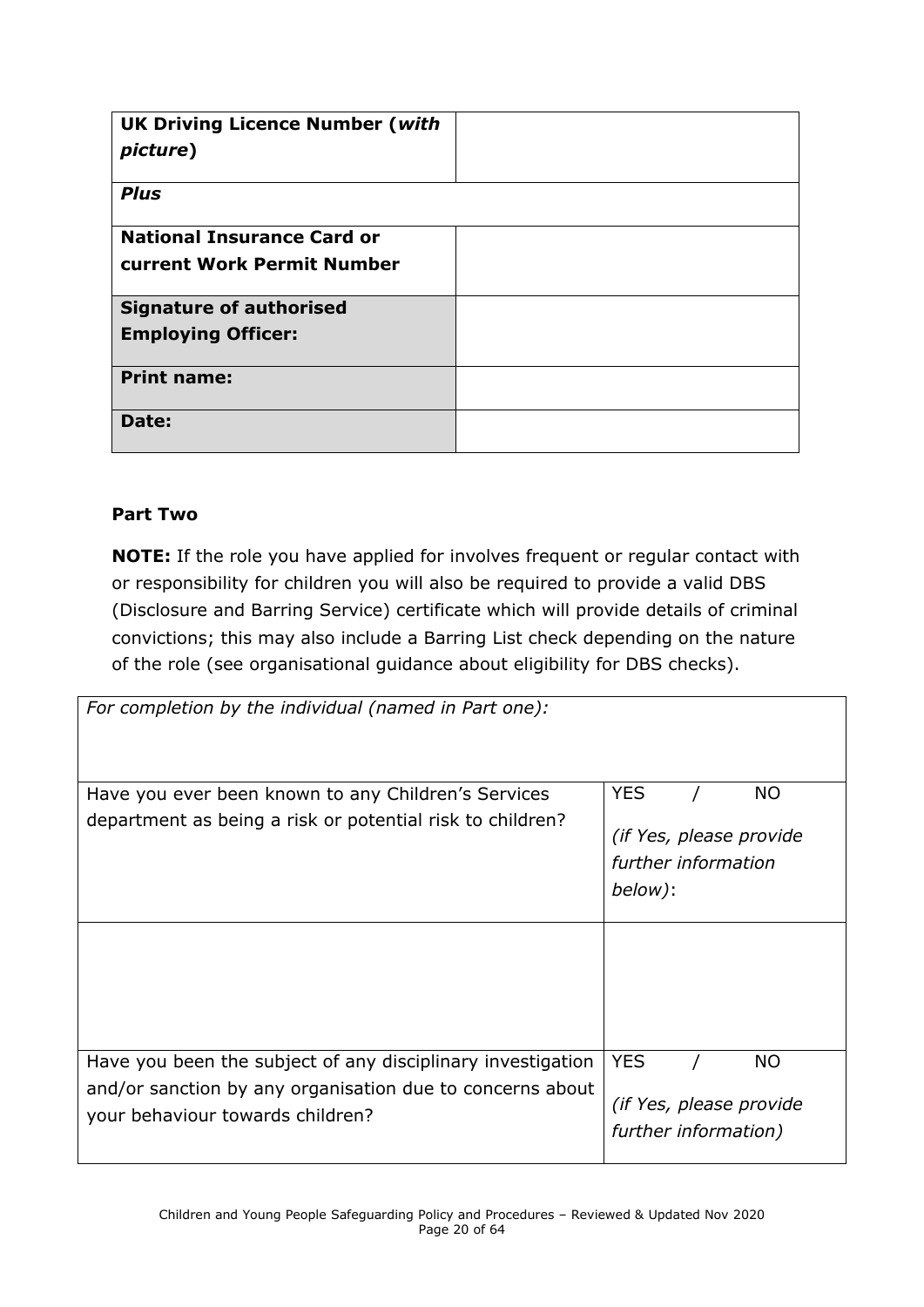| Confirmation of Declaration (tick box below) |  |
|----------------------------------------------|--|
|----------------------------------------------|--|

I agree that the information provided here may be processed in connection with recruitment purposes and I understand that an offer of employment may be withdrawn or dismissal may result if information is not disclosed by me and subsequently come to the organisation's attention.

In accordance with the organisation's procedures if required I agree to provide a valid DBS certificate and consent to the organisation clarifying any information provided on the disclosure with the agencies providing it.

I agree to inform the organisation within 24 hours if I am subsequently investigated by any agency or organisation in relation to concerns about my behaviour towards children or young people.

I understand that the information contained on this form, the results of the DBS check and information supplied by third parties may be supplied by the organisation to other persons or organisations in circumstances where this is considered necessary to safeguard other children.

| Signature  |  |
|------------|--|
| Print name |  |
| Date:      |  |

**Club Welfare Officer …………………………………………..:**

**I have seen and checked the above responses, if any of the boxes above are ticked YES, I have referred this form to England Golf Governance Department for a risk assessment and advice.**

Signed: **date: date: date: date:**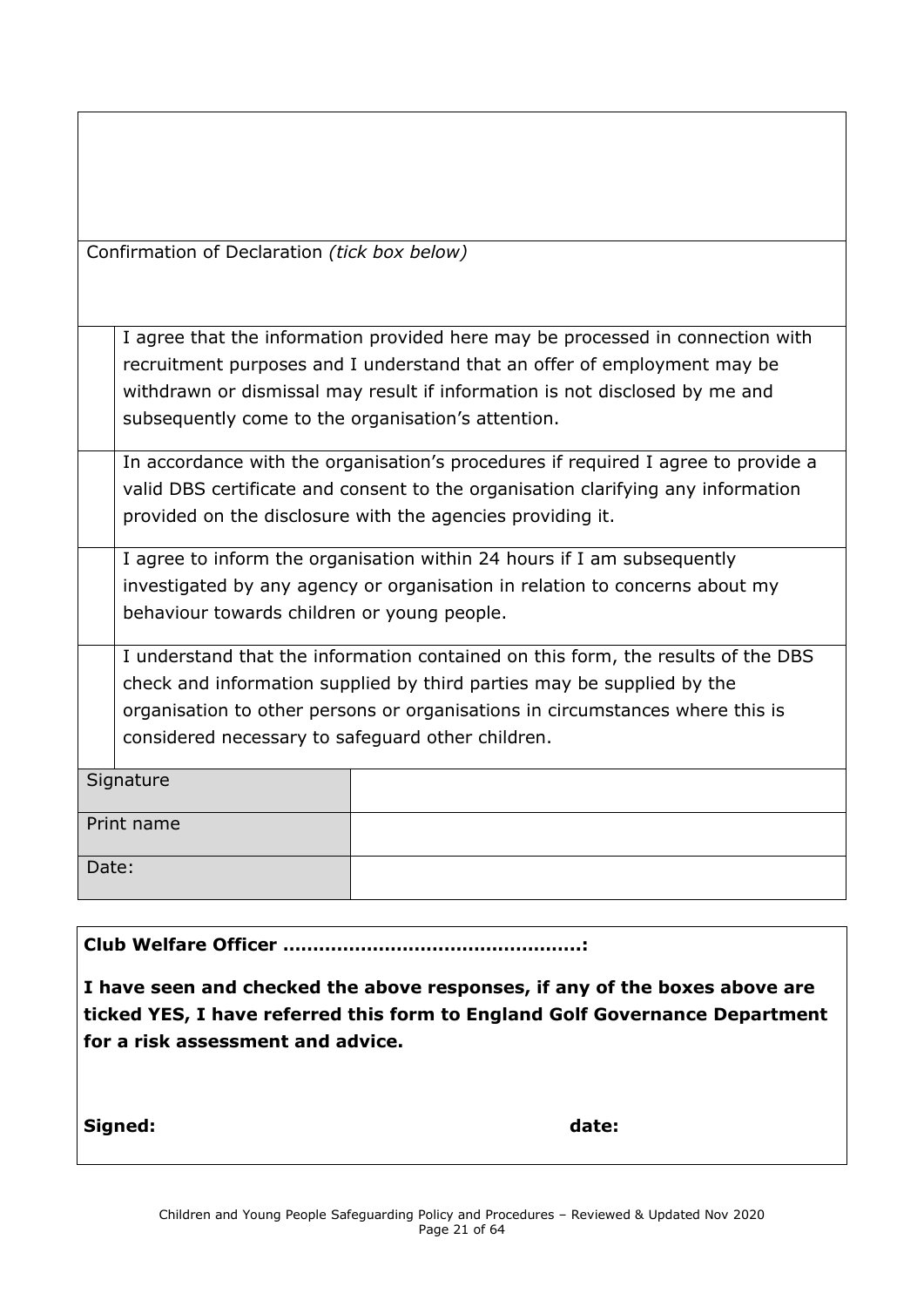#### <span id="page-21-0"></span>**Reference form - Outlane Golf Club**

Reference form

#### (Name)

has expressed an interest in becoming a club member of staff, volunteer / coach\* (\*delete as appropriate) and has given your name as a referee.

As this post involves substantial access to children and as an organisation committed to safeguarding children, it is important that if you have any reason to be concerned about this applicant that you do not complete the following form, but please contact me on:

Telephone:

Name:

Organisation:

Any information disclosed in this reference will be treated in confidence and in accordance with relevant legislation and guidance, and will only be shared with the person conducting the assessment of a candidate's suitability for a post, if he or she is offered the position in question.

- How long have you known the person?
- In what capacity?
- What attributes does this person have which would make him/her suited to a role working with children?
- How would you describe his/her personality?

Signed:

Date: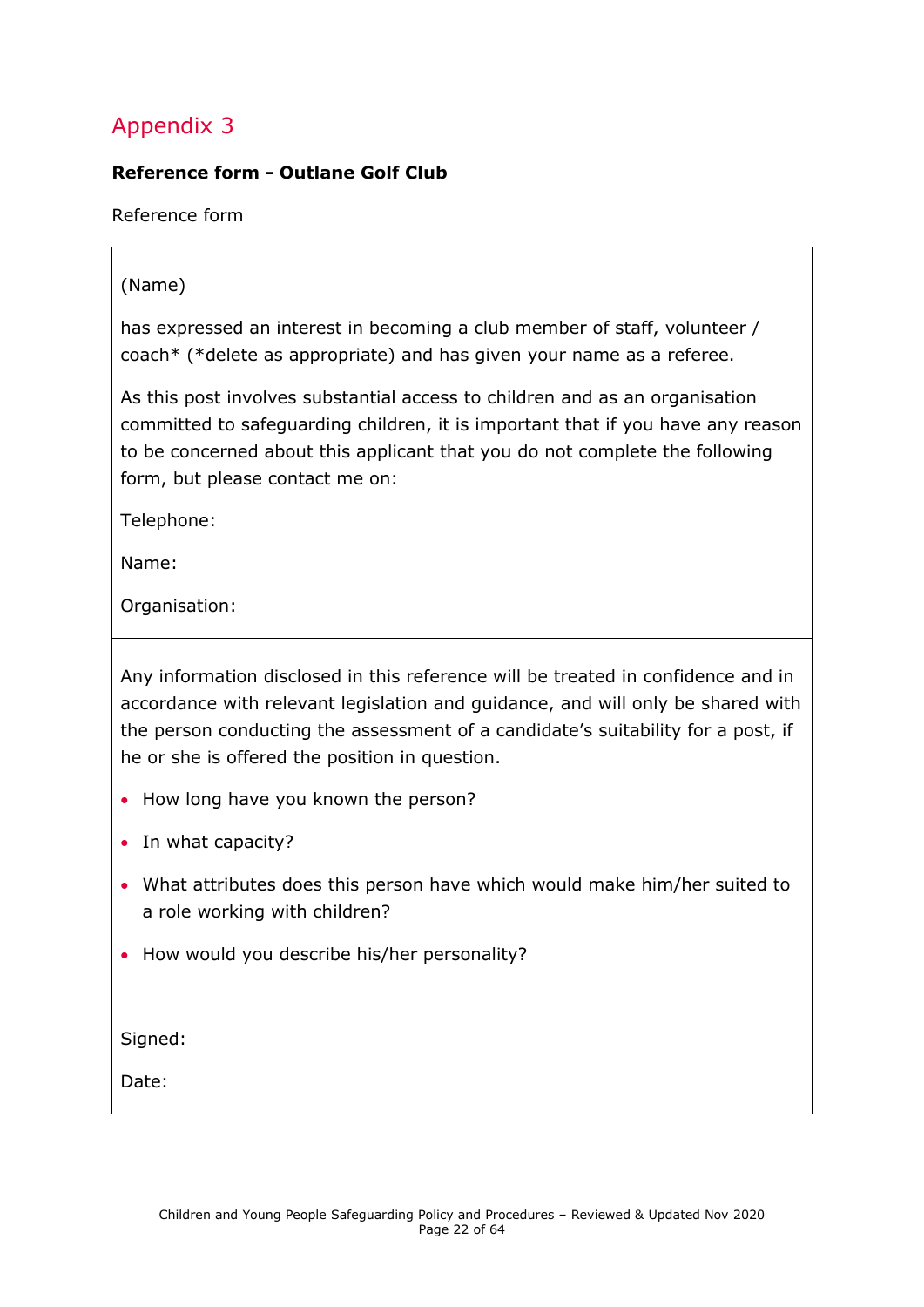#### <span id="page-22-0"></span>**Outlane Golf Club: Code of Conduct for staff, coaches & volunteers**

As a member of staff, a coach or a volunteer at Outlane Golf Club, you should:

- Respect the rights, dignity and worth of every person within the context of golf
- Treat everyone equally and do not discriminate on the grounds of age, gender, race, religion or belief, sexual orientation or disability
- If you see any form of discrimination, do not condone it or allow it to go unchallenged
- Place the well-being and safety of the young person above the development of performance
- Develop an appropriate working relationship with young people, based on mutual trust and respect
- Ensure that physical contact is appropriate and necessary and is carried out within recommended guidelines with the young person's full consent and approval
- Always work in an open environment (e.g. avoid private or unobserved situations and encourage an open environment)
- Do not engage in any form of sexually related contact with a young player. This is strictly forbidden as is sexual innuendo, flirting or inappropriate gestures and terms
- You should not have regular contact outside your club role with the juniors and should not engage in regular communication through text, email or social network sites
- Know and understand Outlane Golf Club Child Safeguarding Policies and Procedures
- Respect young people's opinions when making decisions about their participation in golf
- Inform players and parents of the requirements of golf
- Be aware of and report any conflict of interest as soon as it becomes apparent
- Display high standards of language, manner, punctuality, preparation and presentation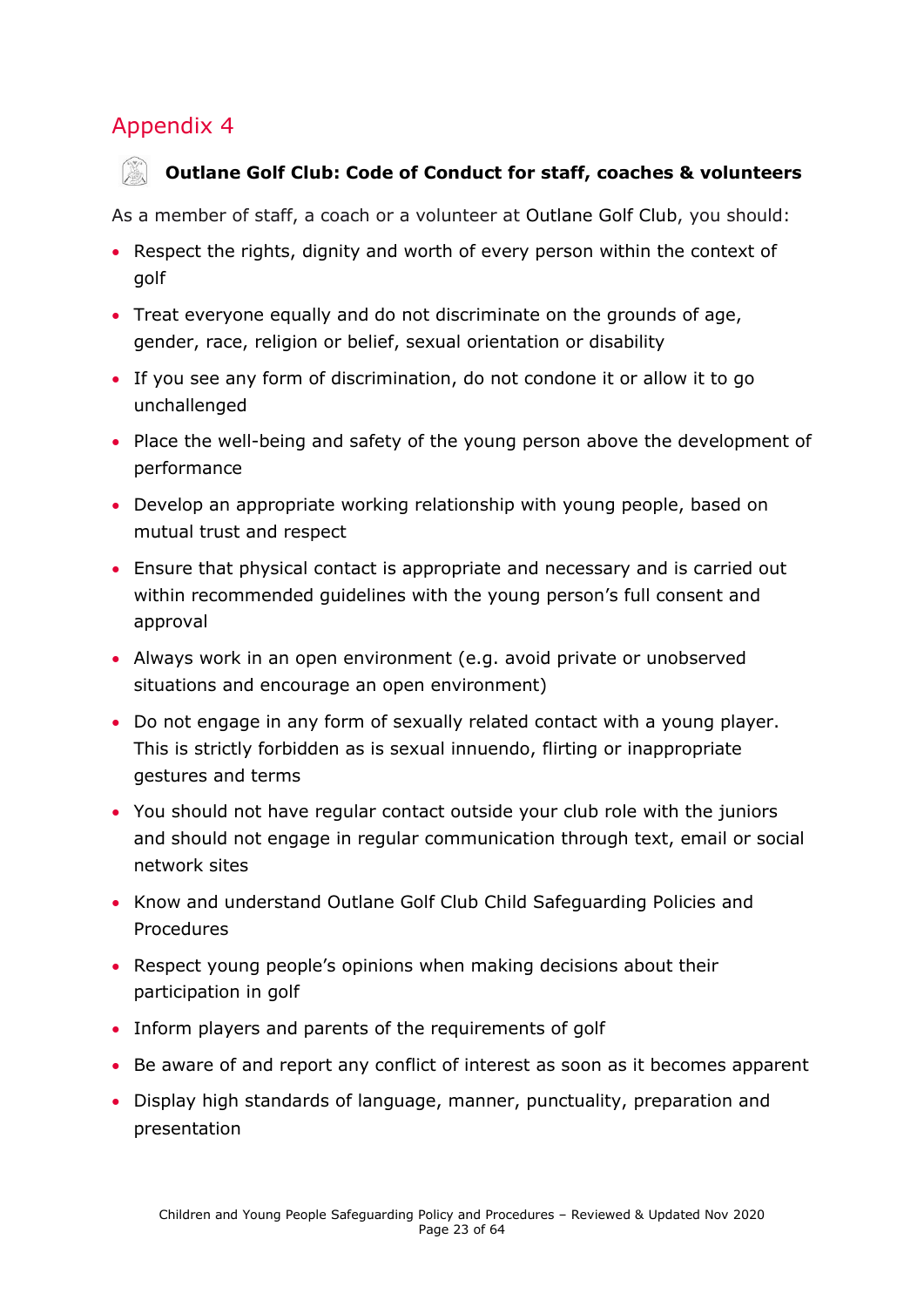- Do not smoke, drink or use recreational drugs while actively working with young people in the club. This reflects a negative image and could compromise the safety of the young people
- Do not give young people alcohol when they are under the care of the club
- Hold relevant qualifications and insurance cover. All Staff, Volunteers & Coaches who work regularly with children must have current DBS clearance, approved by England Golf Governance Department
- Ensure the activities are appropriate for the age, maturity, experience and ability of the individual
- Promote the positive aspects of golf e.g. fair play
- Display high standards of behaviour and appearance
- Follow Club Procedures & good practice guidelines
- Ensure that you attend appropriate training to keep up to date with your role and the welfare of young people
- Report any concerns you may have in relation to a child or the behaviour of an adult, following reporting procedures laid down by Outlane Golf Club

<span id="page-23-0"></span>

| Signed:            | Date: |
|--------------------|-------|
| <b>PRINT NAME:</b> |       |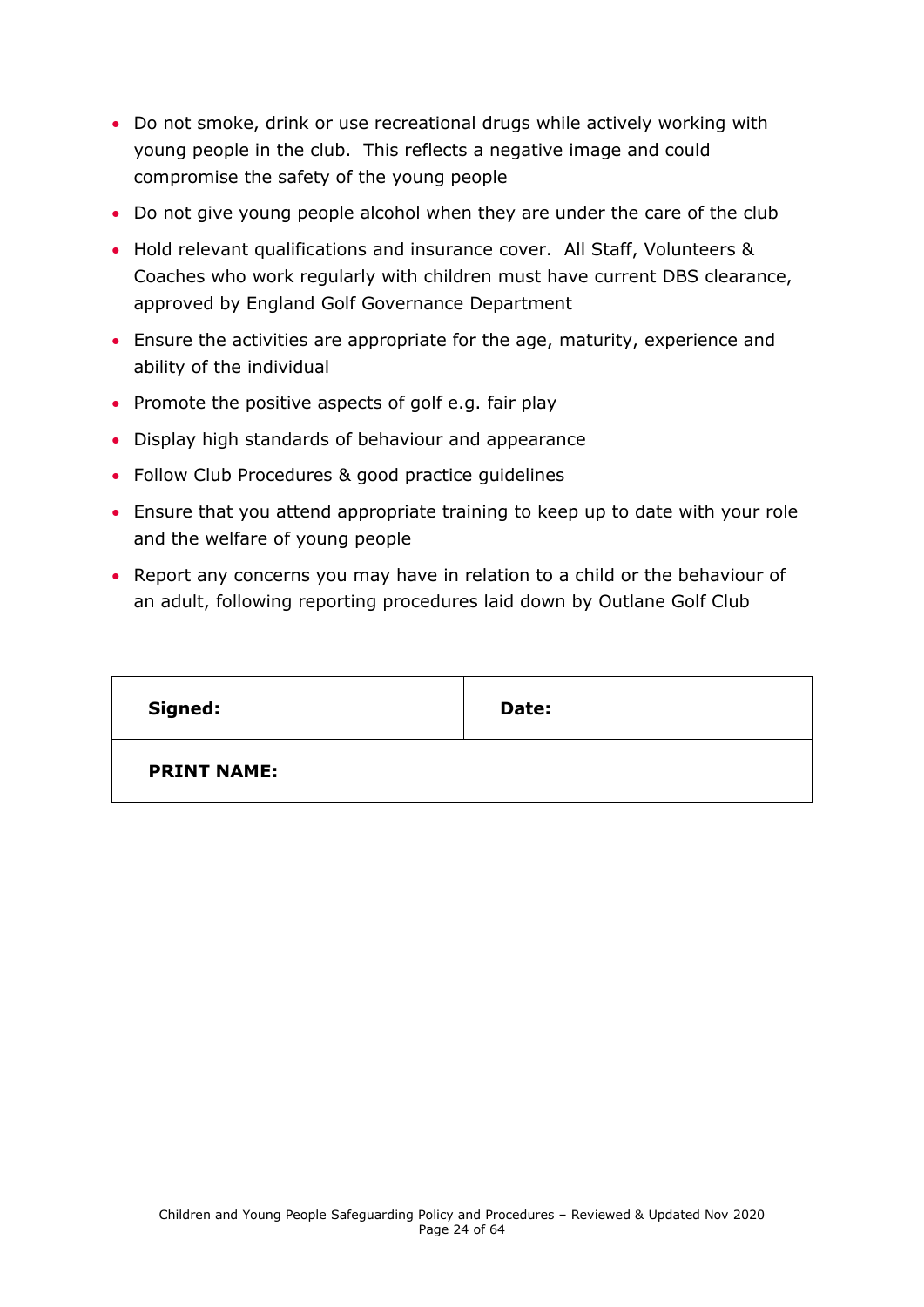

#### **Outlane Golf Club: Code of Conduct for Young Golfers**

As a young golfer taking part in an Outlane Golf Club activity, you should:

- Help create and maintain an environment free of fear and harassment
- Demonstrate fair play and apply golf's standards both on and off the course
- Understand that you have the right to be treated as an individual
- Respect the advice that you receive
- Treat others as you would wish to be treated yourself
- Respect other people and their differences
- Look out for yourself and for the welfare of others
- Speak out (to your parents or a club representative) if you consider that you or others have been poorly treated
- Be organised and on time
- Tell someone in authority if you are leaving the venue
- Accept that these guidelines are in place for the well-being of all concerned
- Treat organisers and coaches with respect
- Observe instructions or restrictions requested by the adults looking after you

You should not take part in any irresponsible, abusive, inappropriate or illegal behaviour which includes:

- Smoking
- Using foul language
- Publicly using critical or disrespectful descriptions of others either in person or through text, email or social network sites
- Consuming alcohol, illegal performance-enhancing drugs or stimulants

| <b>Service Service</b>                                                                                                   |  |
|--------------------------------------------------------------------------------------------------------------------------|--|
| and the state of the state of the state of the state of the state of the state of the state of the state of th<br>×<br>٠ |  |
|                                                                                                                          |  |

| Child Signature        | <b>Print Name</b> |  |
|------------------------|-------------------|--|
| Parent/Carer Signature | Print Name        |  |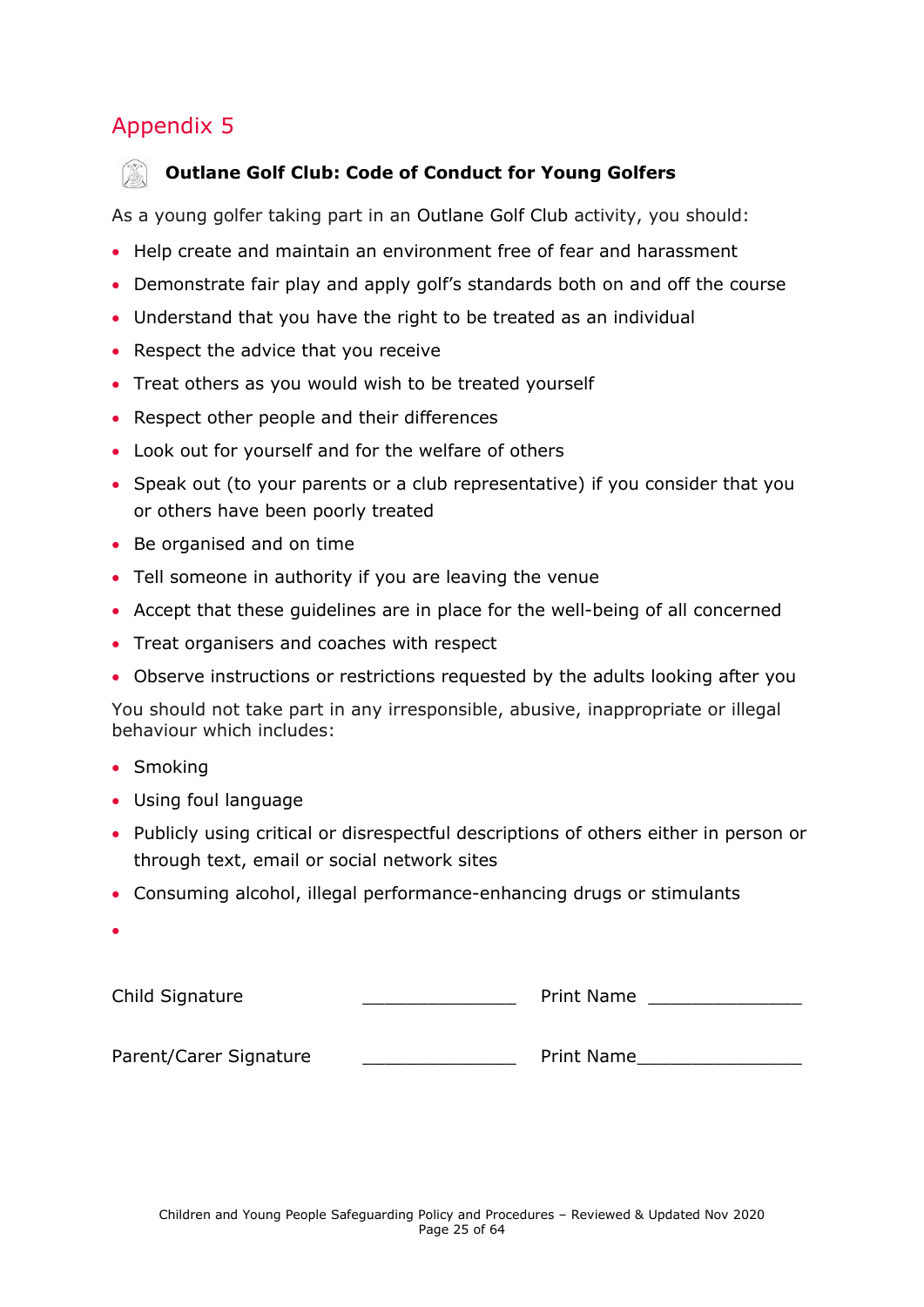#### <span id="page-25-0"></span>**Outlane Golf Club: Code of Conduct for Parents/Carers of Young Golfers**

As parents you are expected to:

- Positively reinforce your child and show an interest in their chosen activity
- Do not place your child under pressure or push them in to activities they do not want to do
- Be realistic and supportive
- Promote your child's participation in playing sport for fun
- Complete and return the Player Profile Form and Consents pertaining to your child's participation in activities at Outlane Golf Club
- Report and update Outlane Golf Club with any changes relevant to your child's health and wellbeing
- Deliver and collect your child punctually before and after coaching sessions/competitions
- Ensure your child has clothing and kit appropriate to the weather conditions
- Ensure you child has appropriate equipment, plus adequate food and drink
- Ensure that you child understands the rules of Golf
- Teach your child that they can only do their best
- Ensure that your child understands their Code of Conduct
- Behave responsibly at Outlane Golf Club and on the golf course; do not embarrass your child
- Show appreciation and support the coaches, volunteers and staff at Outlane Golf Club
- Accept the decision and judgement of the officials during events and competition

As a parents/carer you have the right to:

- Be assured that your child is safeguarded during their participation in the sport
- Be informed of problems or concerns relating to your child
- Be informed if your child is injured
- Have consent sought for issues such as trips and photography
- Contribute to the decisions of the club
- Have any concerns about any aspect of your child's welfare listened to and responded to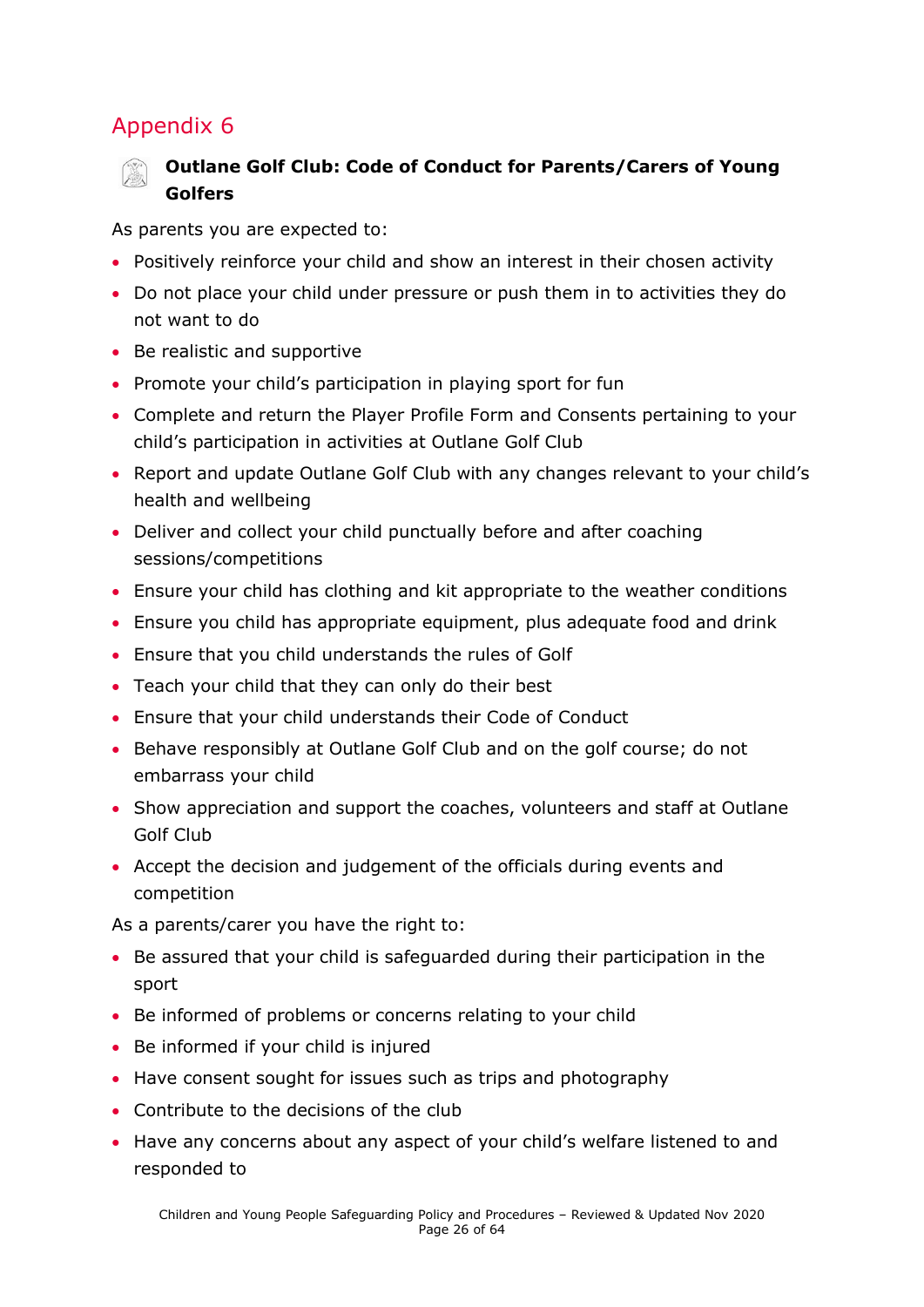Any breaches of this code of conduct will be dealt with immediately by the Secretary at Outlane Golf Club. Persistent concerns or breaches may result in you being asked not to attend games if your attendance is considered detrimental to the welfare of young participants.

The ultimate action should a parent/carer continue to breach the code of conduct may be Outlane Golf Club regrettably asking your child to leave the session, event or club.

| Signed:            | Date: |
|--------------------|-------|
| <b>PRINT NAME:</b> |       |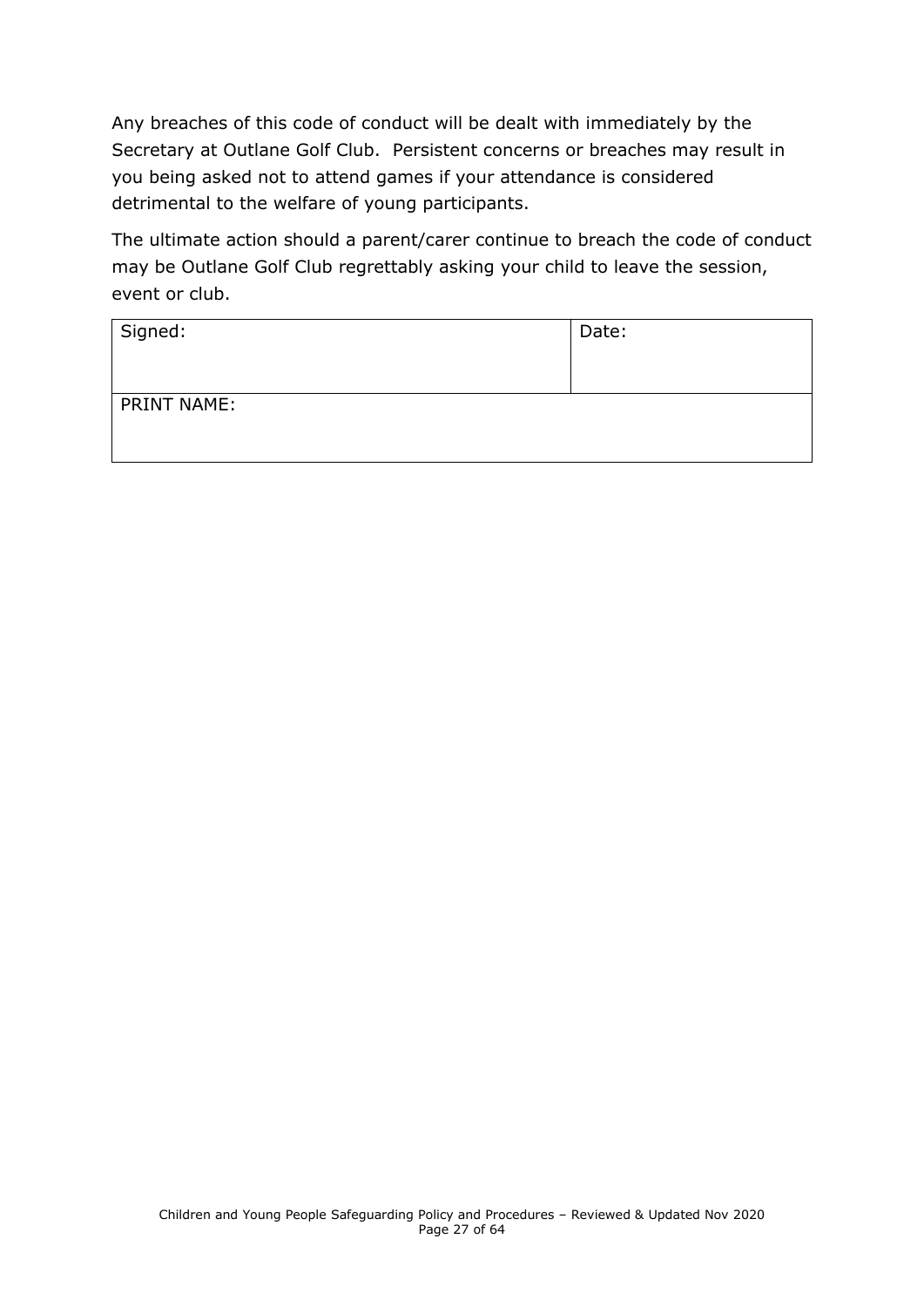

#### **Managing Challenging Behaviour**

Staff/volunteers who deliver sports activities to children may, on occasions, be required to deal with a child's challenging behaviour.

These guidelines aim to promote good practice and are based on the following principles:

- The welfare of the child is the paramount consideration.
- Children must never be subject to any form of treatment that is harmful, abusive, humiliating or degrading.
- The specific needs a child may have (e.g. communication, behaviour management, comprehension and so on) should be discussed with their parent/carer and where appropriate the child, before activities start. Where appropriate it may be helpful to record the details of any agreed plan or approach and provide copies to all parties.
- Every child should be supported to participate. Consideration to exclude a child from activities should apply only as a last resort and after all efforts to address any challenge have been exhausted, in exceptional circumstances where the safety of that child or of other children cannot be maintained.

#### **Planning Activities**

Planning for activities should include consideration of whether any child involved may need additional support or supervision to participate safely. This should address:

- Assessment of additional risk associated with the child's behaviour
- Appropriate supervision ratios and whether numbers of adults should be increased
- Information sharing for all/volunteers on managing any challenging behaviour to ensure a consistent approach
- Specialist expertise or support that may be needed from carers or outside agencies. This is particularly relevant where it is identified that a child may need a level of physical intervention to participate safely (see below).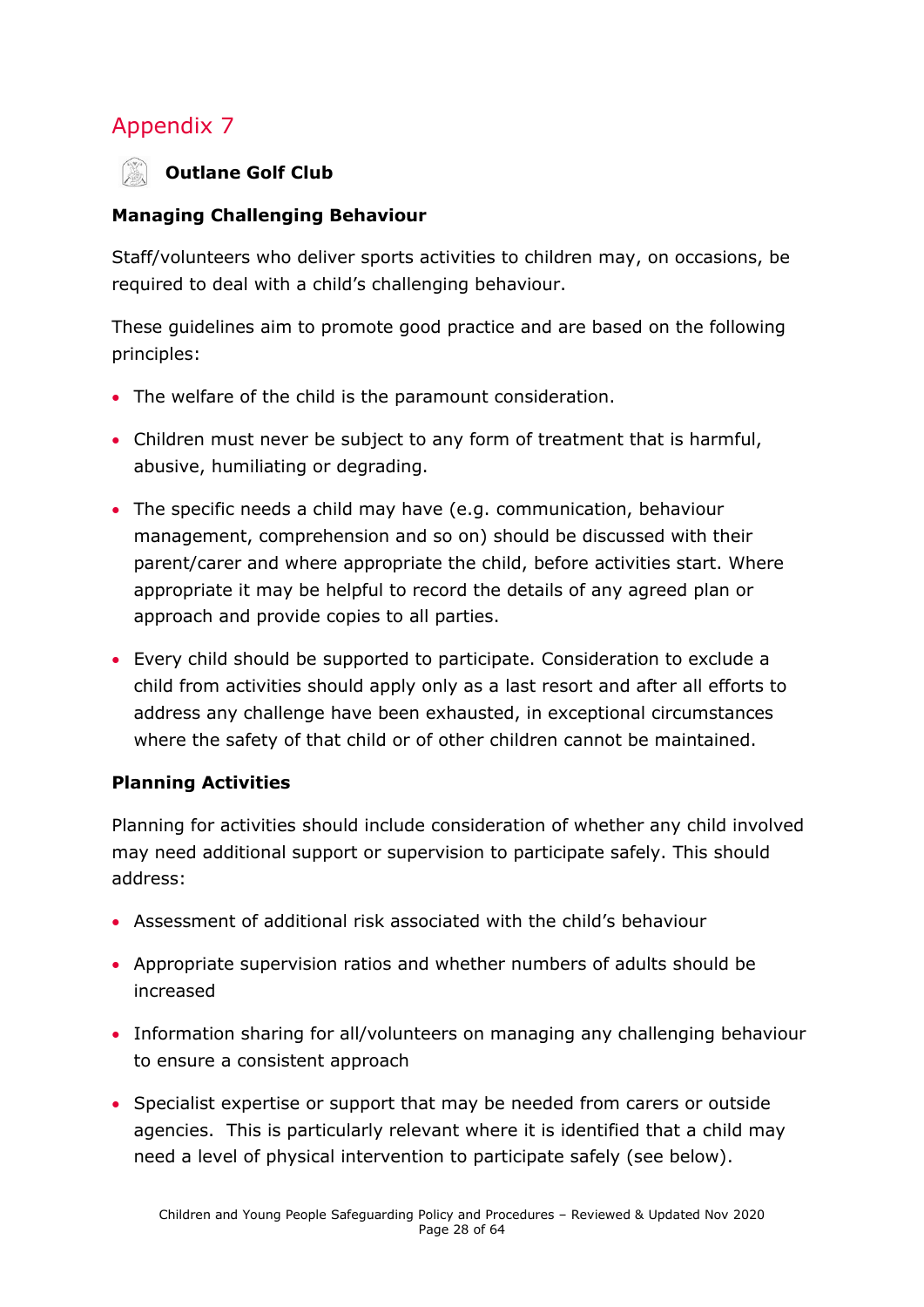#### **Agreeing Acceptable and Unacceptable Behaviours**

Staff, volunteers, children, young people and parents/carers should be involved in developing an agreement about:

- what constitutes acceptable and unacceptable behaviour (code of conduct)
- the range of sanctions which may be applied in response to unacceptable behaviour.

This can be done at the start of the season, in advance of a trip away from home or as part of a welcome session at a residential camp. It should involve the views of children and young people to encourage better buy in and understanding.

Where challenges are anticipated in light, for example of a child's impairment or other medical condition, a clear plan/agreement should be established and written down.

Ensure that parents/carers understand the expectations on their children and ask them to reinforce this ahead of any trip or activity.

#### **Managing Challenging Behaviour**

In responding to challenging behaviour the response should always be:

- Proportionate to the actions you are managing.
- Imposed as soon as is practicable.
- Fully explained to the child and their parents/carers.
- In dealing with children who display negative or challenging behaviours, staff and volunteers might consider the following options:
- Time out from the activity, group or individual work.
- Reparation the act or process of making amends.
- Restitution the act of giving something back.
- Behavioural reinforcement rewards for good behaviour, consequences for negative behaviour.
- De-escalation of the situation talking with the child and distracting them from challenging behaviour.
- Increased supervision by staff/volunteers.
- Use of individual 'contracts' or agreements for the child's future or continued participation.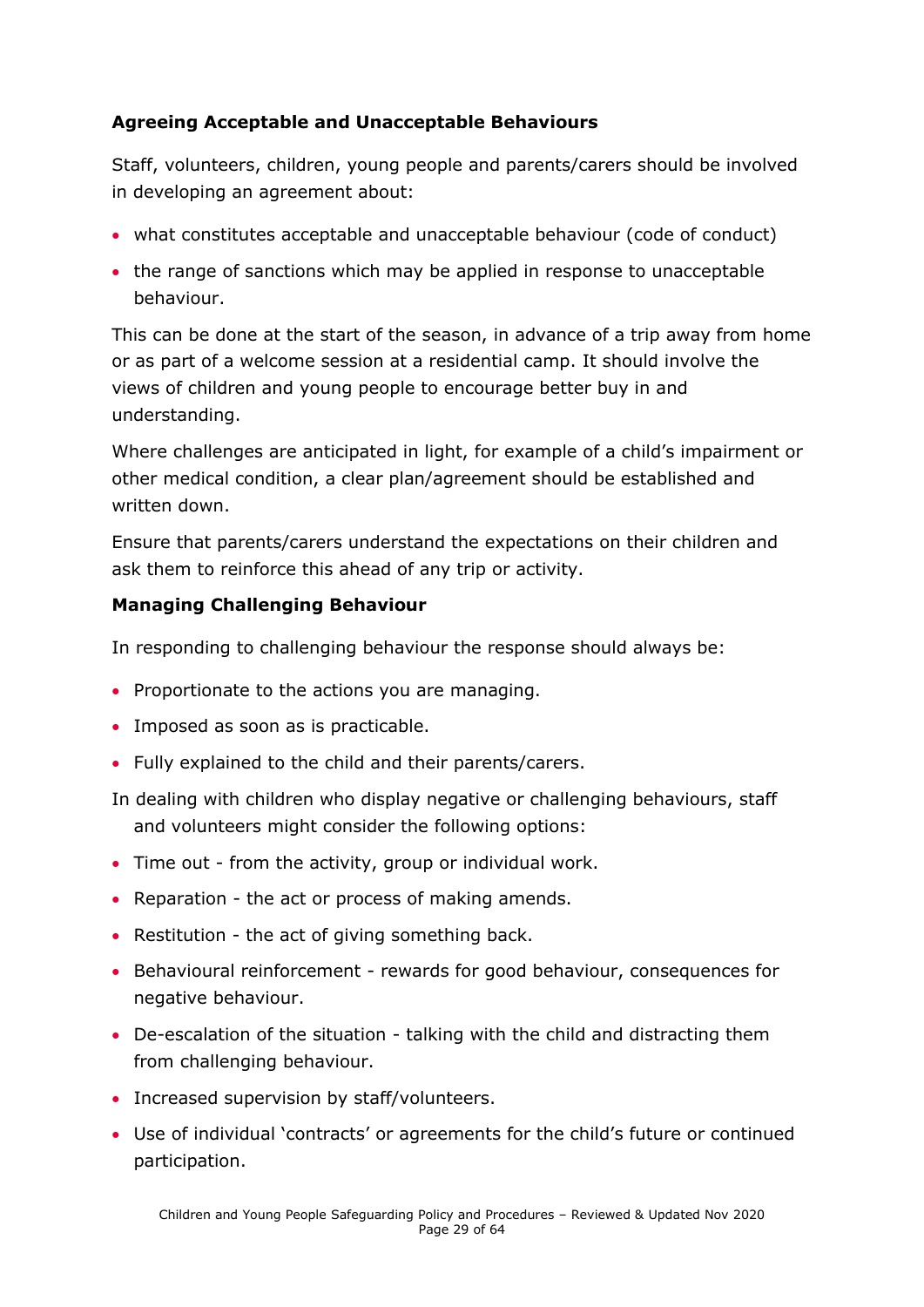- Sanctions or consequences e.g. missing an outing or match
- Seeking additional/specialist support through working in partnership with other agencies.
- Temporary or permanent exclusion.

The following should never be permitted as a means of managing a child's behaviour:

- Physical punishment or the threat of such
- Refusal to speak to or interact with the child
- Being deprived of food, water, access to changing facilities or toilets or other essential facilities
- Verbal intimidation, ridicule or humiliation.

Staff/volunteers should consider the risks associated with employing physical intervention compared with the risks of not employing physical intervention.

The use of physical intervention should always:

- Be avoided unless it is absolutely necessary to prevent a child injuring themselves or others, or causing serious damage to property
- Aim to achieve an outcome that is in the best interests of the child whose behaviour is of immediate concern
- Form part of a broader approach to the management of challenging behaviour
- Be the result of conscious decision-making and not a reaction to an adult's frustration
- Employ the minimum force needed to avert injury to a person or serious damage to property - applied for the shortest period of time
- Used only after all other strategies have been exhausted
- Be recorded as soon as possible using the appropriate organisational reporting form and procedure.

Parents should always be informed following an incident where a coach/volunteer has had to physically intervene with their particular child.

Physical intervention must not:

- Involve contact with buttocks, genitals and breasts.
- Be used as a form of punishment.
- Involve inflicting pain.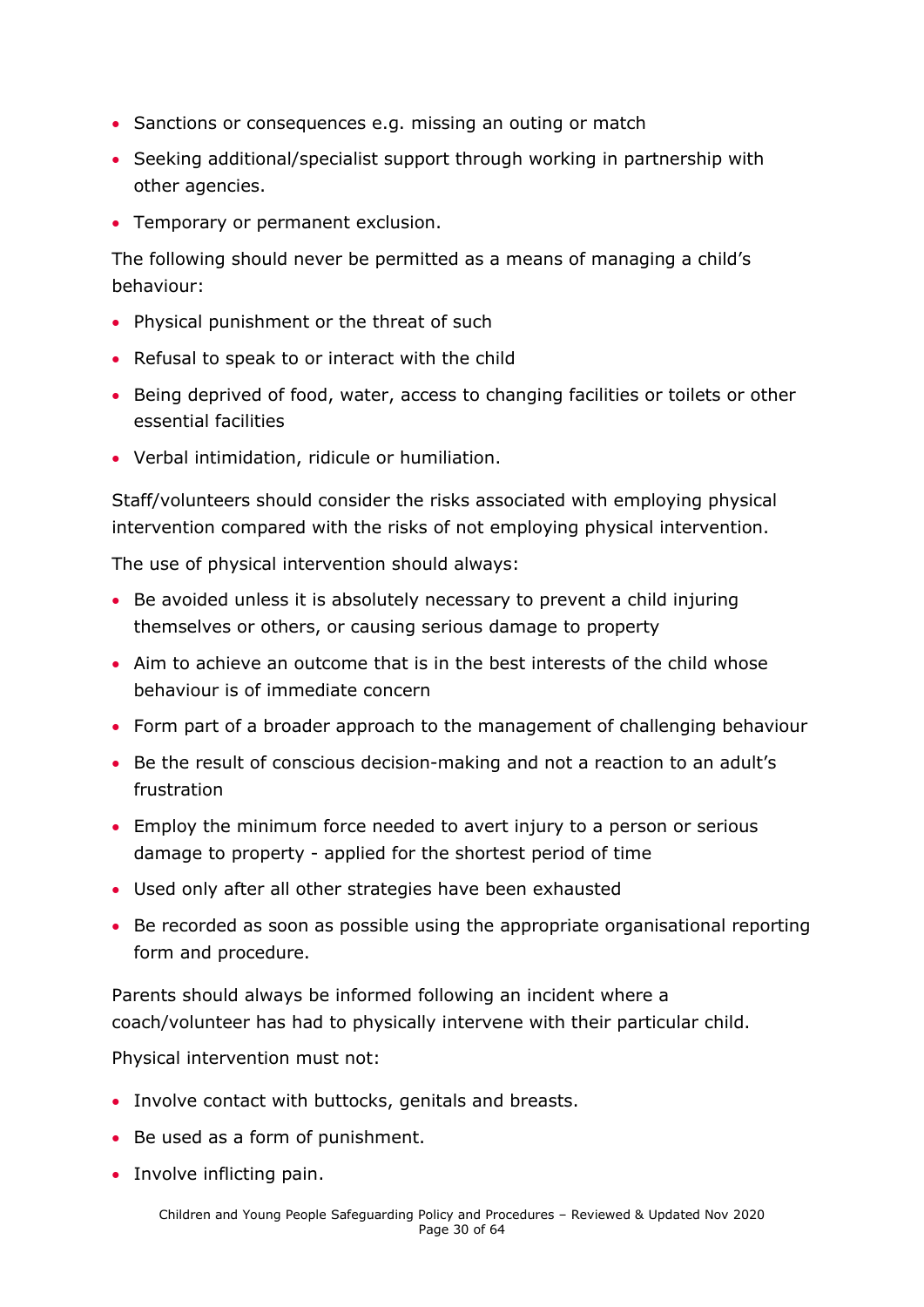#### **Views of the child**

A timely de-brief for staff/volunteers, the child and parents should always take place in a calm environment following an incident where physical intervention has been used. Even children who haven't directly been involved in the situation may need to talk about what they have witnessed.

There should also be a discussion with the child and parents about the child's needs and continued safe participation in the group or activity.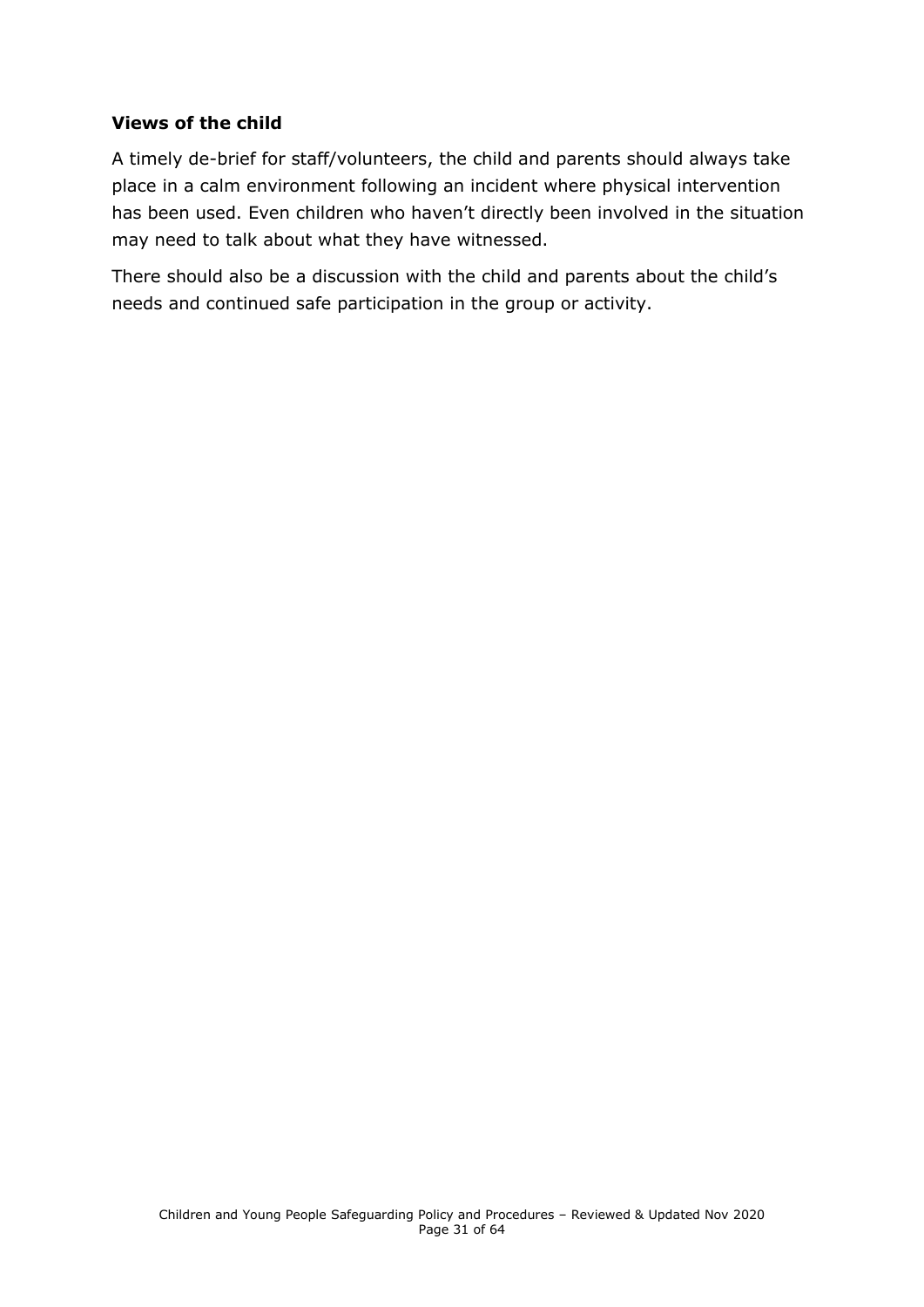#### <span id="page-31-0"></span>**Incident Report Form - Outlane Golf Club**

| Recorder's Name: |               |
|------------------|---------------|
| Address:         |               |
| Post Code:       | Telephone No: |

| Child's Name: |               |
|---------------|---------------|
| Address:      |               |
| Post Code:    | Telephone No: |

| <b>Complainant's Name:</b> |               |
|----------------------------|---------------|
| Address:                   |               |
| Post Code:                 | Telephone No: |

| Details of the allegations: [include: date; time; location; and nature of the incident] |  |  |  |
|-----------------------------------------------------------------------------------------|--|--|--|
|                                                                                         |  |  |  |
|                                                                                         |  |  |  |
|                                                                                         |  |  |  |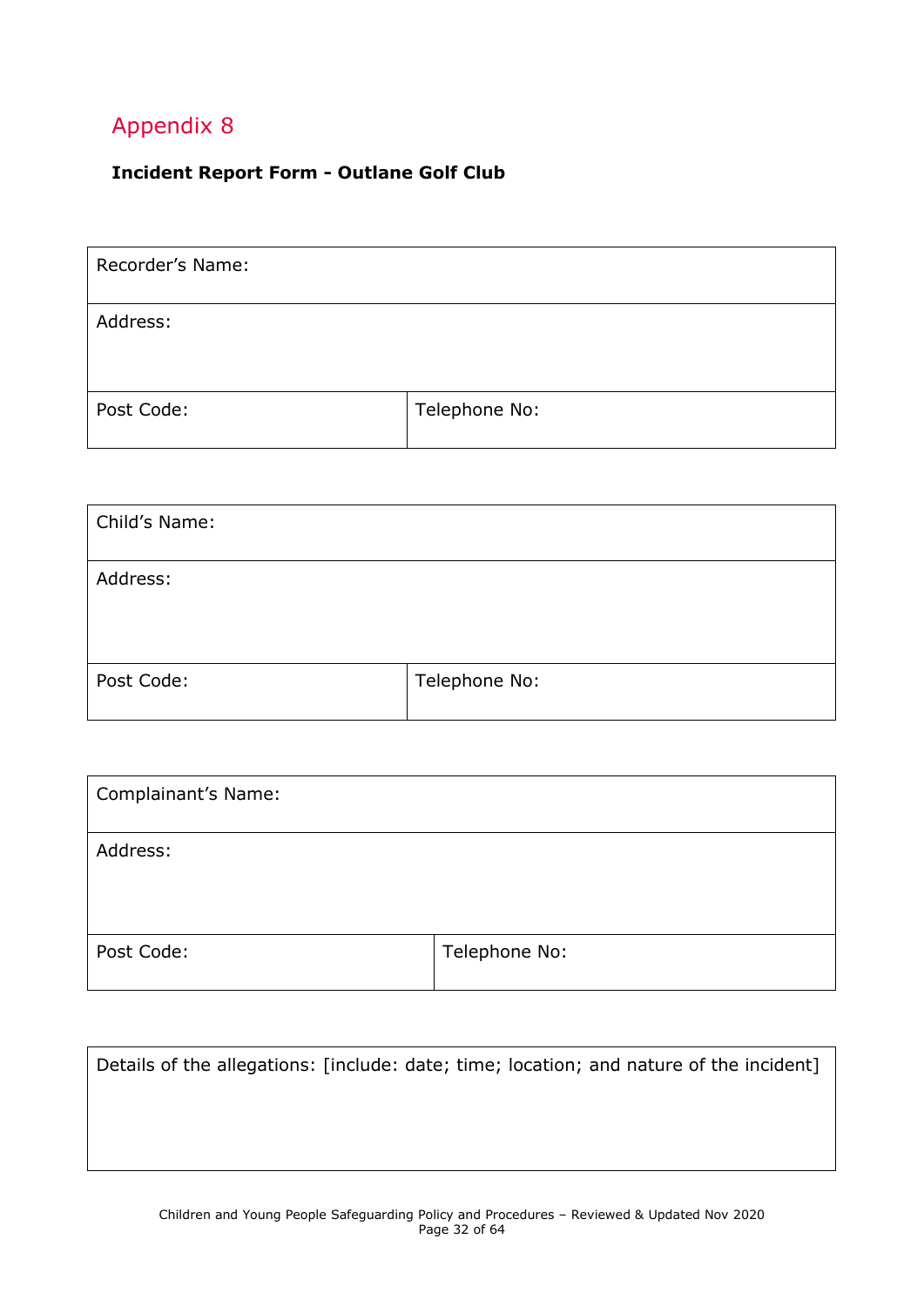| Additional information: [include: witnesses; corroborative statements; etc.] |       |
|------------------------------------------------------------------------------|-------|
| England Golf Governance department notified (01526 351824)                   |       |
| Case Number (if allocated):                                                  |       |
| Name of person spoken to:                                                    |       |
| Date:                                                                        | Time: |
| Action taken:                                                                |       |
|                                                                              |       |
| Date:                                                                        | Time: |
| Signature of Recorder:                                                       |       |
| Signature of Complainant:                                                    |       |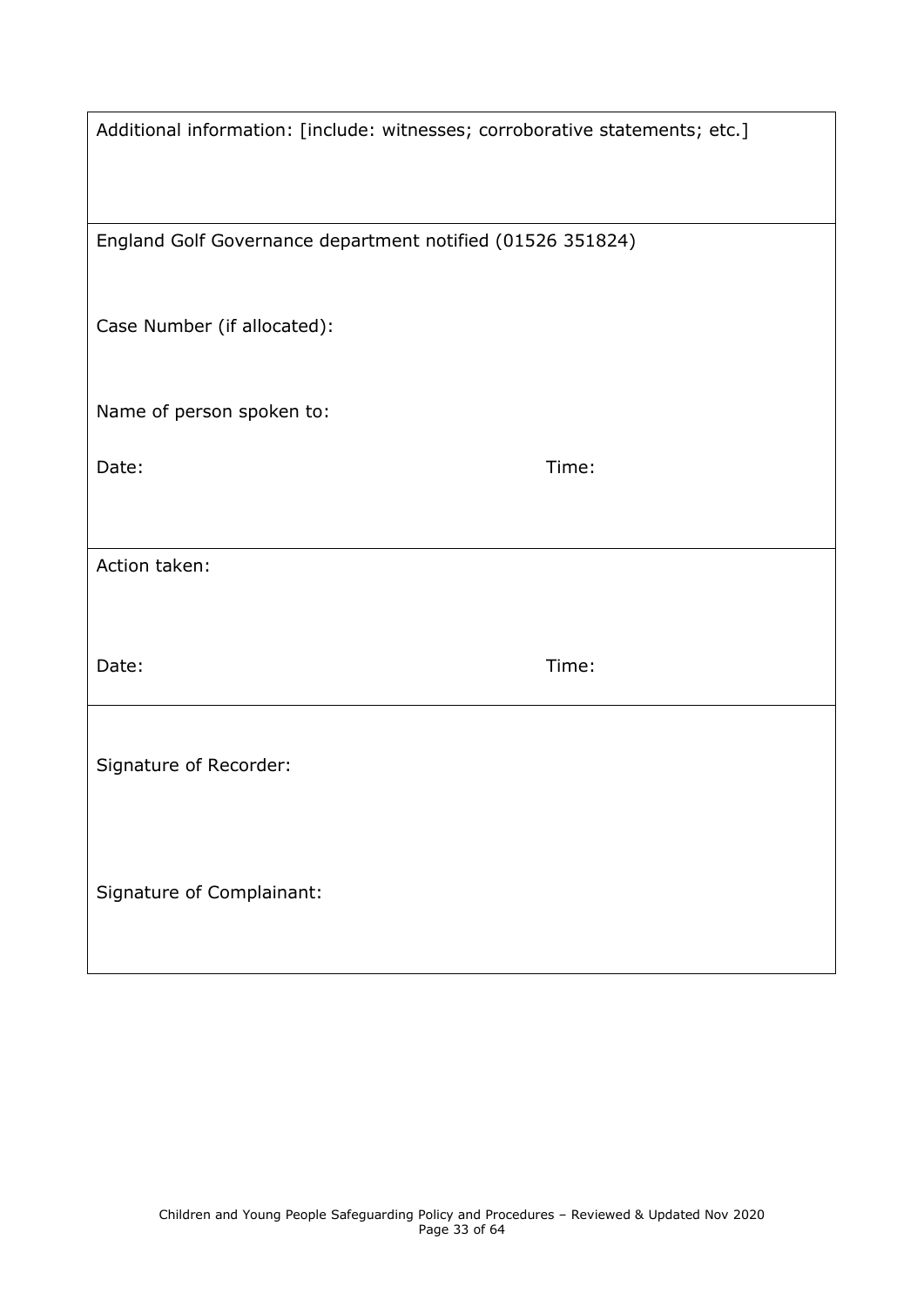#### **Data protection:**

Outlane Golf Club and England Golf Governance Department may use the information in this form (together with other information they obtain as a result of any investigation) to investigate the alleged incident and to take whatever action is deemed appropriate, in accordance with their Children and Young People Safeguarding Policy and Procedures.

<span id="page-33-0"></span>Strict confidentiality will be maintained and information will only be shared on a "need to know" basis in the interests of safeguarding and in accordance with the company's data protection policy. This may involve disclosing certain information to a number of organisations and individuals including relevant clubs and County bodies, individuals that are the subject of an investigation and/or Statutory agencies such as the Police and Children's Social Care.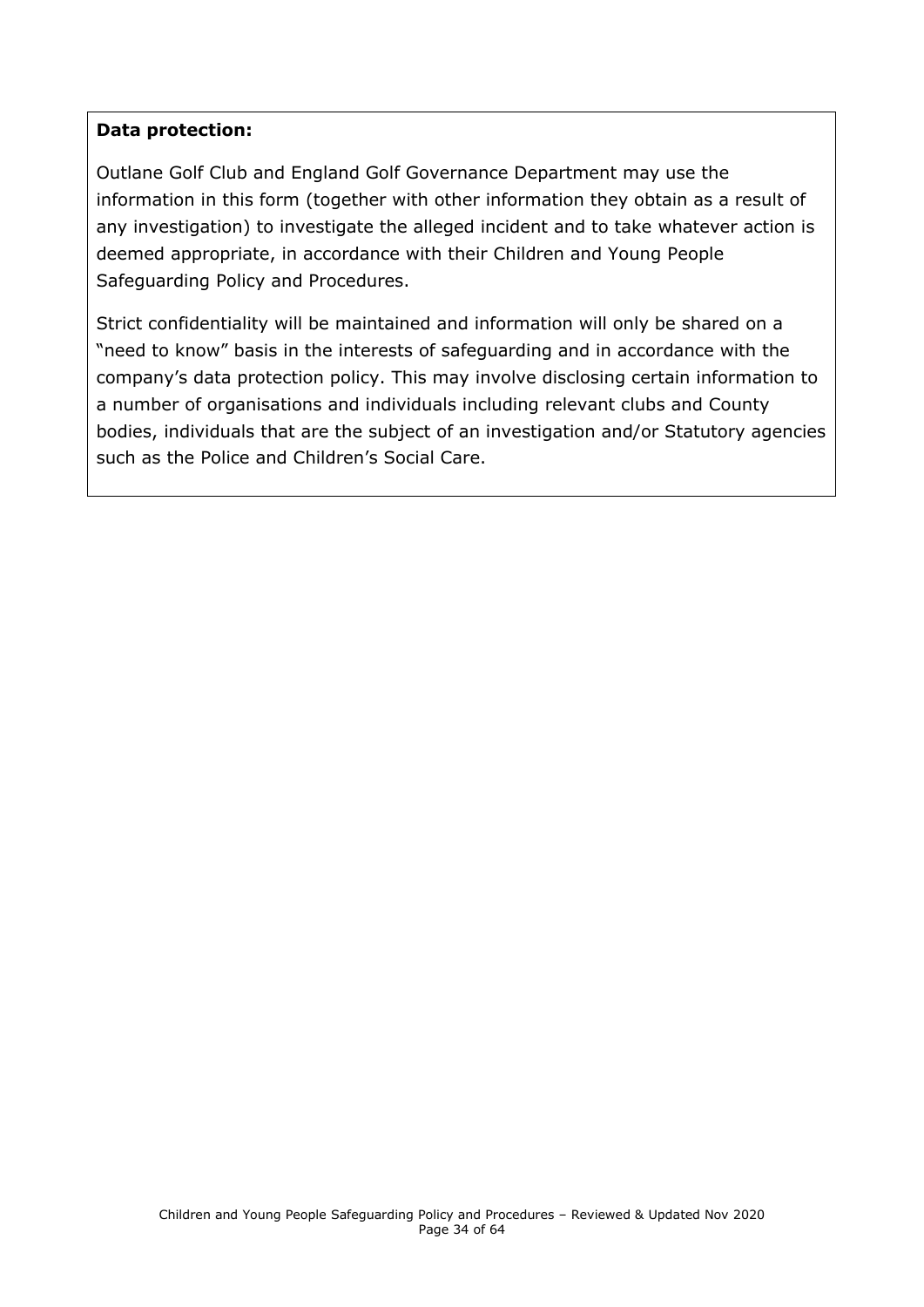#### **Accident Report Form – Outlane Golf Club**

| Recorder's Name:                                                                             |                                                                              |  |
|----------------------------------------------------------------------------------------------|------------------------------------------------------------------------------|--|
| Address:                                                                                     |                                                                              |  |
| Post Code:                                                                                   | Telephone No:                                                                |  |
| Name of Injured Person [s]:                                                                  |                                                                              |  |
| Address:                                                                                     |                                                                              |  |
| Post Code:                                                                                   | Telephone No:                                                                |  |
| Nature of Injury Sustained:                                                                  |                                                                              |  |
| Where did the Accident occur: [include: date; time; location; and nature of the<br>accident] |                                                                              |  |
| How did the Accident occur: [include: names; telephone numbers; etc.]                        |                                                                              |  |
|                                                                                              | Were there any witnesses to the Accident: [include: names; statements, etc.] |  |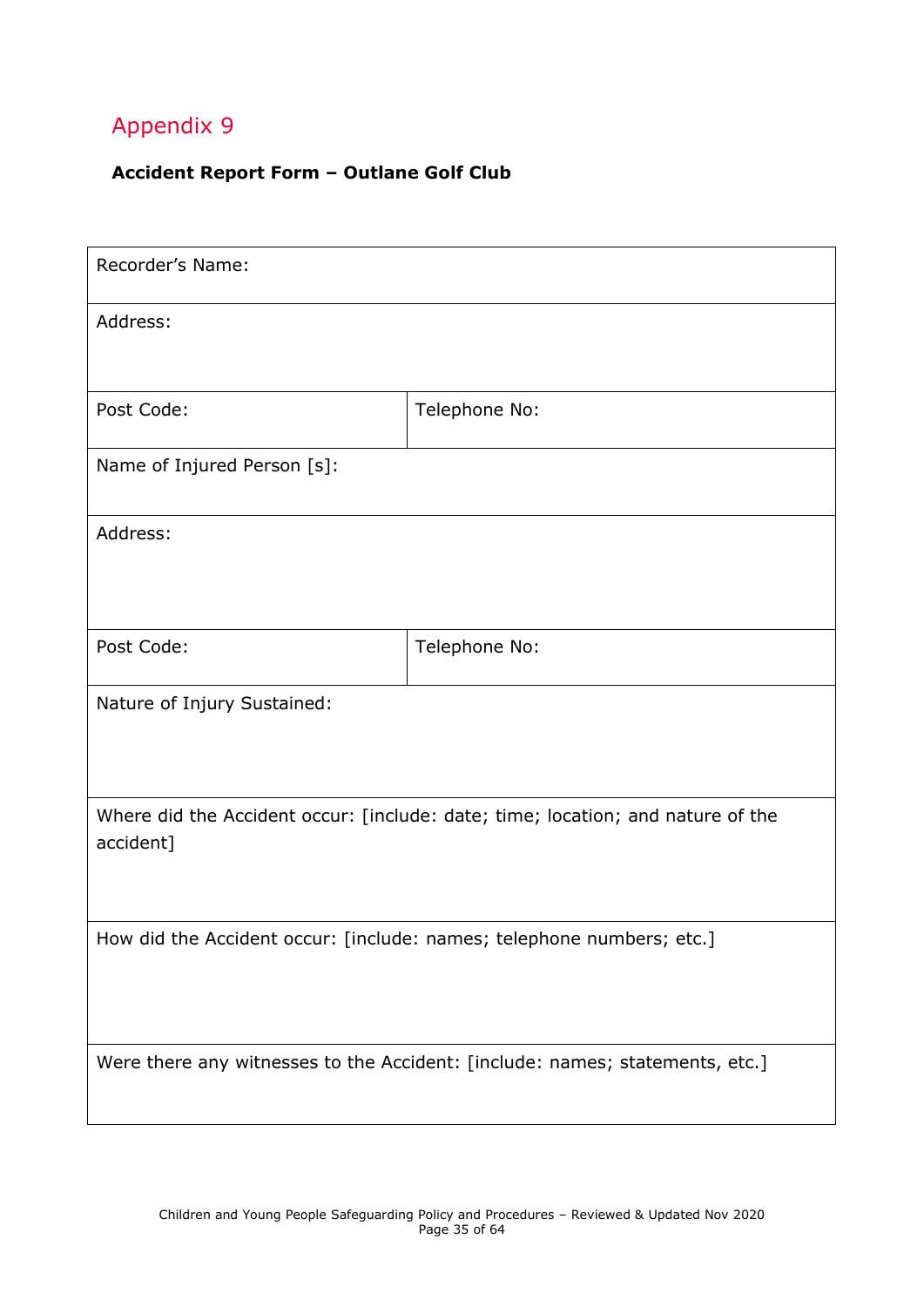What action was taken: [include: treatment administered, by whom, etc.]

Were any other Agencies involved?: [e.g. Ambulance service]

Have the Parents / Carers been contacted? YES NO [Please circle.]

Does the accident need to be referred to England Golf Governance Dept? YES NO

Date: Time:

Signature of Recorder:

#### **Data protection:**

Outlane Golf Club and England Golf Governance Department may use the information in this form (together with other information they obtain as a result of any investigation) to investigate the alleged incident and to take whatever action is deemed appropriate, in accordance with their Children and Young People Safeguarding Policy and Procedures.

Strict confidentiality will be maintained and information will only be shared on a "need to know" basis in the interests of safeguarding and in accordance with the company's data protection policy. This may involve disclosing certain information to a number of organisations and individuals including relevant clubs and County bodies, individuals that are the subject of an investigation and/or Statutory agencies such as the Police and Children's Social Care.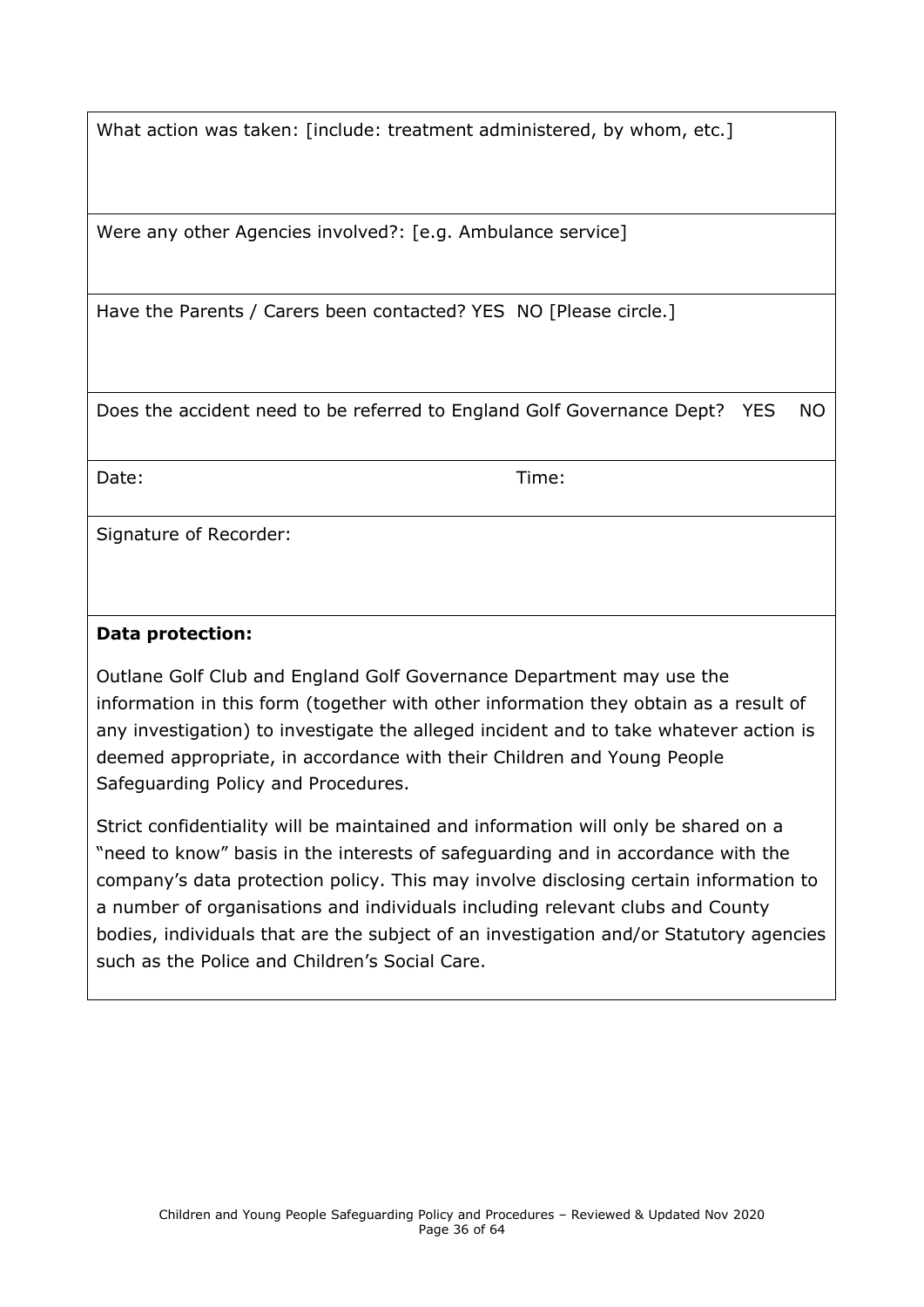#### <span id="page-36-0"></span>**Junior Profile and Parental Consent Forms - Outlane Golf Club**

*Player profile forms enable those responsible for children to have the information they need to deal effectively with any emergency situation that arises.*

*Although information obtained on these forms must be treated as confidential (and only given to those who need it to fulfil a duty of care for the child), it is also critically important this information is readily to hand at sessions and matches.*

*Clubs should devise their own workable system that achieves both objectives. A player profile form template is attached below for clubs to use should they wish:* 

#### **Player Profile Form Template Outlane Golf Club**

(For Players Under the age of 18)

The safety and welfare of juniors in our care is paramount, and it is therefore important that we are aware of any illness, medical condition and other relevant health details so that their best interests are addressed.

In compliance with the Data Protection Act 2018, GDPR and all relevant data protection legislation, all efforts will be made to ensure that information is accurate, kept up to date and secure and that it is used only in connection with the purpose and activities of the organisation. Information will not be kept once a person is no longer a member of the organisation. The information will be disclosed only to those members of the organisation for whom it is appropriate and relevant officers of England Golf where necessary.

It is the responsibility of the junior and their parent to notify the Club Welfare Officer (CWO) or Secretary if any of the details change at any time.

| Junior Name      |  |
|------------------|--|
| Date of Birth    |  |
| Address          |  |
| Telephone Number |  |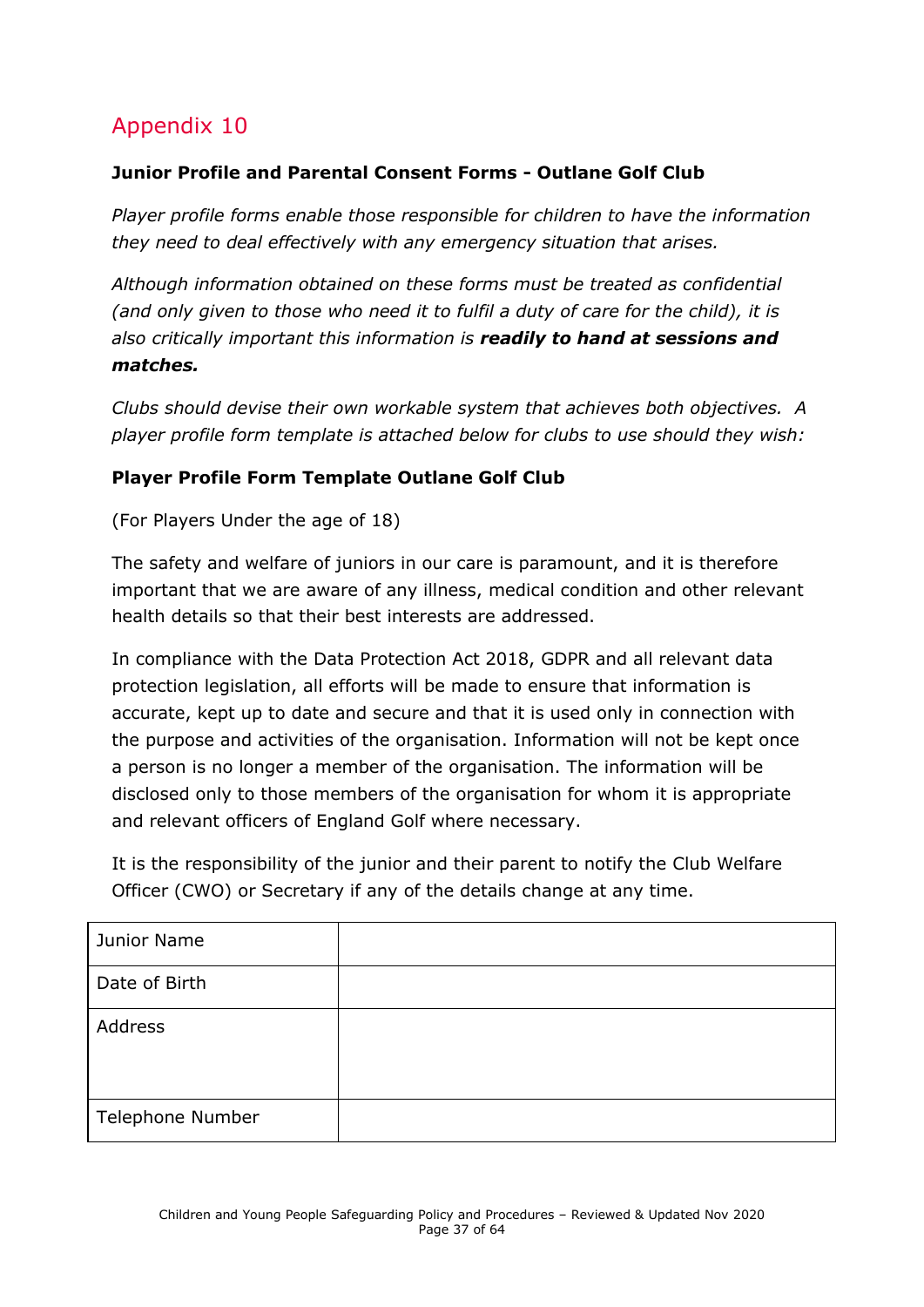| <b>Parents' Names</b>     |  |                |
|---------------------------|--|----------------|
| <b>Address</b>            |  | (If different) |
|                           |  |                |
| Home Telephone No         |  |                |
| Mobile Telephone No       |  |                |
| Work Telephone No         |  |                |
| <b>Emergency Contacts</b> |  |                |
| <b>Contact 1 Name</b>     |  |                |
| Relationship to child     |  |                |
| Home Telephone Number     |  |                |
| Mobile Telephone Number   |  |                |
| Work Telephone Number     |  |                |
| <b>Contact 2 Name</b>     |  |                |
| Relationship to child     |  |                |
| Home Telephone Number     |  |                |
| Mobile Telephone Number   |  |                |
| Work Telephone Number     |  |                |

| Please confirm details of all |  |
|-------------------------------|--|
| those with Parental           |  |
| Responsibility for the Child. |  |
|                               |  |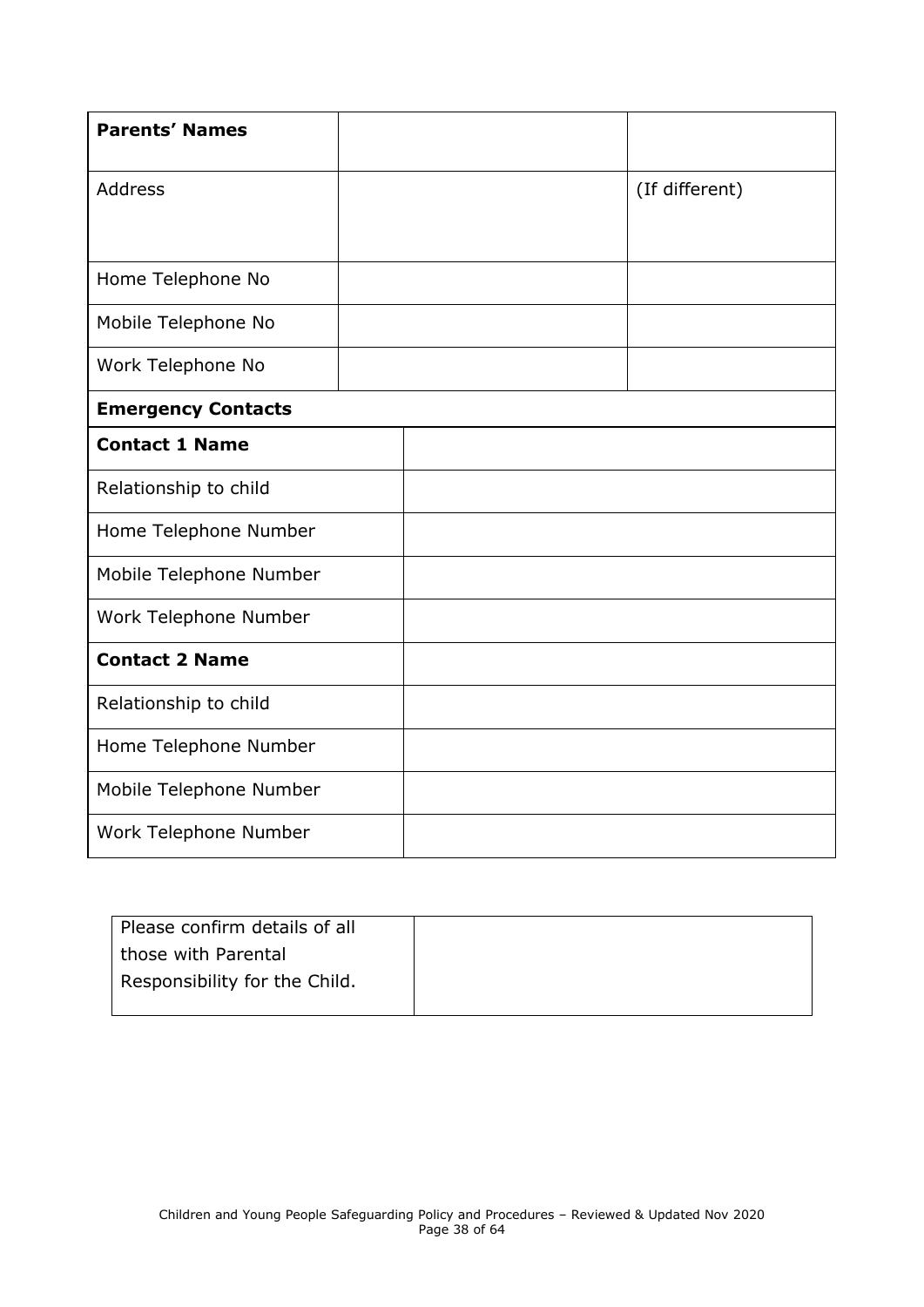#### **Medical Information**

| Child's Doctor's name    |  |
|--------------------------|--|
| Doctor's Surgery Address |  |
| Telephone Number         |  |

Does your child experience any conditions requiring medical treatment and/or medication? **YES** □ **NO** □

\*If yes please give details, including medication, dose and frequency.

Does your child have any allergies? YES □ NO □

\*If yes please give details.

Does your child have any specific dietary requirements? YES □ NO □

\*If yes please give details.

What additional needs, if any, does your child have e.g. needs help to administer planned medication, assistance with lifting or access, regular snacks?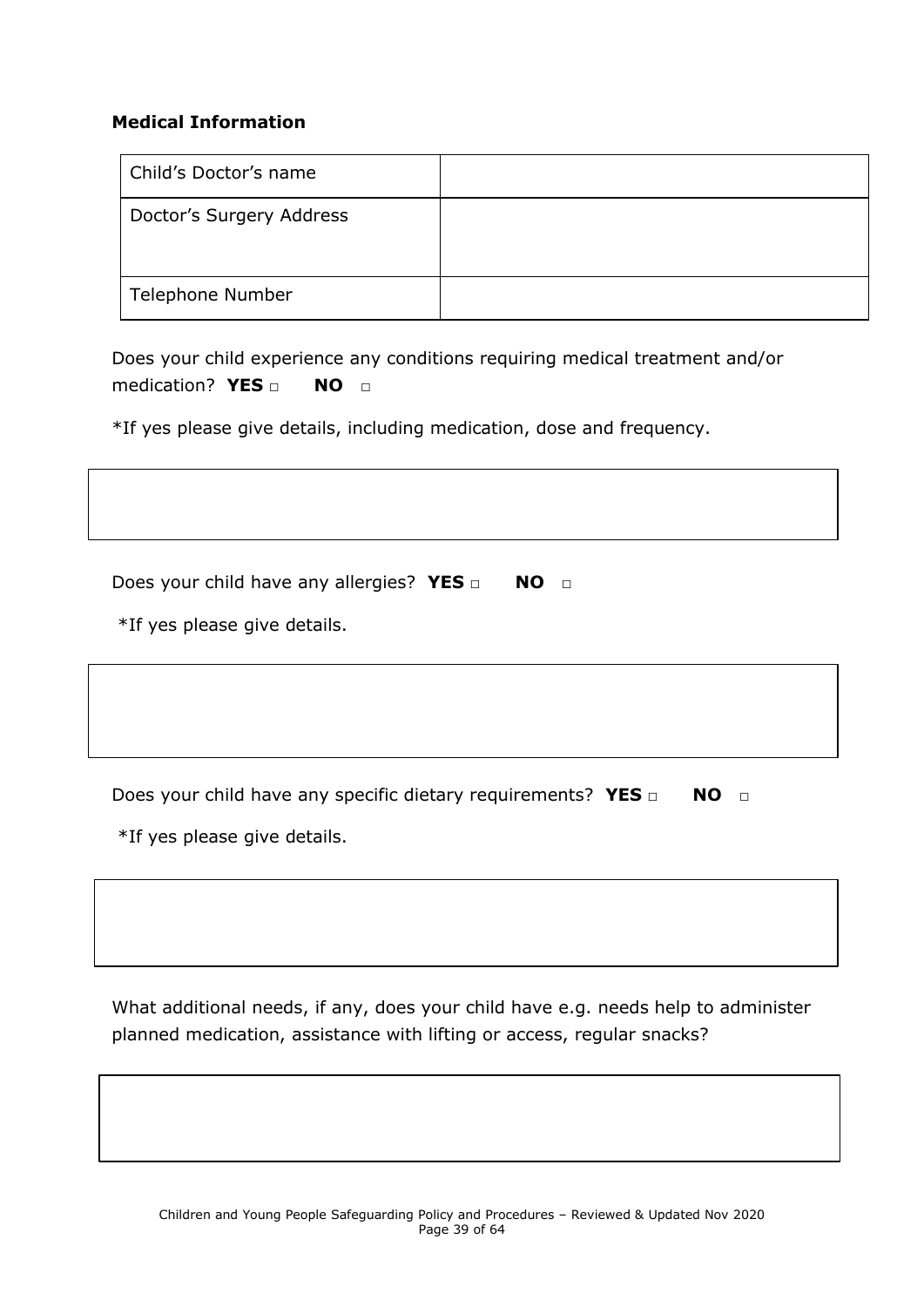#### **Disability**

The Equality Act 2010 defines a disabled person as 'anyone with a physical or mental impairment, which has a substantial and long term adverse effect on his or her ability to carry out normal day to day activities'.

Do you consider your child to have a disability? **YES □ NO □**

\*If yes what is the nature of the disability?

Does your child have any communication needs e.g. non-English speaker/ hearing impairment/ sign language user/ dyslexia? If yes, please tell us what we need to do to enable him/her them to communicate with us fully.

#### **Consent from Parent/Legal Carer:**

- I confirm to the best of my knowledge that my child does not suffer from any medical condition other than those detailed above.
- I agree to notify the Club of any changes to this information.
- I give my consent that in an emergency situation, the club may act in my place (loco parentis), if the need arises for the administration of emergency first aid and/or other medical treatment which, in the opinion of a qualified medical practitioner, may be necessary. I also understand that in such an occurrence all reasonable steps will be taken to contact me or the alternative adult named in this form.
- The attached signature will denote that my child has my permission to be on the golf club's premises.
- I acknowledge that the club is not responsible for providing adult supervision for my child, except for formal junior golfing coaching, matches or competition.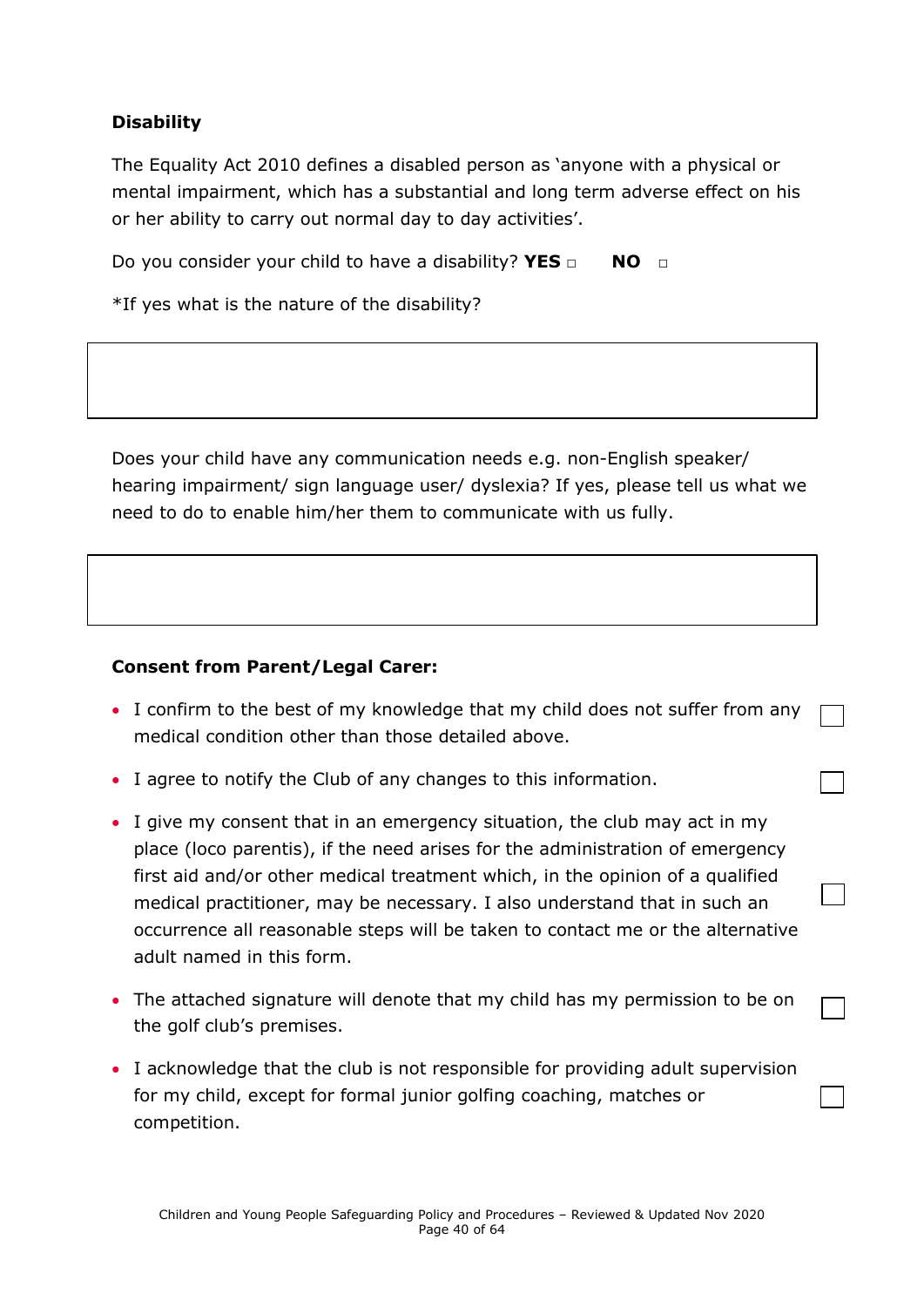• I agree to my child being transported by club representatives to and from venues when he/she is representing the club.

 $\overline{\phantom{0}}$ 

(Please tick the boxes if agreed)

| By signing this document I confirm that I have legal responsibility for |  |  |
|-------------------------------------------------------------------------|--|--|
| aware of how the information I have provided may be used.               |  |  |
| Signed - Parent/Carer                                                   |  |  |
|                                                                         |  |  |
| <b>Print name</b>                                                       |  |  |
| Date                                                                    |  |  |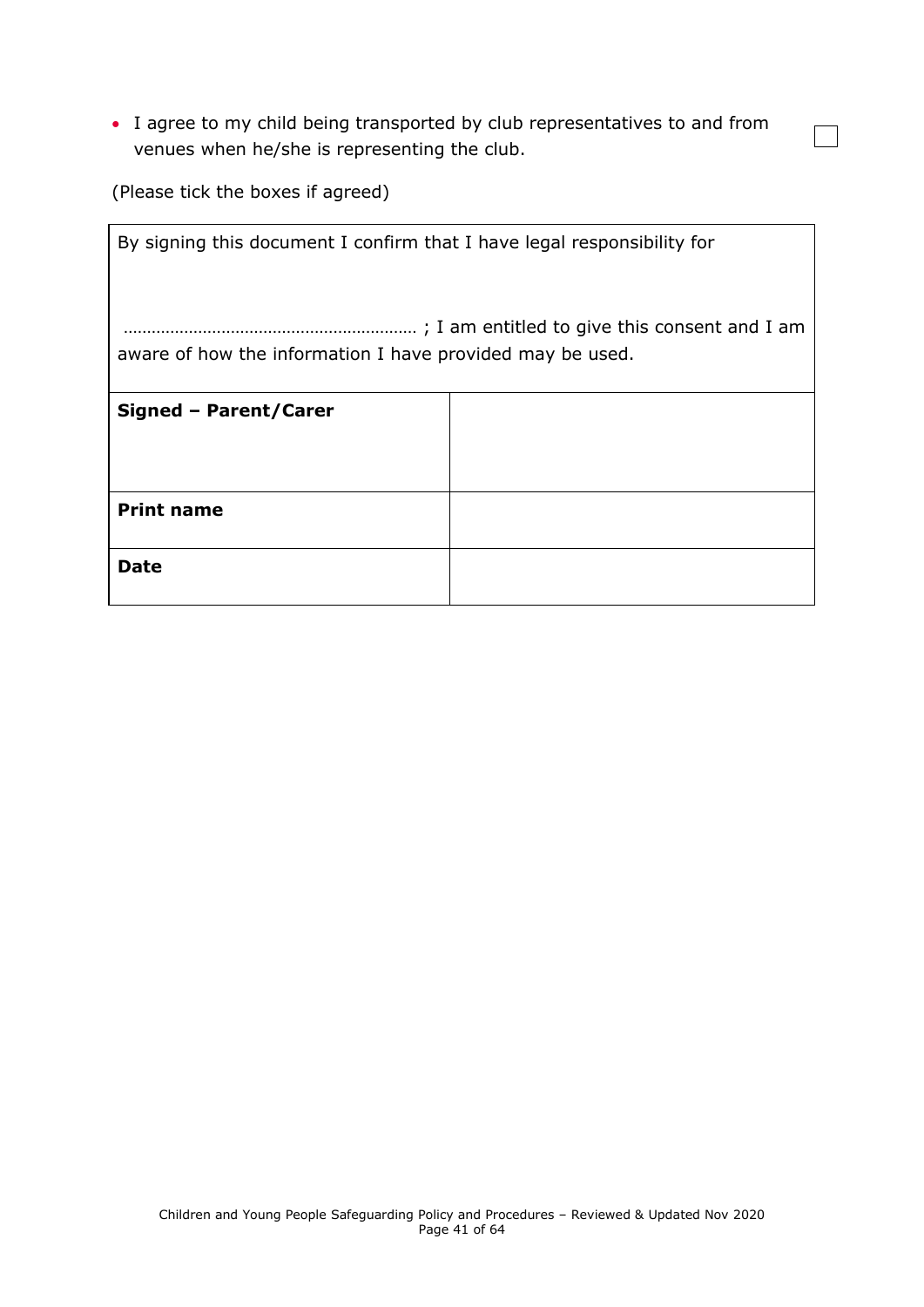#### <span id="page-41-0"></span>**Outlane Golf Club - Photography Consent**

This form is to be signed by the legal carer of a child under the age of 18, together with the child. Please note that if you have more than one child registered you will need to complete separate forms for each.

Outlane Golf Club recognises the need to ensure the welfare and safety of all children in golf. As part of our commitment to ensure their safety we will not permit photographs, video images or other images of your child to be taken (except where some incidental inclusion may not be possible to avoid) or used without your consent.

Outlane Golf Club will ensure that any image of a child where consent has not been obtained will not be published. Outlane Golf Club will follow the guidance for the use of images of children as detailed within the Club's Safeguarding Children and Young People Policy. Outlane Golf Club will take steps to ensure these images are used solely for the purposes for which they are intended i.e. the promotion and celebration of the activities of the club. If you become aware that these images are being used inappropriately you should inform the Club Welfare Officer immediately.

The photographs may be available on the website [www.outlanegolfclub.co.uk](http://www.outlanegolfclub.co.uk/) for the golf season 2021/22. If at any time either the parent/ carer or the child wishes the data to be removed from the website, 7 days' notice must be given to the Club Welfare Officer after which the data will be removed.

#### **To be completed by parent/carer**

|                    | (Parent full name) consent to                                                        |
|--------------------|--------------------------------------------------------------------------------------|
|                    | (name of organisation) photographing or videoing                                     |
|                    | (name of child) under the stated rules and conditions,                               |
|                    | and I confirm I have legal parental responsibility for this child and am entitled to |
| give this consent. |                                                                                      |
| Signature          | Date                                                                                 |

#### **To be completed by child**

I \_\_\_\_\_\_\_\_\_\_\_\_\_\_\_\_\_\_\_\_\_\_ (Child full name) consent to \_\_\_\_\_\_\_\_\_\_\_\_\_\_\_\_\_ (name of organisation) photographing or videoing child under the stated rules and conditions.

<span id="page-41-1"></span>Signature **Example 20** and  $\overline{a}$  Date  $\overline{b}$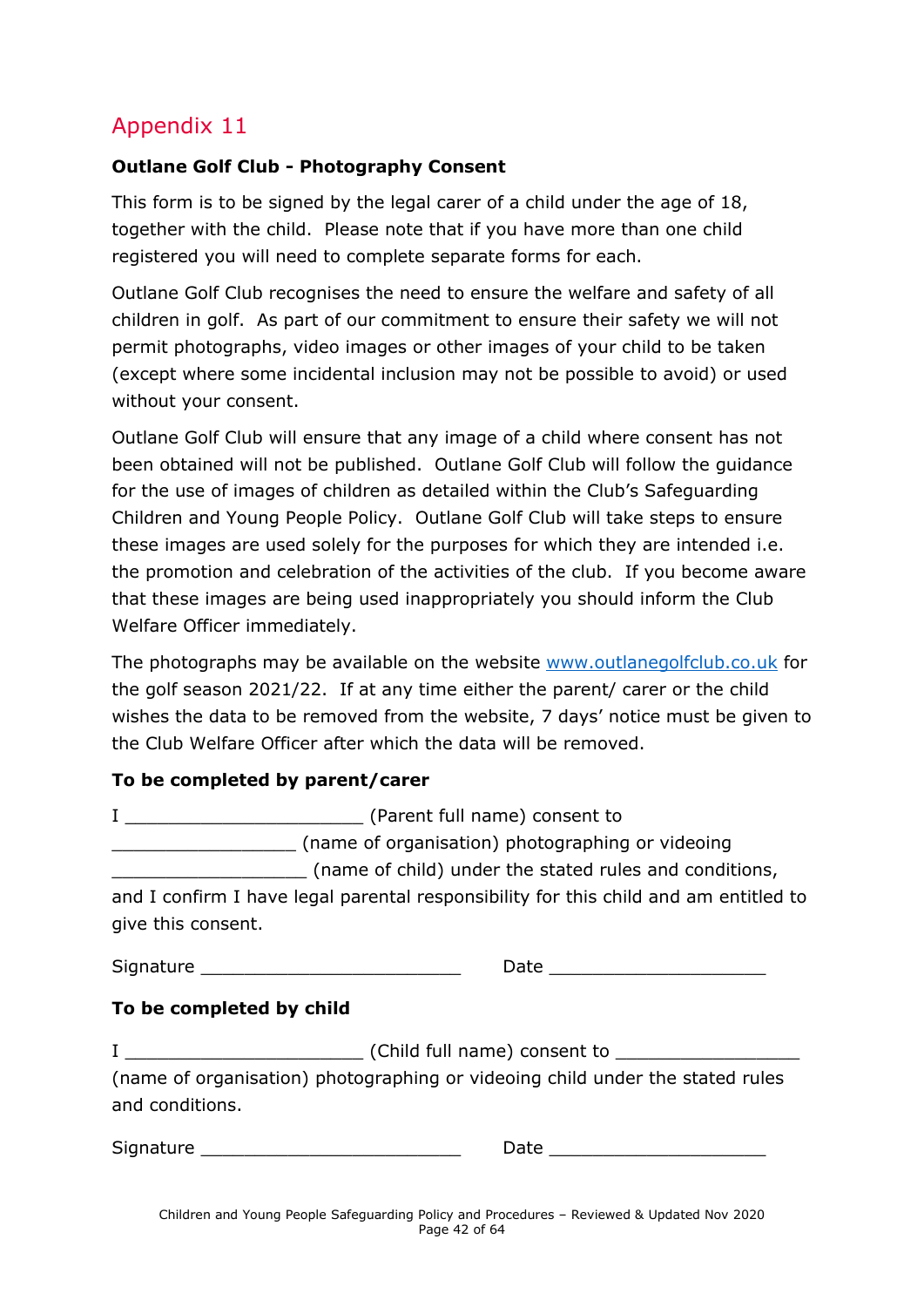#### **Outlane Golf Club - Guidance for parents**

Outlane Golf Club is delighted to welcome you and your child to what we hope is the first of many events that you will be taking part in.

The positive effect of your support, as a parent, can't be overstated. Your behaviour has a real influence on the way your child experiences golf.

First things first – why is your child showing an interest in the sport? Is it to learn a new game? To hang out with their friends? Because they did it in school and liked it? Or because you play?

Make sure they're playing for their own reasons, not yours.

To enable us to provide the best possible experience for you and your child, we kindly request that you read through the following guidance and complete the attached forms.

- Take an interest in your child's activity and progress and be supportive.
- Familiarise yourself with Outlane Golf Club's Safeguarding Policy (attached).
- Familiarise yourself with
	- A. Codes of Conduct for parents, coaches, children and young people.
	- B. Transport Policy.
	- C. Changing Room Policy.

D. Photography, Videoing and the use of Social Media Policies.

- Complete the attached Parental Consent Form which will enable event organisers to cater for any particular needs that your child may have (e.g. medical conditions and medications, allergies, learning difficulties etc.), as well as contact you in the unlikely event of an emergency.
- Go through the attached Code of Conduct **with** your child and return a signed copy to the club/event organiser.
- Be punctual when dropping off and picking up your child from coaching/ events. It is important to communicate with the club if collecting your child after an event/coaching session may cause a problem.
- Introduce yourself to the adults involved in the supervision of your child.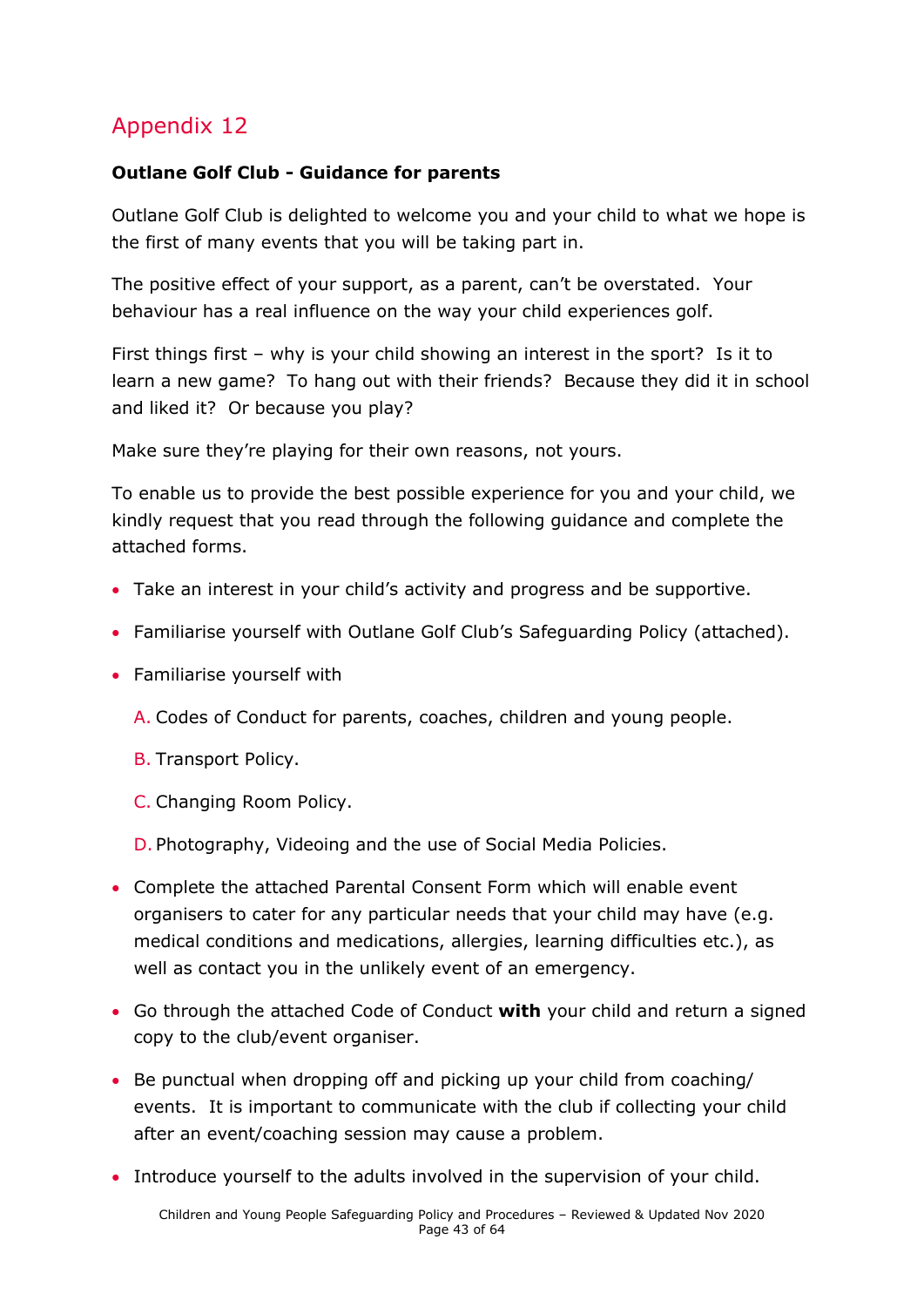- When leaving your child, make sure they have the necessary provisions for the day, including the ability to meet the requirements of changing weather conditions. Please ensure that your mobile is switched on when you are away from the club, so that you can be contacted in an emergency.
- Encourage your child to take part and support club activities such as coaching & competitions.
- Help your child to arrange golf with other juniors away from club organised activities so they have someone to play golf with.

As a parent/carer you are encouraged to:

• Discuss any concerns regarding the organisation of activities or the behaviour of adults towards your child with the Club Welfare Officer, who will treat any concerns you or your child may have in the strictest confidence.

**The Club Welfare Officer** is Phil Turner, contact at the Club or personal email pnturner@hotmail.co.uk, personal mobile 07710 496781

<span id="page-43-0"></span>England Golf Lead Safeguarding Officer is also available for advice: 01526 351824.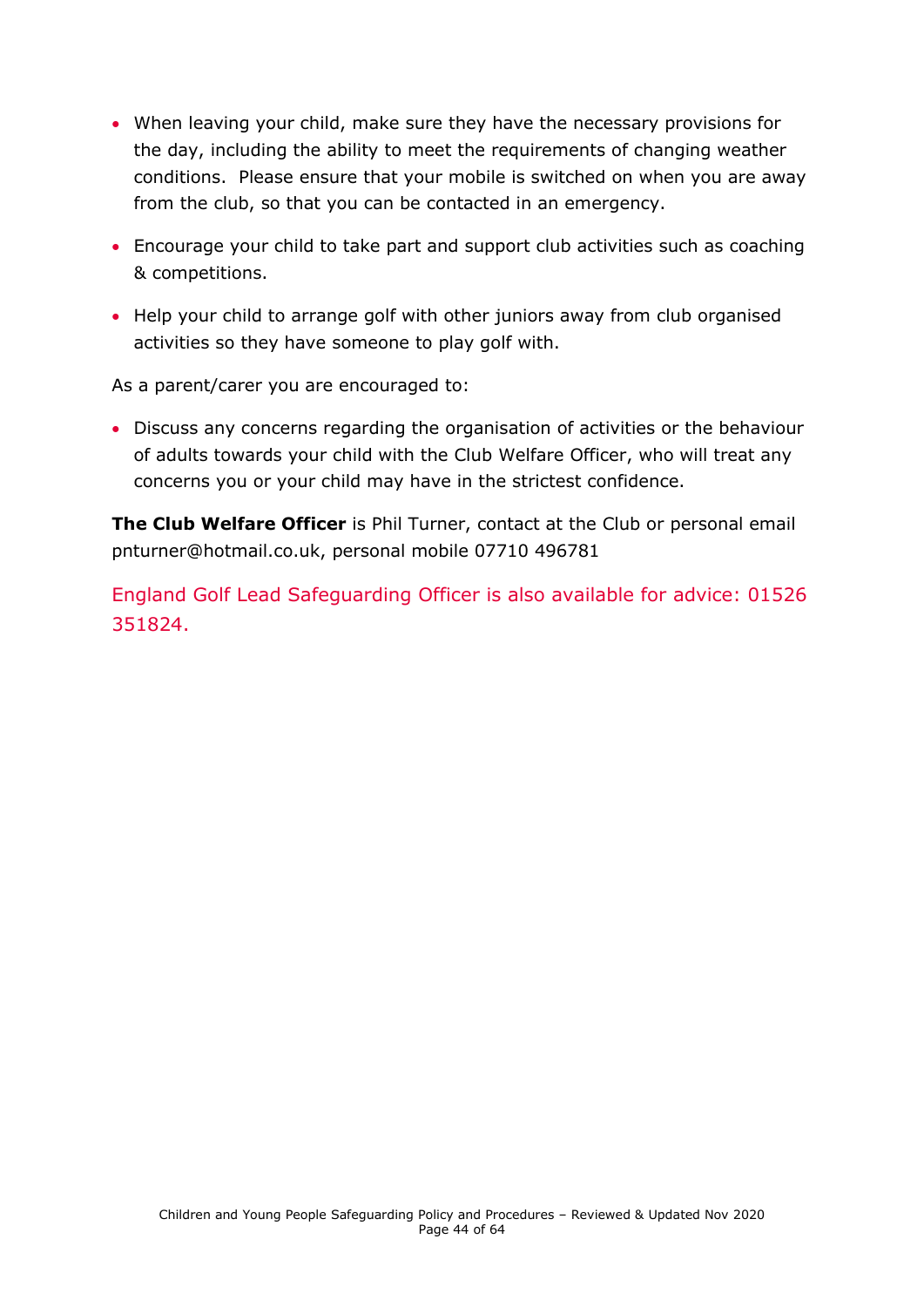#### **Managing Young People on Away Trips – Outlane Golf Club**

The following provides good practice guidance for taking teams on an away fixture for a day (not overnight)

- appoint a team manager with clear roles and responsibilities
- appoint a designated safeguarding lead contact (not the team manager) who is appropriately trained and competent for the role and responsibilities
- establish well in advance where the fixture is
- ensure you have sufficient staff to manage and look after the young people
- obtain written permission from the parents/carers or carers for participation, transporting and supervising. An up to date photograph of each child must be attached to the child's consent form (for use in the event of any child going missing)
- ensure that a welfare plan has been written and communicated to staff, participants and carers
- ensure all staff responsible for the young people have been DBS checked to the appropriate level and staff have had appropriate safeguarding training
- ensure that a risk assessment has been conducted
- ensure that there is a contact available e.g a staff member who is not travelling away, who will act as the key contact point if required.

#### **Accommodation**

Whatever the accommodation, the team manager should ensure that the children are safe. Discuss your code of conduct and discipline policy with the staff at the accommodation. All children must know which rooms staff are in and how to contact them if required.

If rooms are equipped with satellite TV, inappropriate programmes may be available. It may be possible to have these programmes disconnected.

If rooms have fridges, all alcohol must be removed.

Check the accommodation policy for extras on bills, breakages and lost keys. All accommodation must be clean and with access to sufficient toilet and bathing facilities.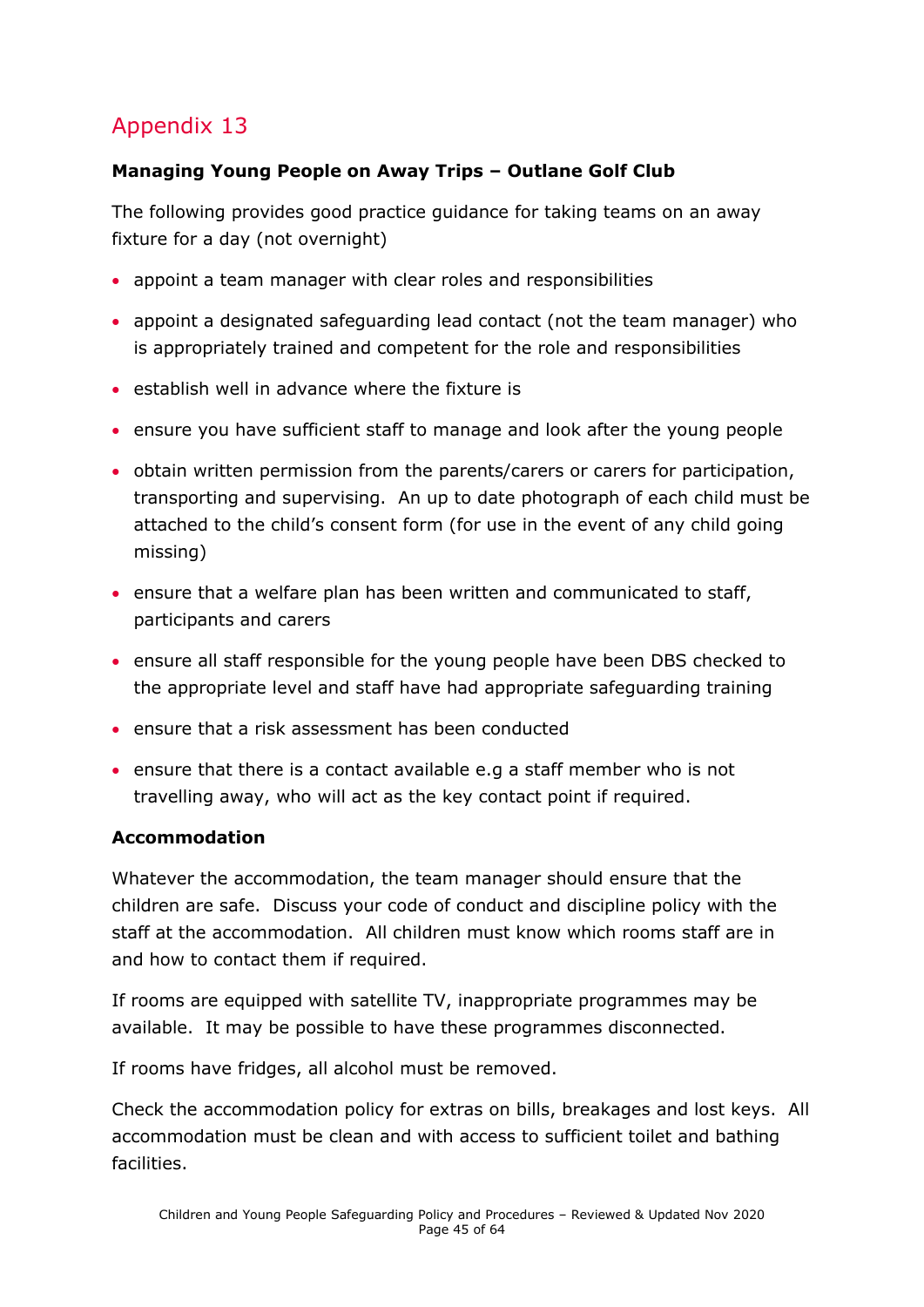It is not acceptable:

- For children to share a bed
- For male and female children to share a room
- For staff to share a room with children

Checks must be made to ensure that the needs of children with disabilities are met. For wheelchair users, it is important to check access to the building, room and bathroom facilities

#### **Overnight Stays**

Those responsible for organising overnight stays should establish the purpose of the trip, confirm the dates, location, and duration. You should also conduct a risk assessment, identify suitable venues and facilities for both fixtures and accommodation and consider the following:

- Purpose of the trip.
- Who will be going, children? Staff?
- How much will it cost? How much spending money is required?
- What insurance cover is required?
- Supervision of children, both playing and non-playing time.
- Catering for all food requirements.
- Communication with parents (see above)
- Ensure a list of the team and staff is left, with contact number and address of the accommodation
- Ensure that there are emergency contact numbers for all the team and staff.
- An itinerary giving as much detail as possible.
- Emergency procedures and telephone contacts.
- Codes of contact for both staff and children.
- <span id="page-45-0"></span>• Welfare and child protection procedures.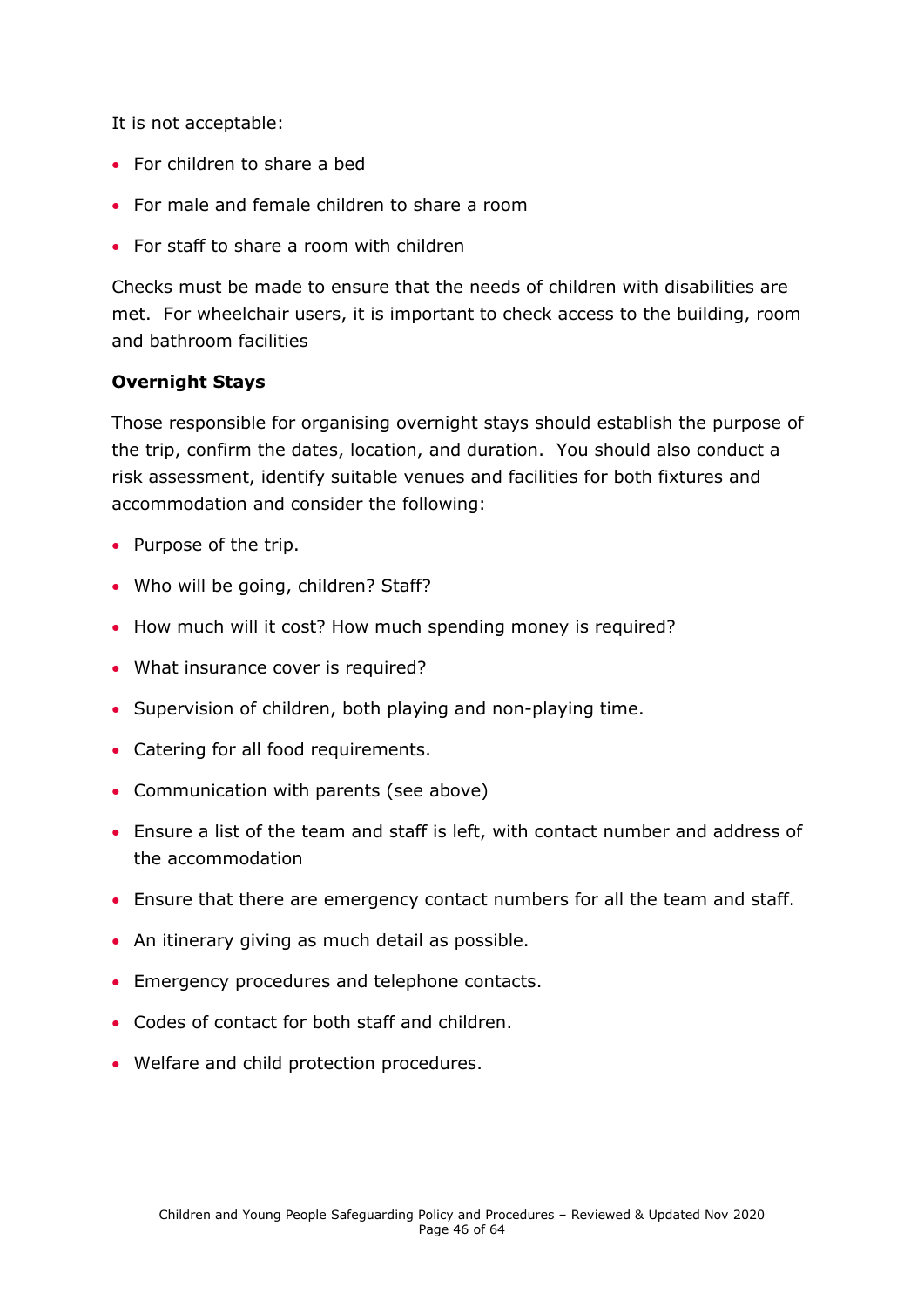#### **Social Media Guidance - Outlane Golf Club**

This guidance gives procedures that will support and underpin the use of social networking and other online services within Outlane Golf Club. It is important that all members, staff, volunteers, coaches, officials/referees, board members, or anyone working on behalf of Outlane Golf Club are aware of this policy and agree to the following terms.

#### **Advice for Individual**

- Do not accept children as contacts on social networking sites if you hold a position of trust with children/young people.
- Where contact through social networking sites is used for professional reasons, restrict the communication to professional content and obtain written consent from parents prior to establishing contact.
- Include a third party in any communications to children, e.g. copy parents into communications.
- Use the privacy settings on the various sites to ensure that your content will only be viewed by appropriate people.
- Ensure that any content you place on a social networking site is ageappropriate. Do not use the site to criticise or abuse others.
- Know where to direct junior members and their parents for information.
- Know how to report concerns.
- Know how to keep data safe and secure. This should include the personal contact data of individuals, such as mobile numbers, email addresses and social networking profiles.

#### **Advice for Children**

- Consider carefully who you invite to be your friend online and make sure they are who you actually think they are.
- There are websites that offer advice about protecting yourself online, such as [www.ceop.gov.uk](http://www.ceop.gov.uk/) and [www.childnet.com](http://www.childnet.com/)
- Make sure you use privacy settings so that only friends can view your profile.
- Remember that anything you post on websites may be shared with people you don't know.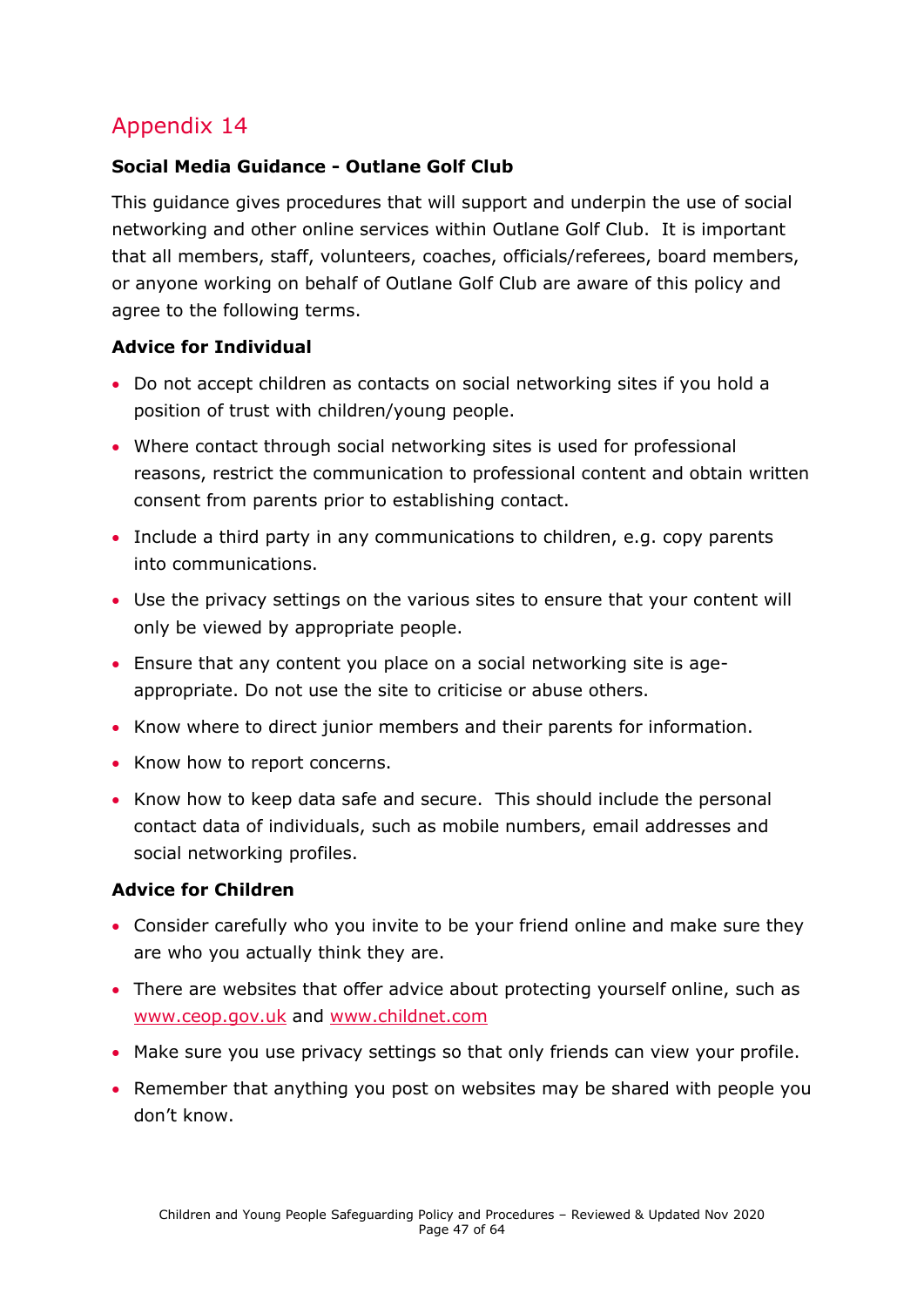- Never post comments, photos, videos, etc., that may upset someone, that are untrue or that are hurtful. Think about whether you may regret posting the content at a later date.
- If you are worried or upset about something that's been posted about you, or by texts you receive from other juniors or adults involved with the club, raise this with your Club Welfare Officer. Alternatively contact your National Governing Body Lead Safeguarding Officer (England Golf 01526 351824). Do not suffer alone. You will be listened to and your concerns will be taken seriously.
- If you want to talk to someone anonymously, call Childline on 0800 1111, or contact them on the web at [www.childline.org.uk.](http://www.childline.org.uk/) You can also call the NSPCC on 0808 800 5000.

#### **Advice for Parents**

- Make yourself knowledgeable about social networking platforms and how they work.
- Go on the internet with your child and agree what sites are acceptable to visit. Regularly check that they are staying within the agreed limits.
- Encourage your child to talk to you about what they have been doing on the internet.
- Make sure they feel able to speak to you if they ever feel uncomfortable, upset or threatened by anything they see online.
- Encourage children to look out for each other when they're online. Explain that it's all part of staying safe and having fun together.
- Explain to children that it's not safe to reveal personal information, such as their name, address or phone number on the internet. Encourage them to use a cool nickname rather than their own name.
- Attachments and links in emails can contain viruses and may expose children and young people to inappropriate material. Teach children to only open attachments or click on links from people they know.

#### **Further Advice for Parents of Young Golfers**

• If you are concerned about any texts, social networking posts or any other use of communication technology by members of the golf club, volunteers or members of staff, raise this with the Club Welfare Officer. They will look into the matter and take appropriate action. Alternatively contact England Golf Lead Safeguarding Officer Tel 01526 351824.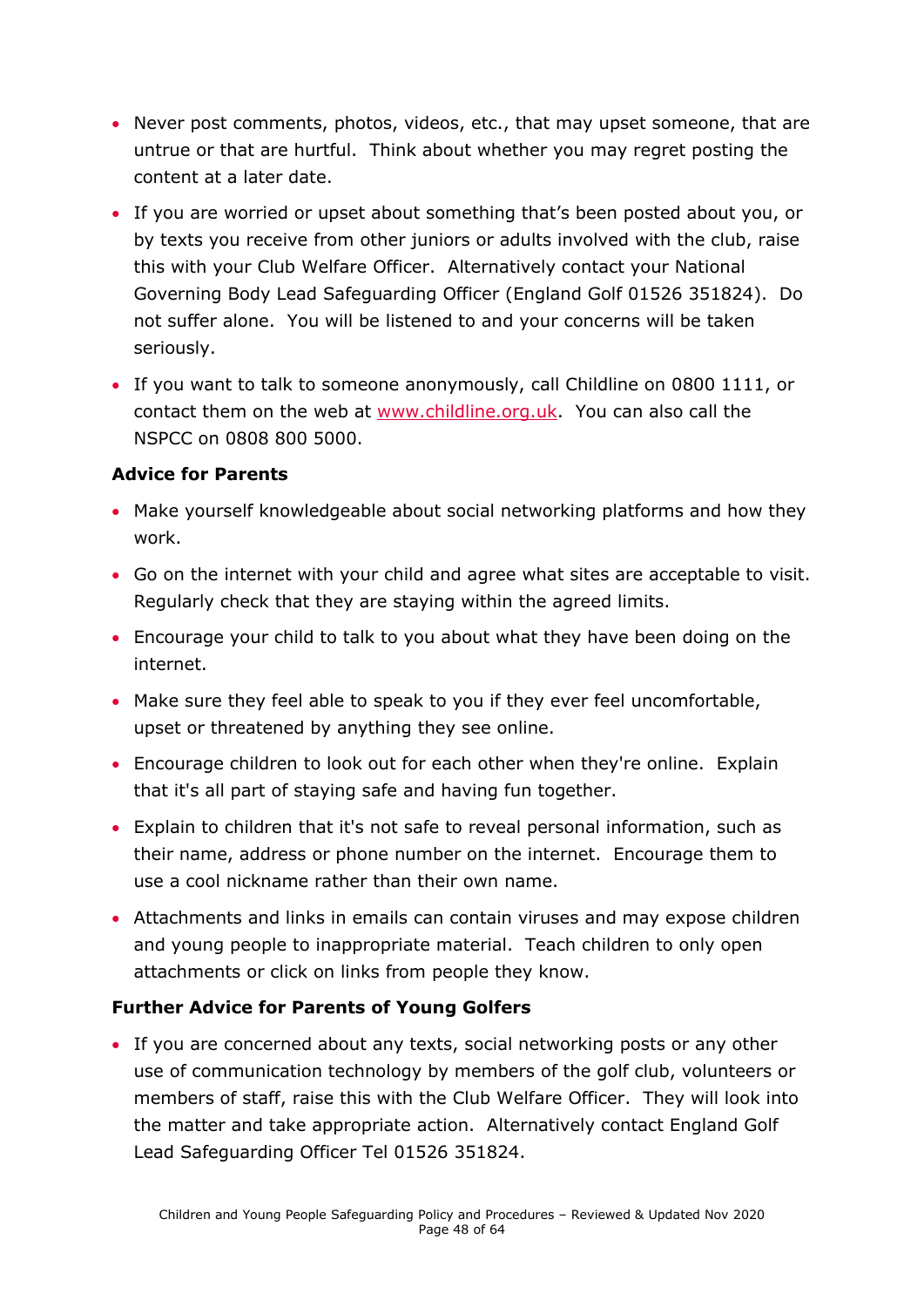- In addition to reporting concerns to England Golf (National Governing Body), you should immediately report possible online abuse to the Child Exploitation and Online Protection Centre (CEOP) or the police. Law enforcement agencies and the internet service provider may need to take urgent steps to locate a child and/or remove the content from the internet. Where a young person may be in immediate danger, dial 999.
- Do not post/send negative or critical comments or messages about other children in the club, staff or volunteers. If you have concerns about a person, these should be raised using appropriate channels within the club and not using social media.
- If you wish to speak to an external organisation for advice, you can contact the NSPCC helpline on 0808 800 5000.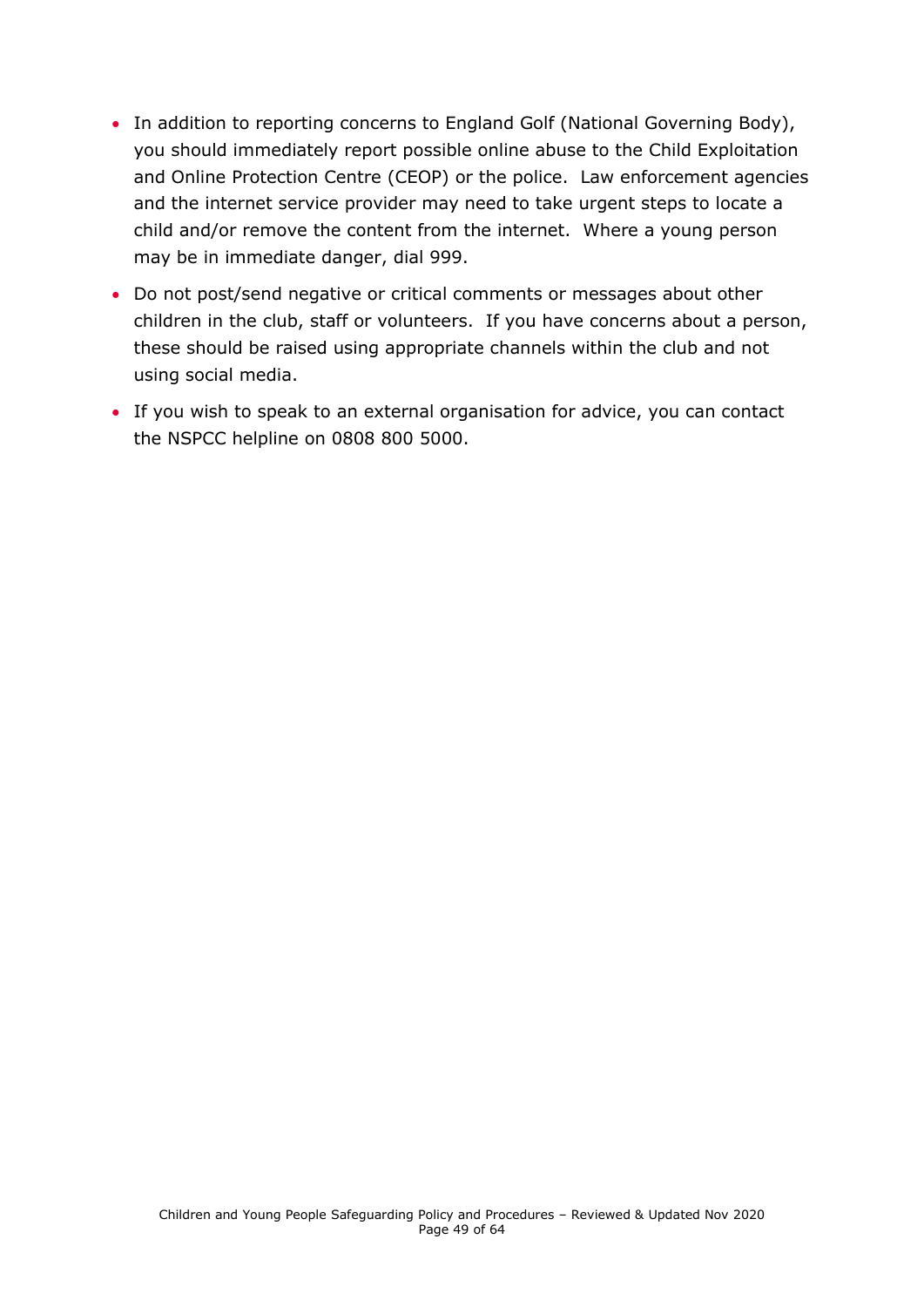#### **Whistleblowing Policy - Outlane Golf Club**

Safeguarding children, young people and adults at risk requires everyone to be committed to the highest possible standards of openness, integrity and accountability.

As a club, we are committed to encouraging and maintaining a culture where people feel able to raise a genuine safeguarding concern and are confident that it will be taken seriously.

You may be the first to recognise that something is wrong but feel that you cannot express your concerns as this may be disloyal to your colleagues or you may that you will be the victim of harassment or victimisation as a result.

Children, Young People and Adults at risk need someone like you to safeguard their welfare.

#### **What is whistle blowing?**

In the context of safeguarding, "whistle blowing" is when someone raises a concern about the well-being of a child or an adult at risk.

A whistle blower may be:

- a player;
- a volunteer:
- a coach;
- other member of staff;
- an official;
- a parent;
- a member of the public.

#### **Reasons for whistle blowing:**

Those involved in sport must acknowledge their individual responsibilities and bring matters of concern to the attention of the relevant people and/or agencies. Although this can be difficult it is particularly important where the welfare of children may be at risk.

Each individual has a responsibility for raising concerns about unacceptable practice or behaviour:

- To protect or reduce risk to others
- To prevent a problem from becoming worse or more widespread
- To prevent becoming implicated yourself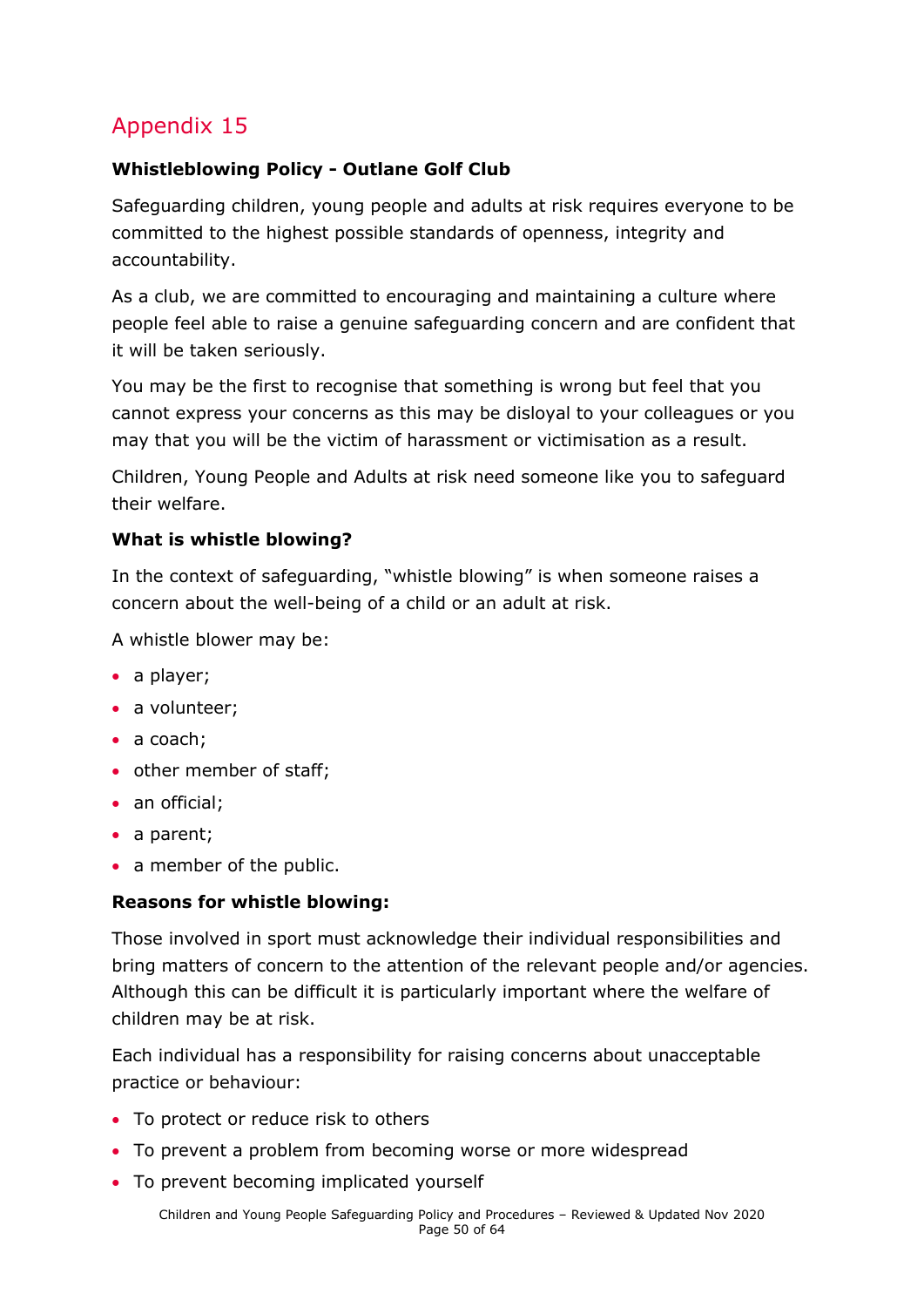#### **What prevents those individuals from whistle blowing:**

- Starting a chain of events that they have no control of
- Disrupting work or training
- Fear of getting it wrong or making a mistake
- Fear of repercussions
- Fear of damaging careers
- Fear of not being believed

If a child or an adult at risk is in immediate danger or risk of harm, the police should be contacted by calling 999.

Where a child or an adult at risk is not in immediate danger the first person you should report your suspicion or allegation to is your Club Welfare Officer. If for any reason you cannot, or do not wish to report the matter to your Club Welfare Officer please contact the England Golf Lead Safeguarding Officer on 01526 351824 or email [safeguarding@englandgolf.org](mailto:safeguarding@englandgolf.org)

Alternatively you can contact the Local Authority Designated Officer (LADO) or the NSPCC on 0808 800 5000.

#### **Information to include when raising a concern**

The whistle blower should provide as much information as possible regarding the incident or circumstance which has given rise to the concern, including:

- their name and contact details (unless they wish to remain anonymous);
- names of individuals involved;
- date, time and location of incident/circumstance; and
- whether any witnesses were present.

Outlane Golf Club assures that all involved will be treated fairly and that all concerns will be properly considered. In cases where suspicions prove to be unfounded, no action will be taken against those who report their concerns, provided they acted in good faith and without malicious intent.

#### **What happens next?**

- You should be given information on the nature and progress of any enquiries – this may vary depending on the nature and result of the investigations.
- All concerns will be treated in confidence. During the process of investigating the matter, every effort will be made to keep the identity of those raising the concern to the minimum number of individuals practicable.
- Your Club has a responsibility to protect you from harassment or victimisation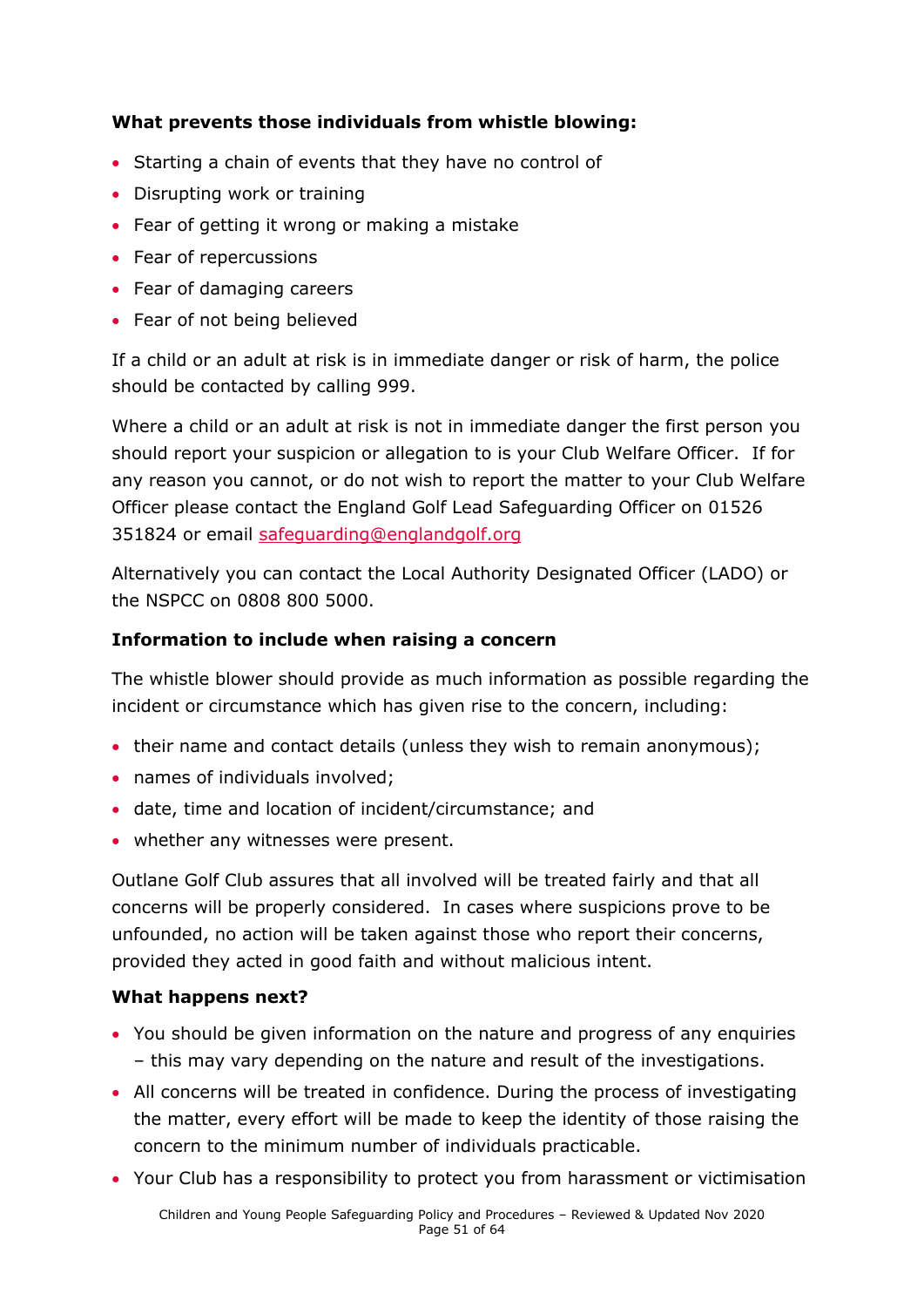- No action will be taken against you if the concern proves to be unfounded and was raised in good faith
- Malicious allegations may be considered a disciplinary offence

The Public Interest Disclosure Act 1998 protects whistle blowers from victimisation, discipline or dismissal where they raise genuine concerns of misconduct or malpractice.

If the whistle blower does not believe that the concern has been dealt with appropriately and wishes to speak to someone outside the club or the England Golf Governance Department the NSPCC Whistleblowing advice line should be contacted on 0800 028 0285 or by emailing [help@nspcc.org.uk.](mailto:help@nspcc.org.uk)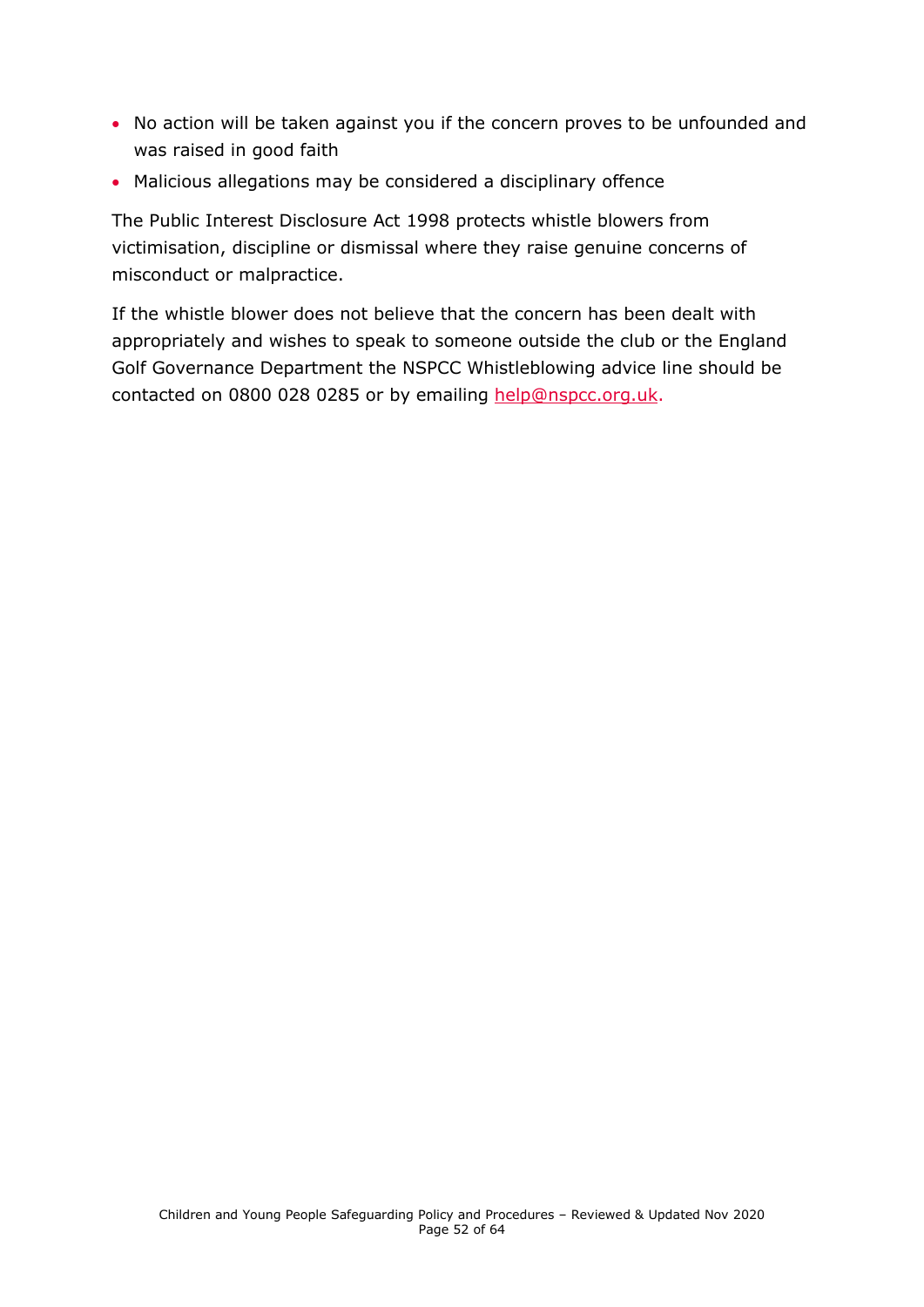### <span id="page-52-0"></span>England Golf DBS Flowchart



\* Regular is open to definition - it is suggested that annually would be insufficient but an argument for eligibility could be made if the individual does an activity once a month or a number of times over the summer period, for example.

\*\*Supervision must be 'reasonable in all the circumstances to ensure the protection of children'. It must be 'regular and day to day' (supervision must not be concentrated in first few weeks and then tail off). Supervision must be undertaken by someone who is in Regulated Activity themselves.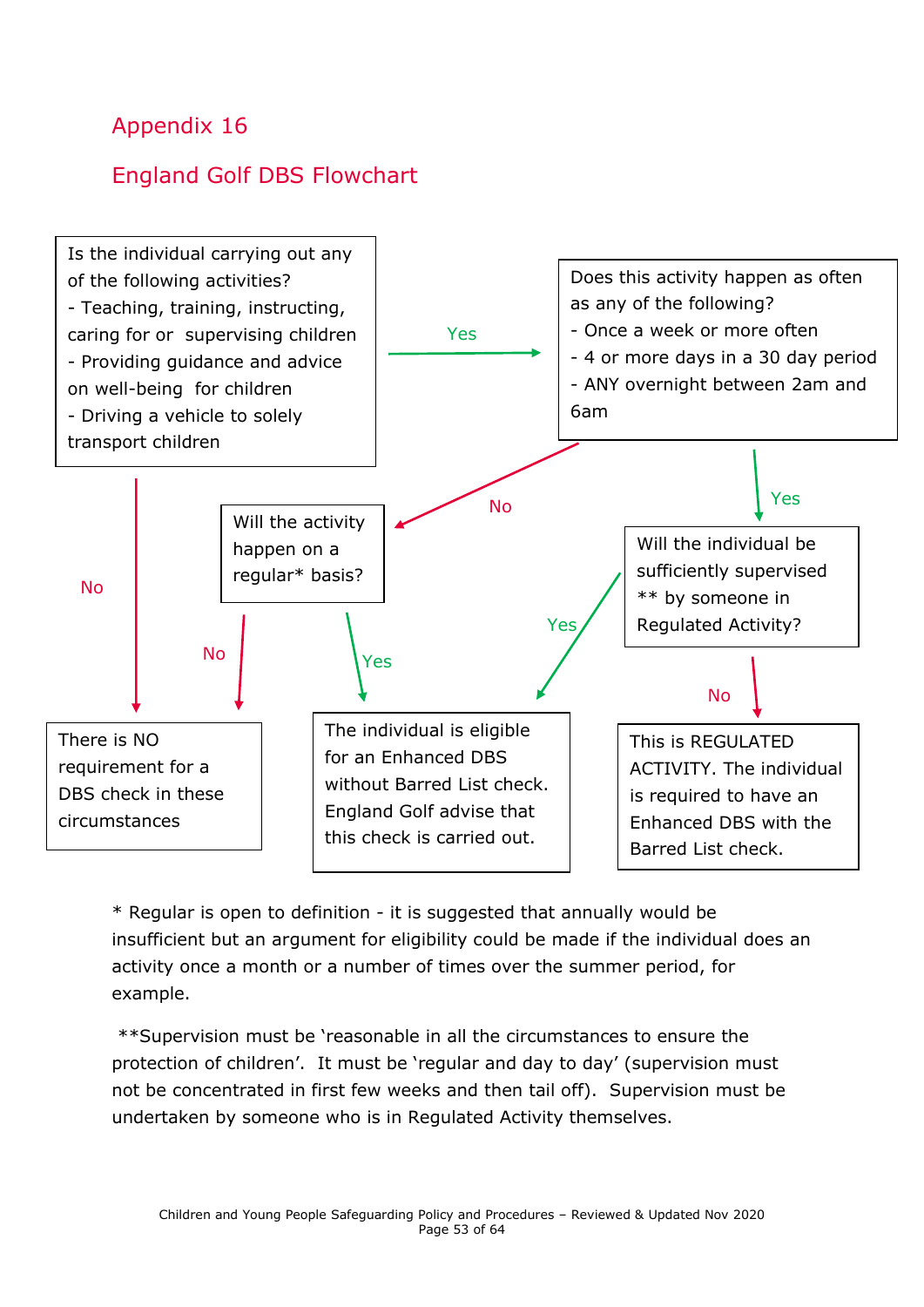#### **Categories of child abuse**

#### **Abuse can happen on any occasion or in any place where children and young people are present.**

Child abuse is any form of physical, emotional or sexual mistreatment or lack of care that leads to injury or harm. Children may be abused in a family or in an institutional or community setting by those known to them or, more rarely, by a stranger. Children can be abused by adults, either male or female, or by other children.

Safeguarding is defined as:

- Protecting children from maltreatment;
- Preventing impairment of children's health or development;
- Ensuring that children are growing up in circumstances consistent with the provision of safe and effective care; and
- Taking action to enable all children to have the best life chances.

Child Protection is the activity that is undertaken to protect specific children who are suffering or are likely to suffer significant harm.

There are 4 main types of abuse: neglect, physical abuse, sexual abuse and emotional abuse. Children and young people can also be harmed through poor practice and bullying within a sport setting.

**Neglect** is when adults consistently or repeatedly fail to meet a child's basic physical and/or psychological needs which could result in the serious impairment of the child's health or development e.g. failure to provide adequate food, shelter and clothing; failing to protect a child from physical harm or danger; or the failure to ensure access to appropriate medical care or treatment. It may also include refusal to give love, affection and attention.

Examples in sport could include a coach or supervisor repeatedly failing to ensure children are safe, exposing them to undue cold, heat or extreme weather conditions without ensuring adequate clothing or hydration; exposing them to unnecessary risk of injury e.g. by ignoring safe practice guidelines, failing to ensure the use of safety equipment, or by requiring young people to participate when injured or unwell.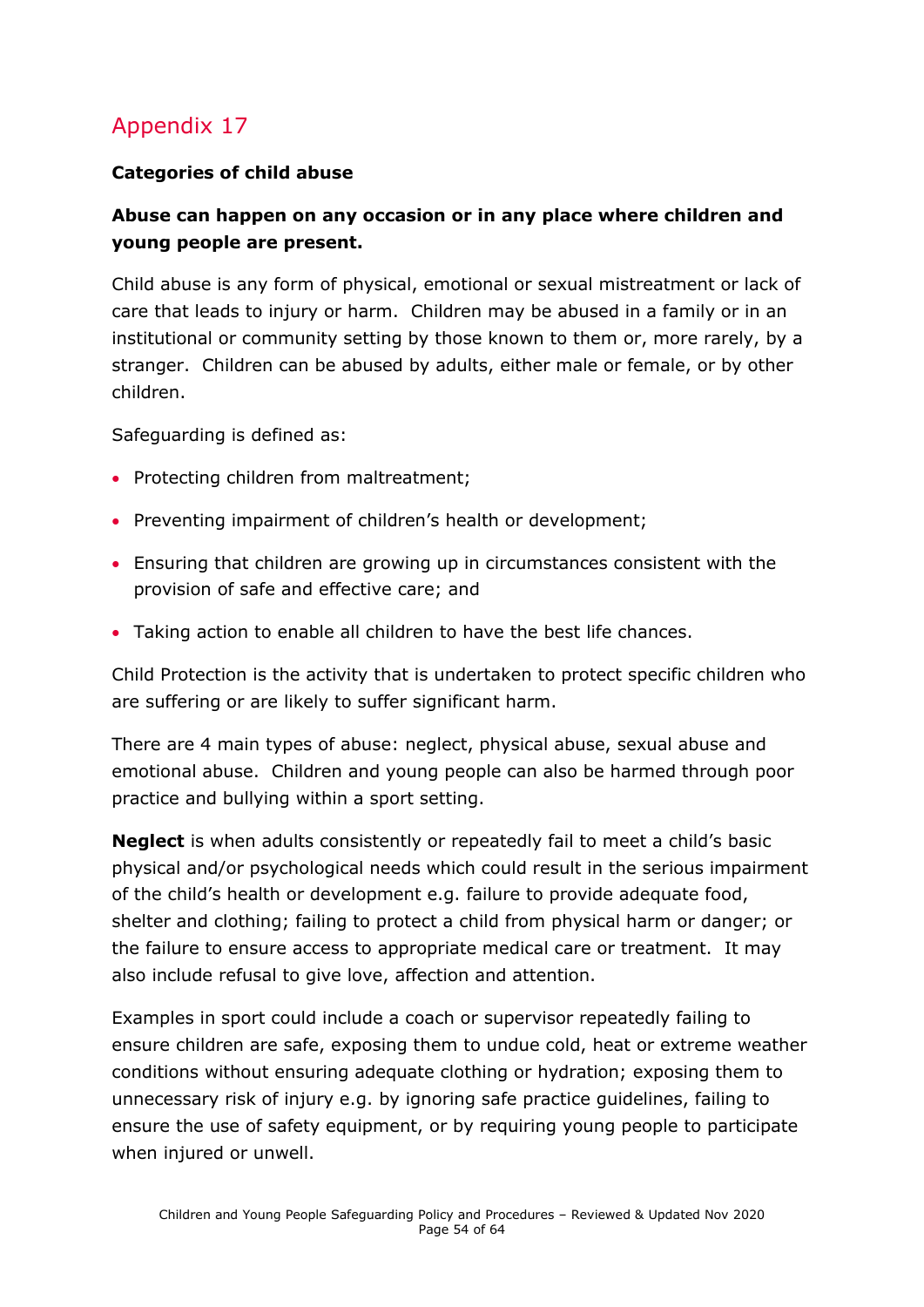**Physical abuse** is when someone physically hurts or injures children by hitting, shaking, throwing, poisoning, burning, biting, scalding, suffocating, drowning or otherwise causing harm. Physical harm may also be caused when a parent or carer feigns the symptoms of, or deliberately causes, ill health to a child whom they are looking after.

Examples in sport may be when the nature and intensity of training or competition exceeds the capacity of the child's immature and growing body; where coaches encourage the use of drugs or harmful substances to enhance performance or delay puberty; if athletes are required to participate when injured; or when sanctions used by coaches imposed involve inflicting pain.

**Sexual abuse** is where children and young people are abused by adults (both male and female) or other children who use them to meet their own sexual needs. This could include full sexual intercourse, masturbation, oral sex, anal intercourse, kissing and sexual fondling. Showing children pornographic material (books, videos, pictures) or taking pornographic images of them are also forms of sexual abuse.

Sexual abusers groom children, protective adults and clubs/organisations in order to create opportunities to abuse and reduce the likelihood of being reported.

Examples in sport may include coaching techniques involving physical contact with children creating situations where sexual abuse can be disguised and may therefore go unnoticed. The power and authority of, or dependence on, the coach if misused, may also lead to abusive situations developing. Contacts made within sport and pursued e.g. through texts, Facebook or Twitter have been used to groom children for abuse.

**Child Sexual Exploitation** is a form of child sexual abuse. It occurs where an individual or group takes advantage of an imbalance of power to coerce, manipulate or deceive a child or young person under the age of 18 into sexual activity

(a) in exchange for something the victim needs or wants, and/or

(b) for the financial advantage or increased status of the perpetrator or facilitator.

The victim may have been sexually exploited even if the sexual activity appears consensual. Child sexual exploitation does not always involve physical contact; it can also occur through the use of technology.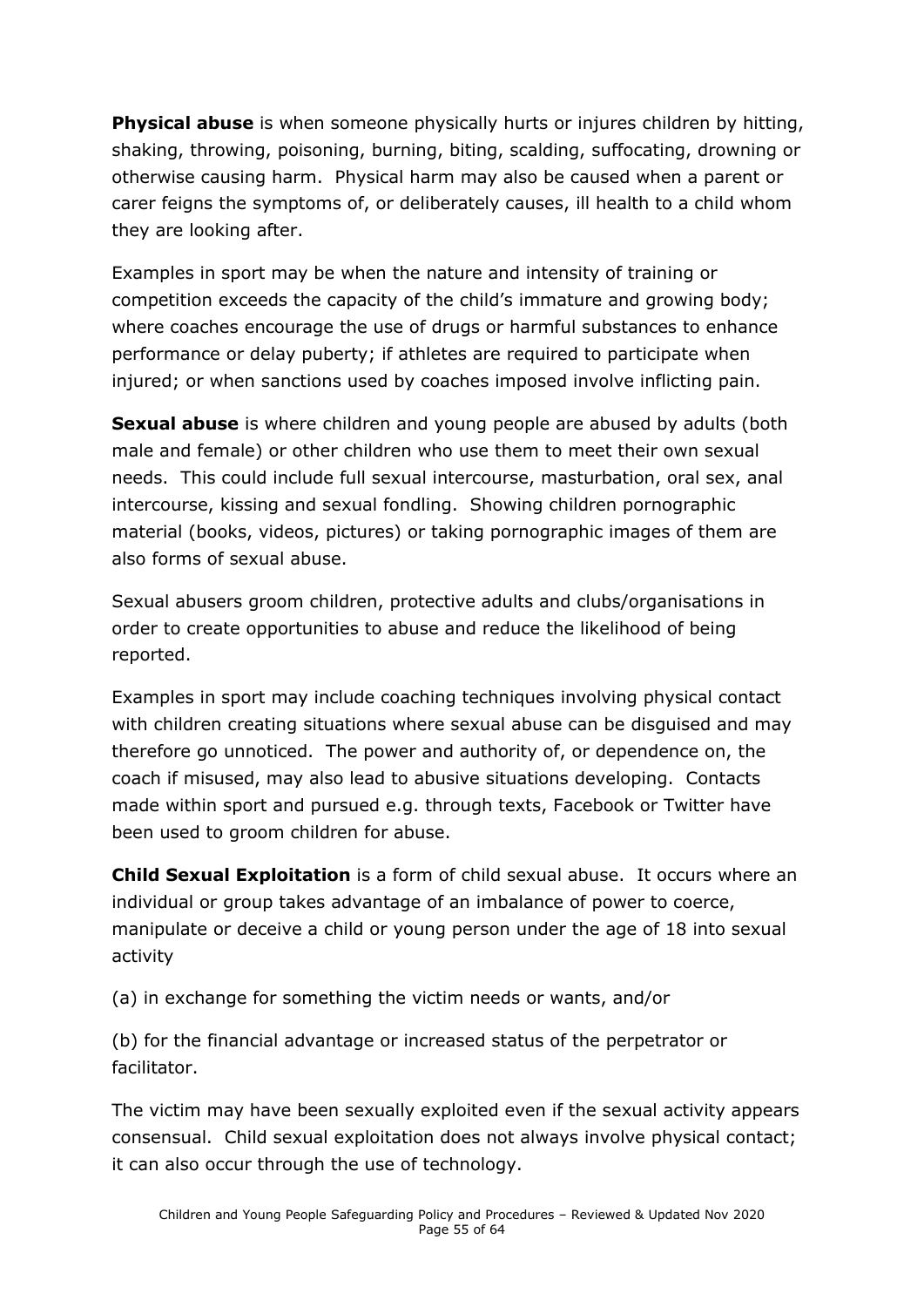**Emotional abuse** is the persistent emotional ill-treatment of a child so as to cause severe and persistent adverse effects on the child's emotional development. It may involve conveying to children that they are worthless or unloved, inadequate, or valued only insofar as they meet the needs of another person.

It may feature age or developmentally inappropriate expectations being imposed on children or even the over protection of a child. It may involve causing children to feel frightened or in danger by being constantly shouted at, threatened or taunted which may make the child very nervous and withdrawn. Some level of emotional abuse is involved in all types of ill-treatment of a child.

Examples in sport may include children who are subjected to constant criticism, name-calling, sarcasm, bullying, racism or pressure to perform to unrealistically high expectations; or when their value or worth is dependent on sporting success or achievement.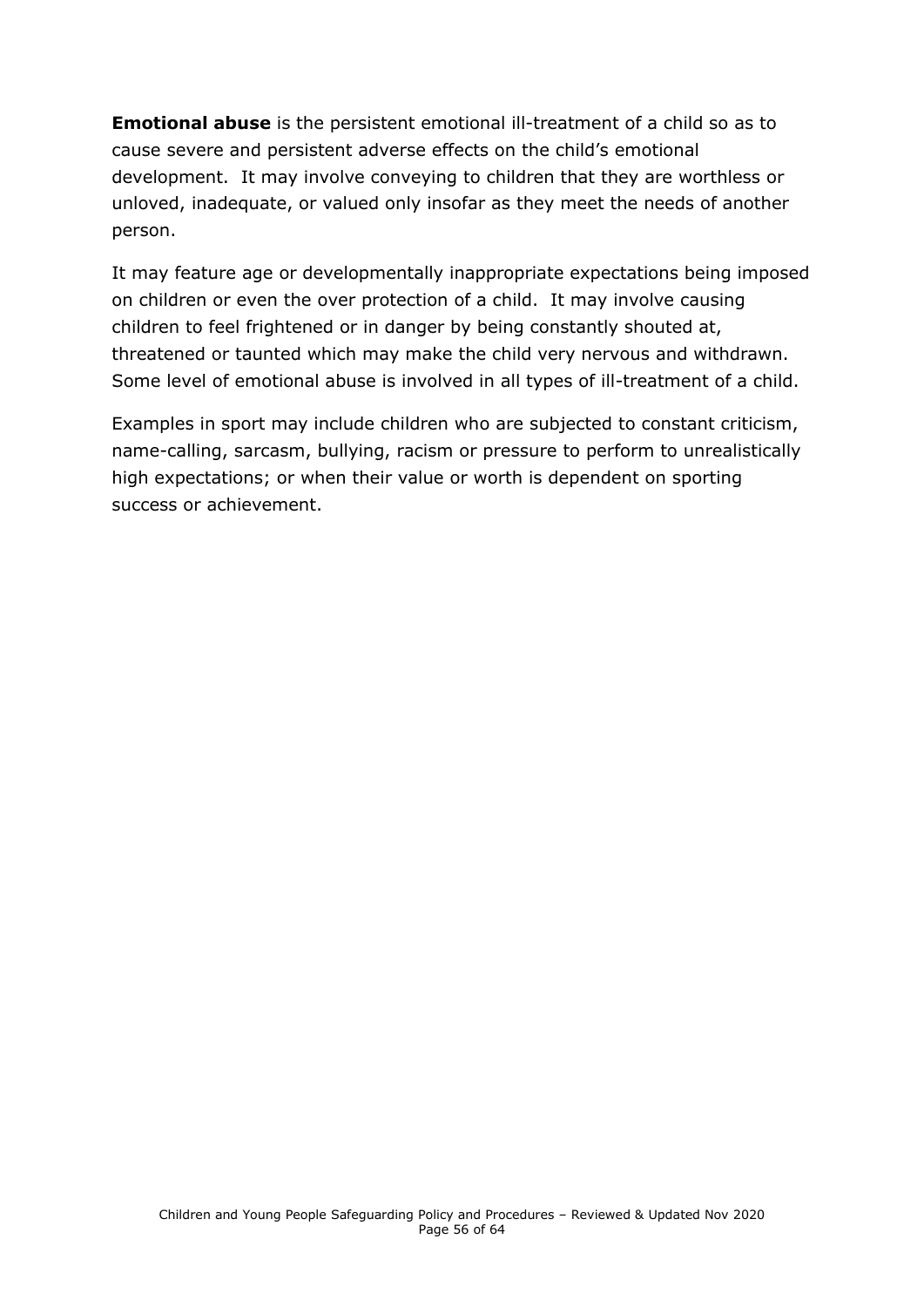<span id="page-56-0"></span>A poster of the Outlane Golf Club's Welfare Officer is on display at the Club

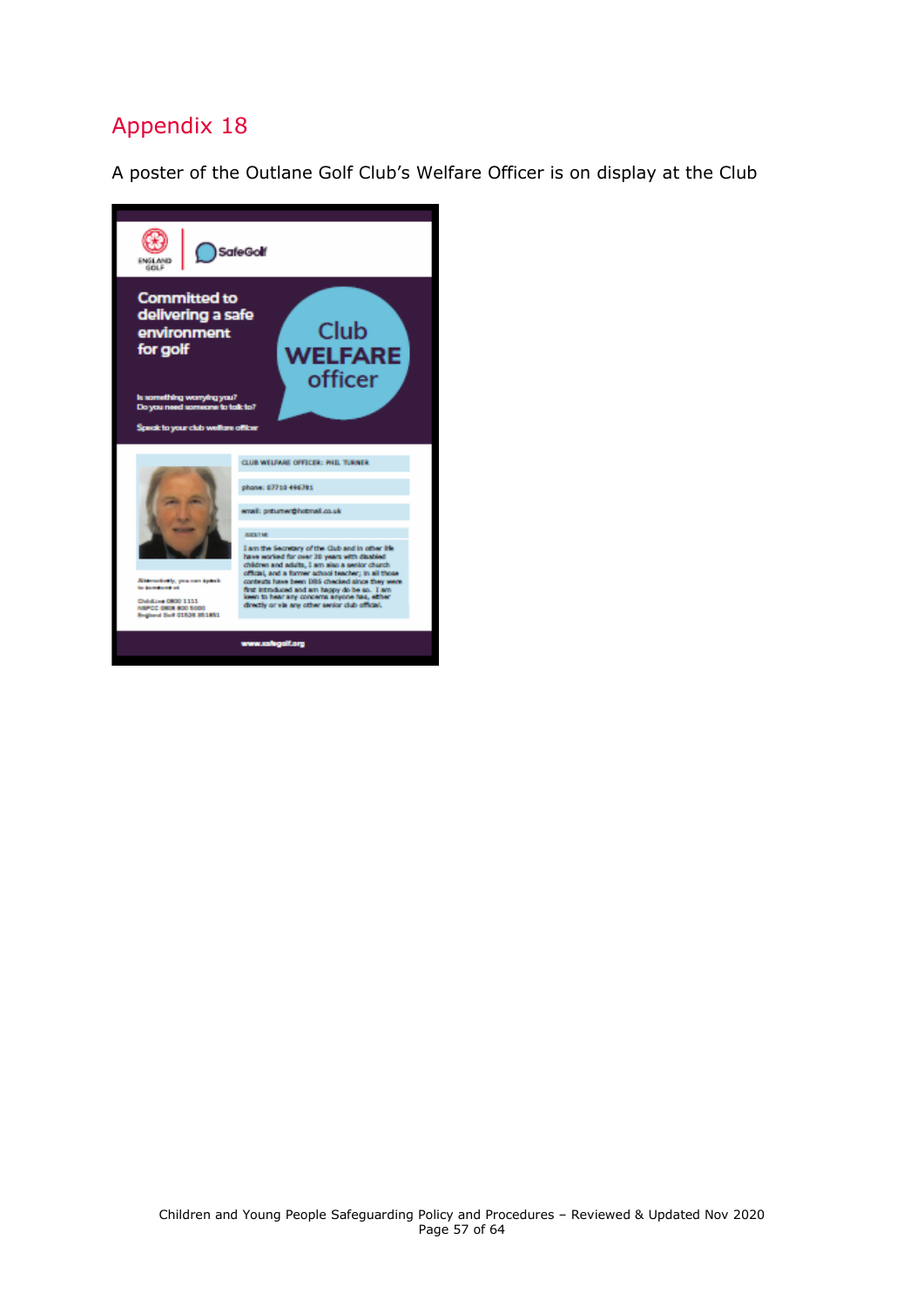#### **Outlane Golf Club**

#### **Safeguarding Children and Young People – A Short Guide for Members**

Outlane Golf Club is committed to ensure that the sport of golf is one within which children and young people involved can thrive and flourish in a safe environment and that all children, young people and adults at risk have a fun, safe and positive experience when playing golf.

Outlane Golf Club is an affiliated member of England Golf and follows the England Golf Safeguarding Children and Young People Policy and procedures.

You might be thinking "**What has safeguarding got to do with me?"** Government guidance makes it clear that 'Safeguarding is everyone's responsibility'.

Anyone who has a negative experience of sport at a young age is less likely to become a regular long-term participant. It's important for the future of your club and the sport as a whole that children and young people have an enjoyable experience.

#### **All club members have a part to play in making that happen.**

All adults should contribute to the club meeting its overall duty of care, be aware of our club's safeguarding policy, and know what to do if they are concerned about a young person.

Outlane Golf Club asks our members to

#### • **Familiarise yourself with the Outlane Golf Club Safeguarding Policy.**

The full copy of Outlane Golf Club's Safeguarding Children and Young People Policy is available on our website [www.outlanegolfclub.co.uk](http://www.outlanegolfclub.co.uk/) or can be provided in print on request to the Secretary.

In particular familiarise yourself with:

### **1. Outlane Golf Club Code of Conduct**

Adults should always be aware that age related differences exist and conduct themselves in a manner that both recognises this and prioritises the welfare of children and young people. For more information see Outlane Golf Club's Code of Conduct in full on our website.

#### **2. Anti-Bullying Policy**

Outlane Golf Club believe that every effort must be made to eradicate bullying in all its forms. The Club will not tolerate bullying in any of its forms during club matches, competitions, coaching or at any other time while at the club. For more information see Outlane Golf Club's Anti Bullying Policy in full on our website.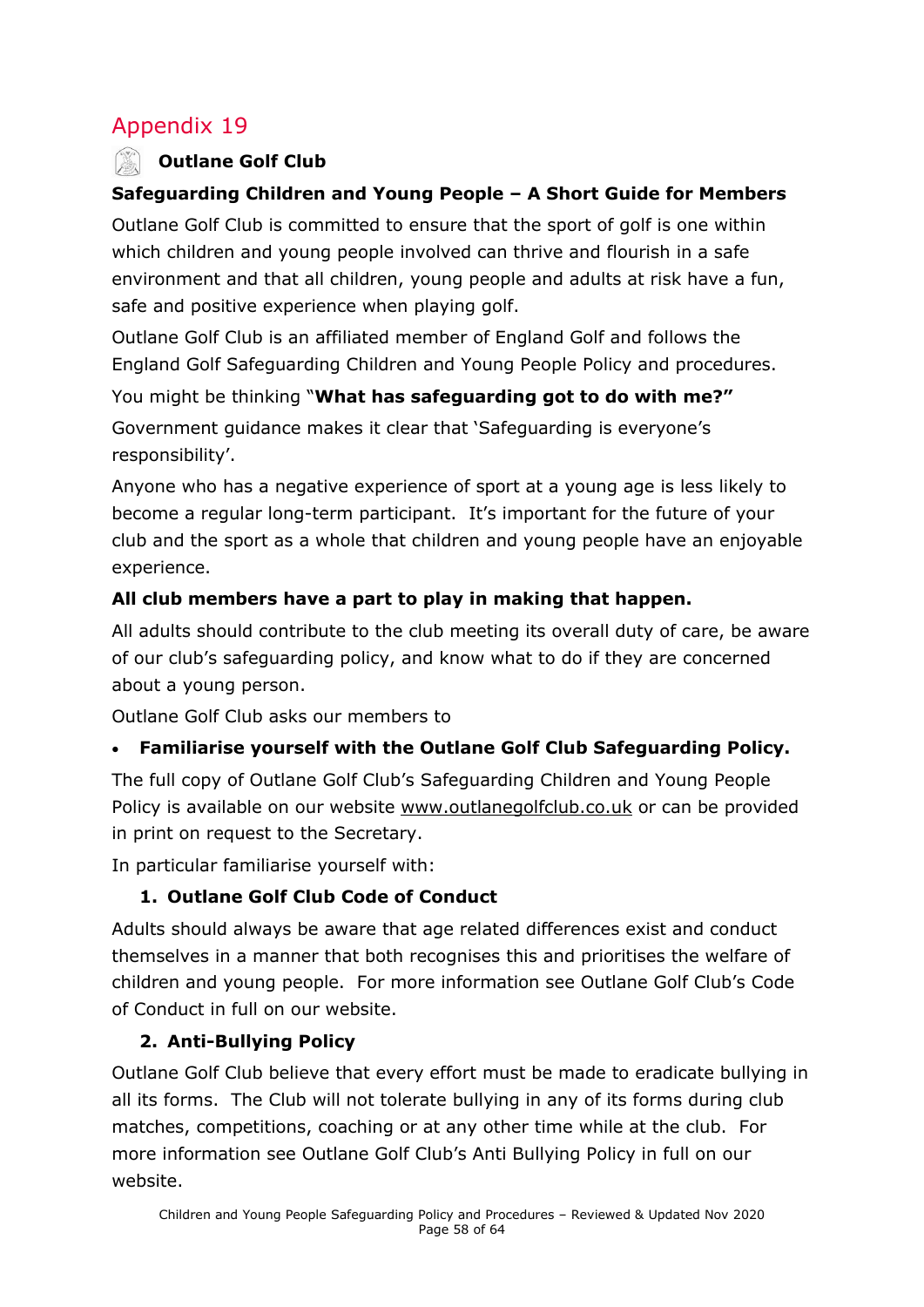#### **3. Transport Policy**

The club believes it is primarily the responsibility of parents/carers to transport their child/children to and from events. For more information see Outlane Golf Club's Transport Policy in full on our website.

#### **4. Changing Room Policy**

The changing rooms are used by all members & visitors. Wherever possible adults will avoid changing or showering at the same time as children but parents will be made aware that with limited changing room space there will be occasions when adults and children may need to share the facilities. Where a parent/carer does not consent to their child accessing the changing rooms, it is their responsibility to either supervise the child while in the changing rooms or ensure that they do not use them. For more information see Outlane Golf Club's Changing Room Policy in full on our website.

#### **5. Photography, Videoing and the use of Social Media Policies**

Think very carefully before contacting a young person via mobile phone, e-mail or social media.

Do not accept children as contacts on social networking sites if you hold a position of trust with children/young people.

In general stick to group communications, copy the communication to a parent and only communicate about organisational matters.

For more information see the appropriate Policies in full on our website.

#### **What should I do if I'm concerned about a child or young person?**

A concern may involve the behaviour of an adult towards a child at the club, or something that has happened to the child outside the club.

Children and young people may confide in adults they trust, in a place where they feel comfortable.

An allegation may range from verbal bullying, to inappropriate contact online, to neglect or emotional abuse, to physical or sexual abuse.

If you are concerned about a child, it is not your responsibility to investigate further, but it is your responsibility to act on your concerns and share them.

Pass the information to Outlane Golf Club's Welfare Officer who will follow the club's Safeguarding procedures. Name: Phil Turner, email Address: [pnturner@hotmail.co.uk,](mailto:pnturner@hotmail.co.uk) Telephone Number: 07710 496781

If you believe the child is at immediate risk of harm, call the Police.

Other useful contacts:

<span id="page-58-0"></span>NSPCC 24-hour helpline Tel: 0808 800 5000 | England Golf Lead Safeguarding Officer 01526 351824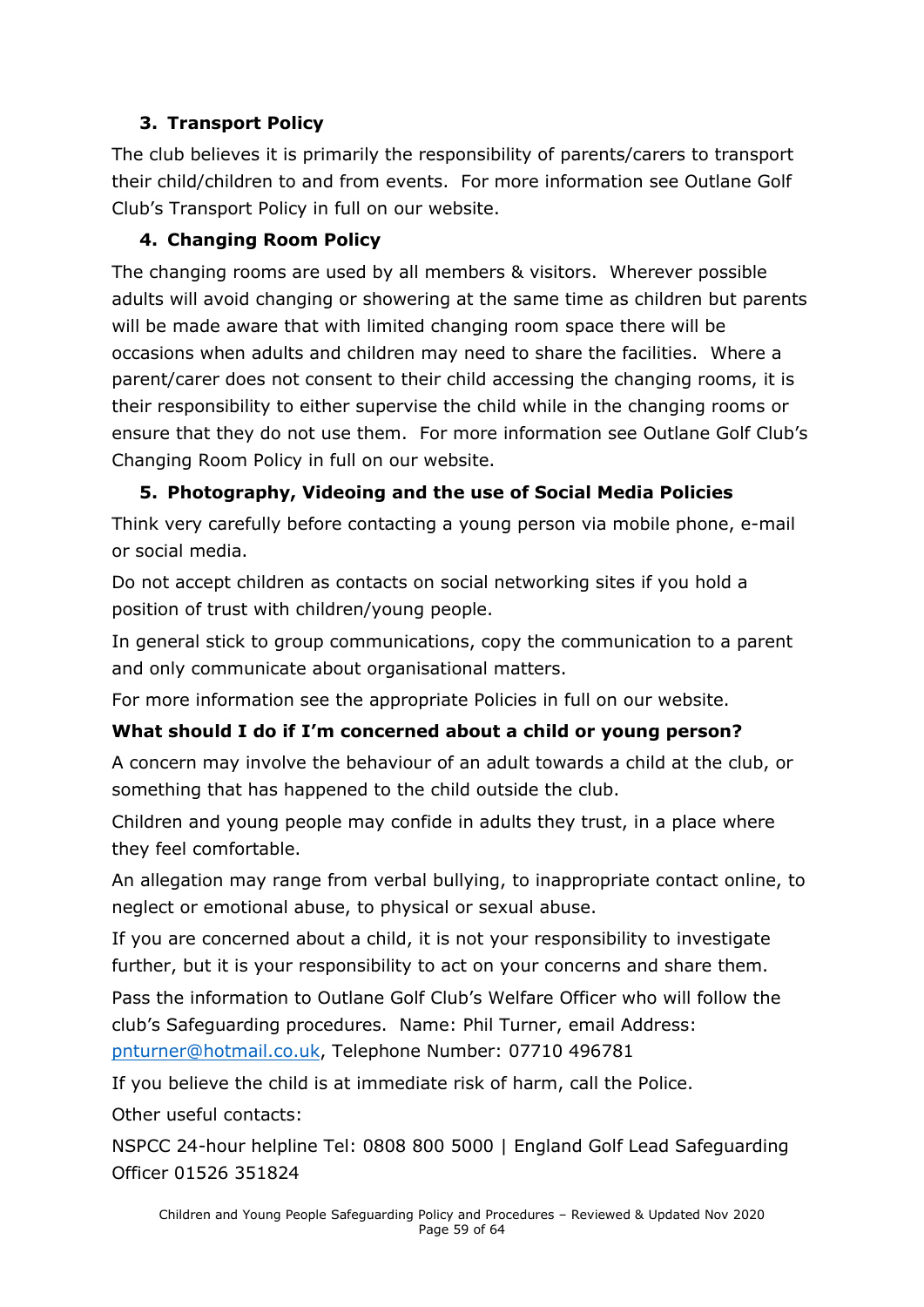#### **Photography Policy – Outlane Golf Club**

Whilst Outlane Golf Club does not seek to prohibit those with a legitimate interest in filming or photographing children participating in sporting activities it recognises that such activity should take place within an appropriate policy framework.

This policy applies at any Outlane Golf Club event at which children under the age of 18 are participating.

#### **Policy**

Outlane Golf Club's policy is as follows:

The welfare of children taking part in golf is paramount.

Children and their parents/carers and/or Outlane Golf Club should have control over the images taken of children at Outlane Golf Club events.

The golfing activity should not be misused purely for the purpose of obtaining images of children.

Images should not be sexual or exploitative in nature or open to misinterpretation and misuse.

The identity of children in a published image should be protected so as not to make the children vulnerable. (If the name of an individual golfer is published with their photograph to celebrate an achievement other personal contact details should never accompany the picture).

#### **Procedure**

#### **Official/professional photographers and those using 'professional' equipment**

Outlane Golf Club requires that anyone wishing to take photographic or video images, at any Outlane Golf Club event at which children under the age of 18 are participating, in an official or professional capacity or using 'professional' camera or video equipment registers their details with the Outlane Golf Club Championship Office. This must be done before carrying out any such activity on the golf course (including the practice ground) or surrounding area or in the clubhouse.

Once registered an identification label will be issued as confirmation of registration. Anyone found using photographic or video equipment without an appropriate identification label will be questioned.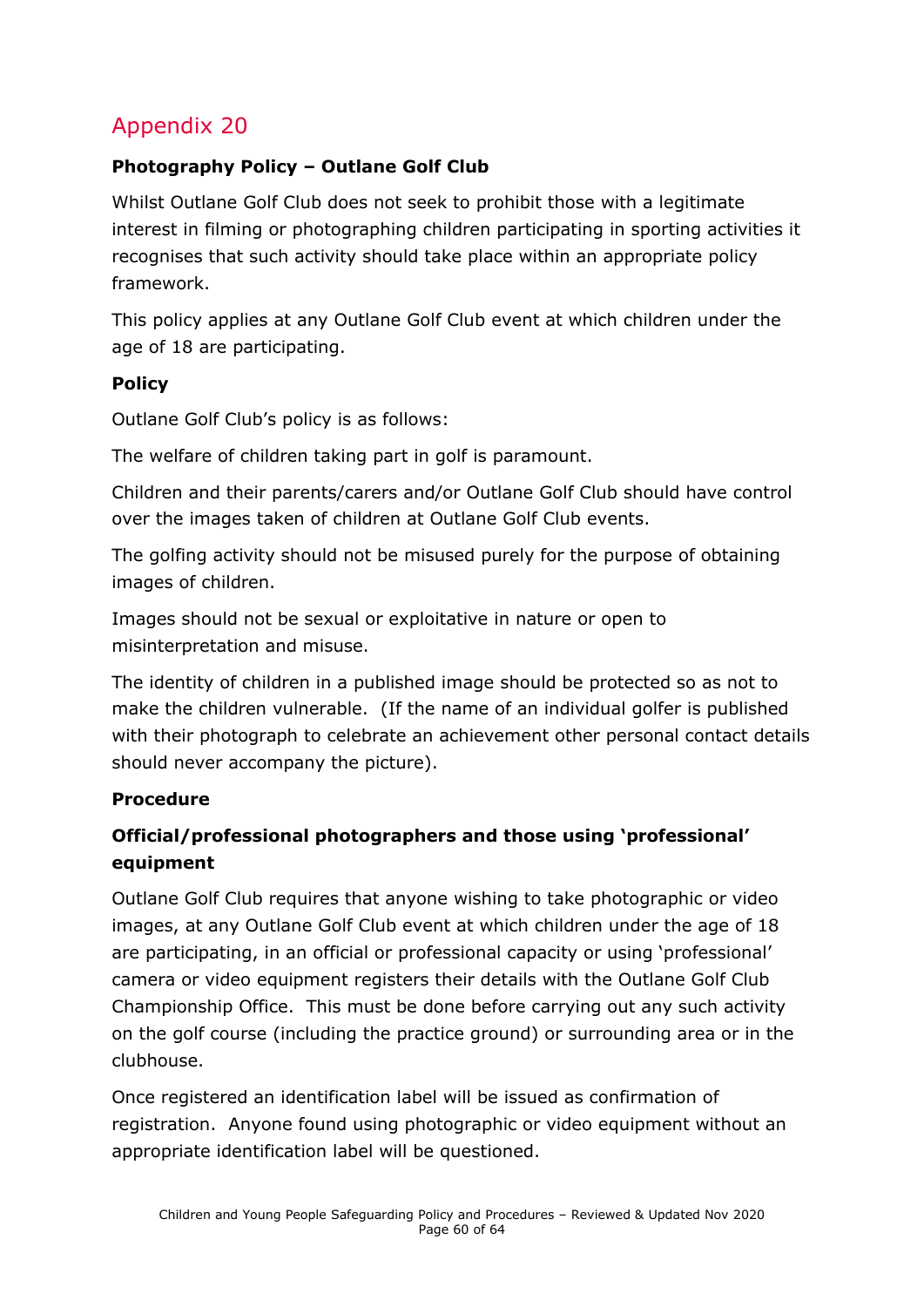Outlane Golf Club reserves the right to refuse to grant permission to take photographic or video images if it sees fit.

Photographers must obtain consent from parents to take and use their child's image.

#### **Parents/carers/family members of competitors**

Parents, carers and family members taking occasional informal photographs with mobile devices of their own child, ward or family member at an Outlane Golf Club event do not need to register their details with Outlane Golf Club.

If such photographs include other children (eg at a prize presentation) they should not be publicly displayed or published on social media unless the prior permission of the parents/carers of all the children in the photographs has been obtained.

#### **Concerns**

If competitors or parents have any concerns they should raise them by contacting the Outlane Golf Club Championship Office immediately.

Outlane Golf Club will notify the relevant authorities should it have any doubts as to the authenticity of any individual taking photographs.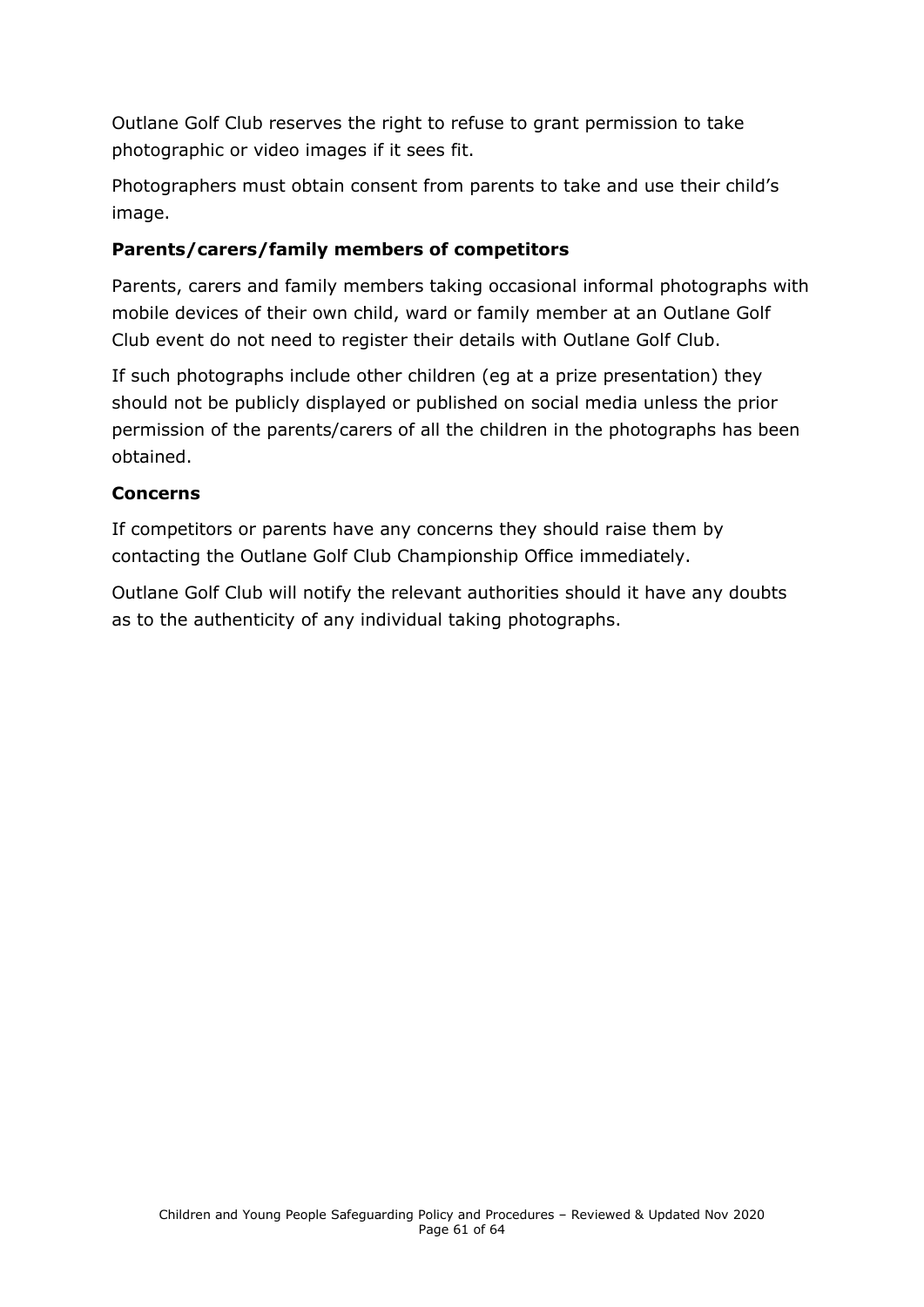#### <span id="page-61-0"></span>**Anti-bullying policy – Outlane Golf Club**

#### **Outlane Golf Club will:**

- recognise its duty of care and responsibility to safeguard all participants from harm
- promote and implement this anti-bullying policy in addition to our safeguarding policy and procedures
- seek to ensure that bullying behaviour is not accepted or condoned
- require all members of Outlane Golf Club to be given information about, and sign up to, this policy
- take action to investigate and respond to any alleged incidents of bullying
- encourage and facilitate children and young people to play an active part in developing and adopting a code of conduct to address bullying
- ensure that staff, volunteers and coaches are given access to information, guidance and/or training on bullying

#### **Each participant, coach, volunteer or official will:**

- respect every child's need for, and rights to, a play environment where safety, security, praise, recognition and opportunity for taking responsibility are available
- respect the feelings and views of others
- recognise that everyone is important and that our differences make each of us special and should be valued
- show appreciation of others by acknowledging individual qualities, contributions and progress
- be committed to the early identification of bullying, and prompt and collective action to deal with it
- ensure safety by having rules and practices carefully explained and displayed for all to see
- report incidents of bullying they see by doing nothing you are condoning bullying.

#### **Bullying**

- all forms of bullying will be addressed
- everybody in Outlane Golf Club has a responsibility to work together to stop bullying
- bullying can include online as well as offline behaviour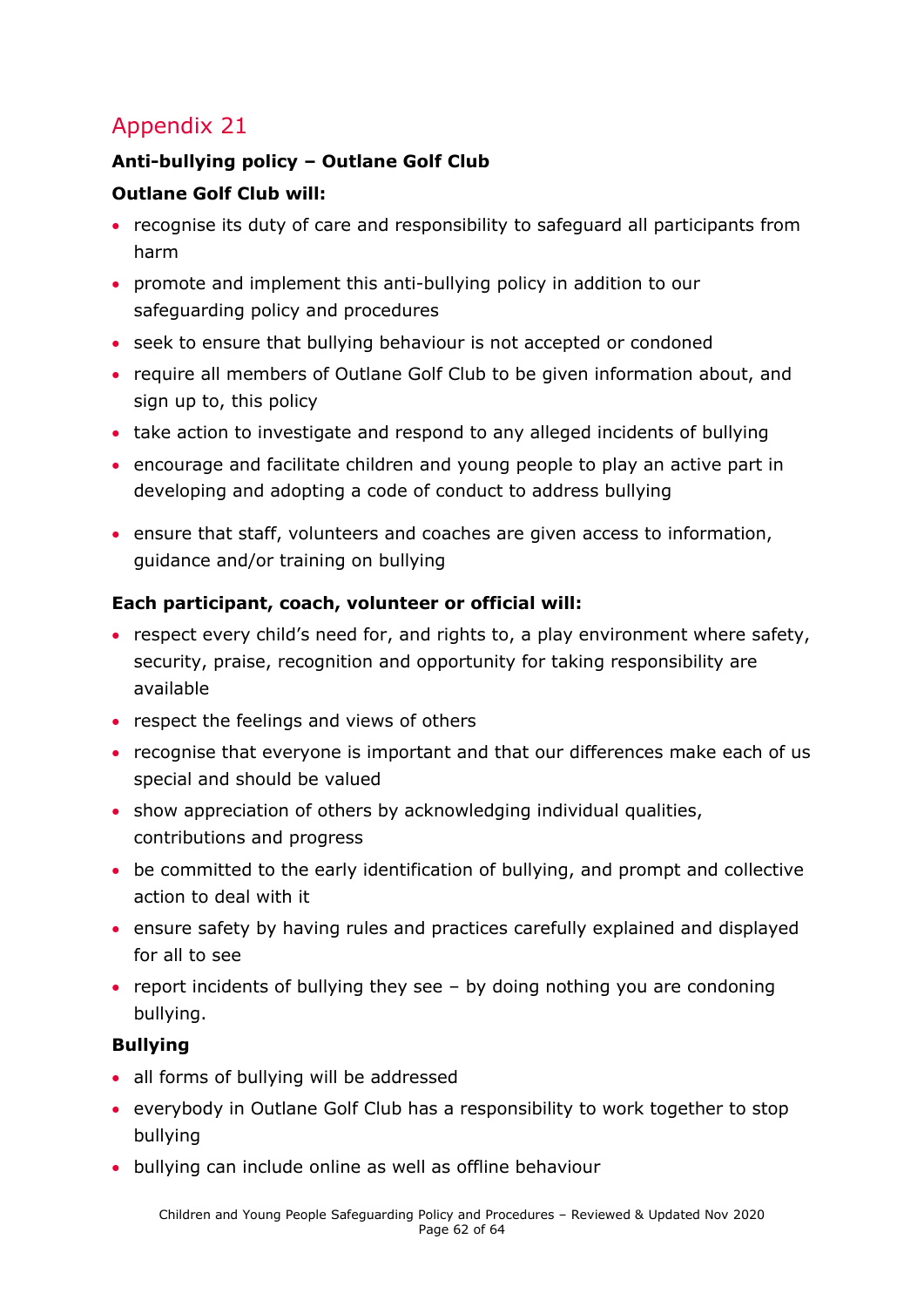- bullying can include:
	- physical pushing, kicking, hitting, pinching etc.
	- name calling, sarcasm, spreading rumours, persistent teasing and emotional torment through ridicule, humiliation or the continual ignoring of individuals
	- posting of derogatory or abusive comments, videos or images on social network sites
	- racial taunts, graffiti, gestures, sectarianism sexual comments, suggestions or behaviour
	- unwanted physical contact
- children with a disability, from ethnic minorities, young people who are gay or lesbian, or those with learning difficulties are more vulnerable to this form of abuse and are more likely to be targeted.

#### **Support to the child**

- children should know who will listen to and support them
- systems should be established to open the door to children wishing to talk about bullying or any other issue that affects them
- potential barriers to talking (including those associated with a child's disability or impairment) need to be identified and addressed at the outset to enable children to approach adults for help
- children should have access to helpline numbers
- anyone who reports an incident of bullying will be listened to carefully and be supported
- any reported incident of bullying will be investigated objectively and will involve listening carefully to all those involved
- children being bullied will be supported and assistance given to uphold their right to play and live in a safe environment which allows their healthy development
- those who bully will be supported and encouraged to stop bullying
- sanctions for those bullying others that involve long periods of isolation, or which diminish and make individuals look or feel foolish in front of others, will be avoided.

#### **Support to the parents/carers**

- parents/carers to be advised on Outlane Golf Club bullying policy and practice
- any incident of bullying will be discussed with the child's parents/carers